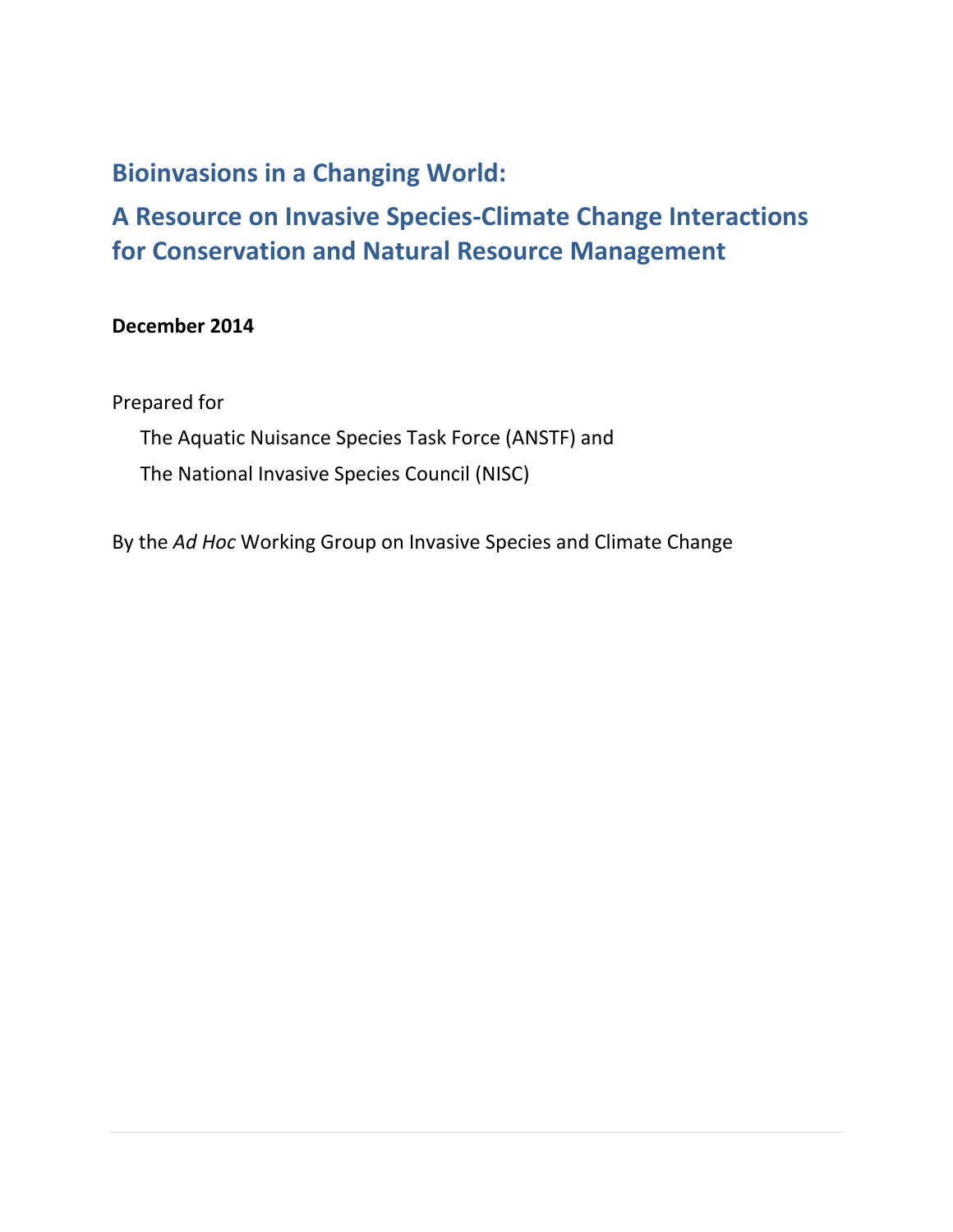# The *Ad Hoc* Working Group on Invasive Species and Climate Change

Co-chairs: Stanley W. Burgiel (NISC)

Thomas Hall (USDA Animal and Plant Health Inspection Service)

#### Working group members:

Noah Adams (U.S. Geological Survey) Kevin Anderson (Puget Sound Partnership) Elizabeth Bella (U.S. Fish and Wildlife Service) Britta Bierwagen (Environmental Protection Agency) Maria Boroja (U.S. Fish and Wildlife Service) Elizabeth Brusati (California Invasive Plant Council) Jeff Burgett (U.S. Fish and Wildlife Service) LaDonna Carlisle (Bureau of Indian Affairs) Ruark Cleary (Florida Fish and Wildlife Conservation Commission) Dave Cleland (U.S. Forest Service) John Darling (Environmental Protection Agency) Robyn Draheim (U.S. Fish and Wildlife Service) Darryl Forest (Department of Defense) Sara Grise-Stahlman (Pennsylvania Sea Grant) Sean Hart (Bureau of Indian Affairs) Keith Hatch (Bureau of Indian Affairs) Paul Heimowitz (U.S. Fish and Wildlife Service) Jennie Hoffman (independent) Tracy Holcombe (U.S. Geological Survey) Doug Johnson (California Invasive Plant Council)

Denny Lassuy (North Slope Science Initiative) Louanne McMartin (U.S. Fish and Wildlife Service) Phil Moy (University of Wisconsin Sea Grant Institute) Adrianna Muir (Department of Interior) Richard Nelson (U.S. Fish and Wildlife Service) Judith Pederson (MIT Sea Grant College Program) Glenn Plumb (National Park Service) Jim Quinn (University of California-Davis) Jennifer Resnick (National Park Service) Dolores Savignano (U.S. Fish and Wildlife Service) Nick Schmal (U.S. Forest Service) Linda Shaw (National Oceanic and Atmospheric Administration) Bruce Stein (National Wildlife Federation) Genelle Winter (Metlakatla Indian Community) David Woodson (U.S. Geological Survey) David Wooten (Bureau of Indian Affairs) John Wullschleger (National Park Service)

#### For comments or questions, please contact:

Stanley W. Burgiel (stanley burgiel@ios.doi.gov) or Thomas Hall [\(thomas.c.hall@aphis.usda.gov\)](mailto:thomas.c.hall@aphis.usda.gov)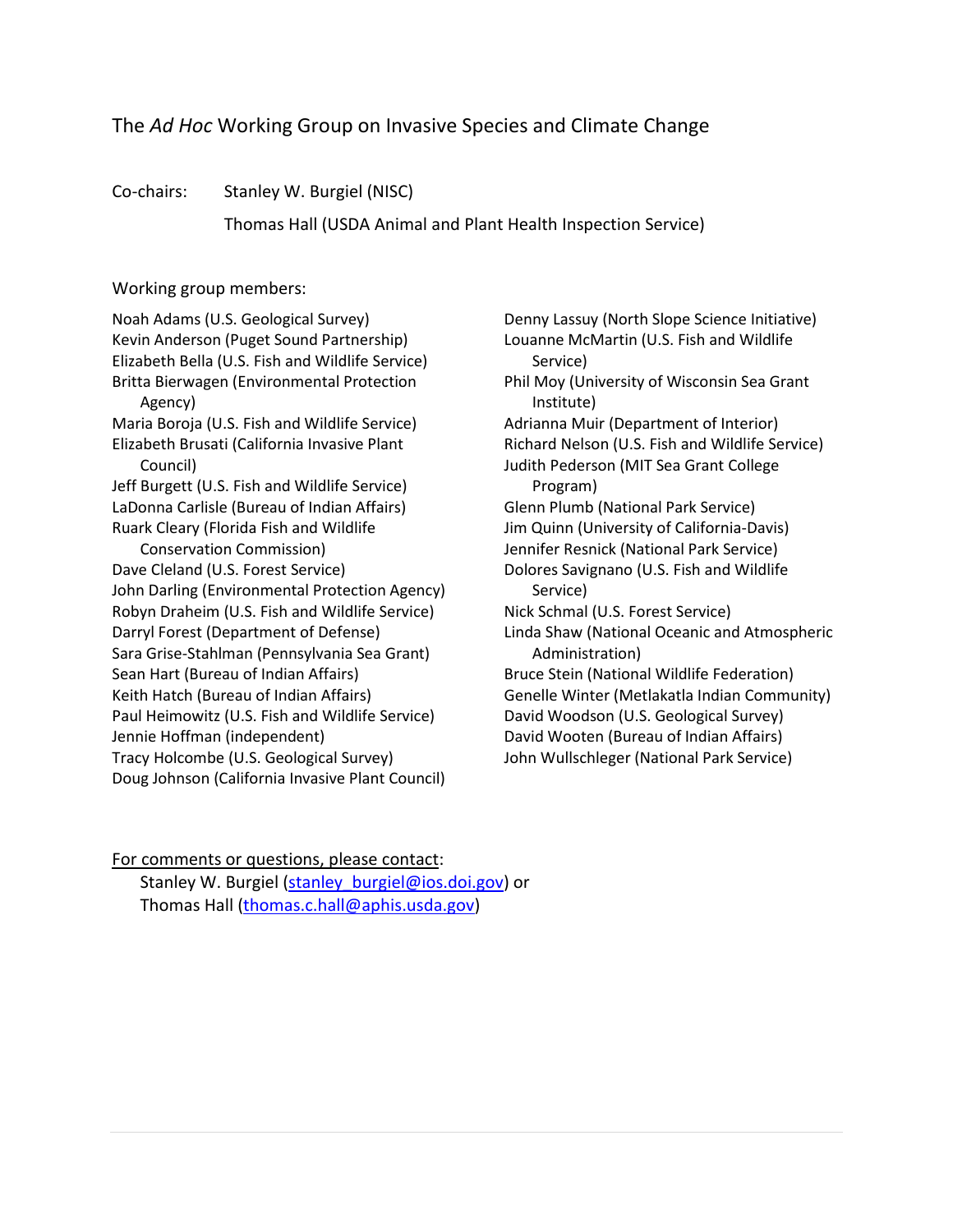# **Contents**

| II. The Context: Approaches to Climate Change Adaptation and Invasive Species Management 12 |  |
|---------------------------------------------------------------------------------------------|--|
|                                                                                             |  |
|                                                                                             |  |
|                                                                                             |  |
|                                                                                             |  |
|                                                                                             |  |
|                                                                                             |  |
|                                                                                             |  |
|                                                                                             |  |
|                                                                                             |  |
|                                                                                             |  |
|                                                                                             |  |
|                                                                                             |  |
|                                                                                             |  |
|                                                                                             |  |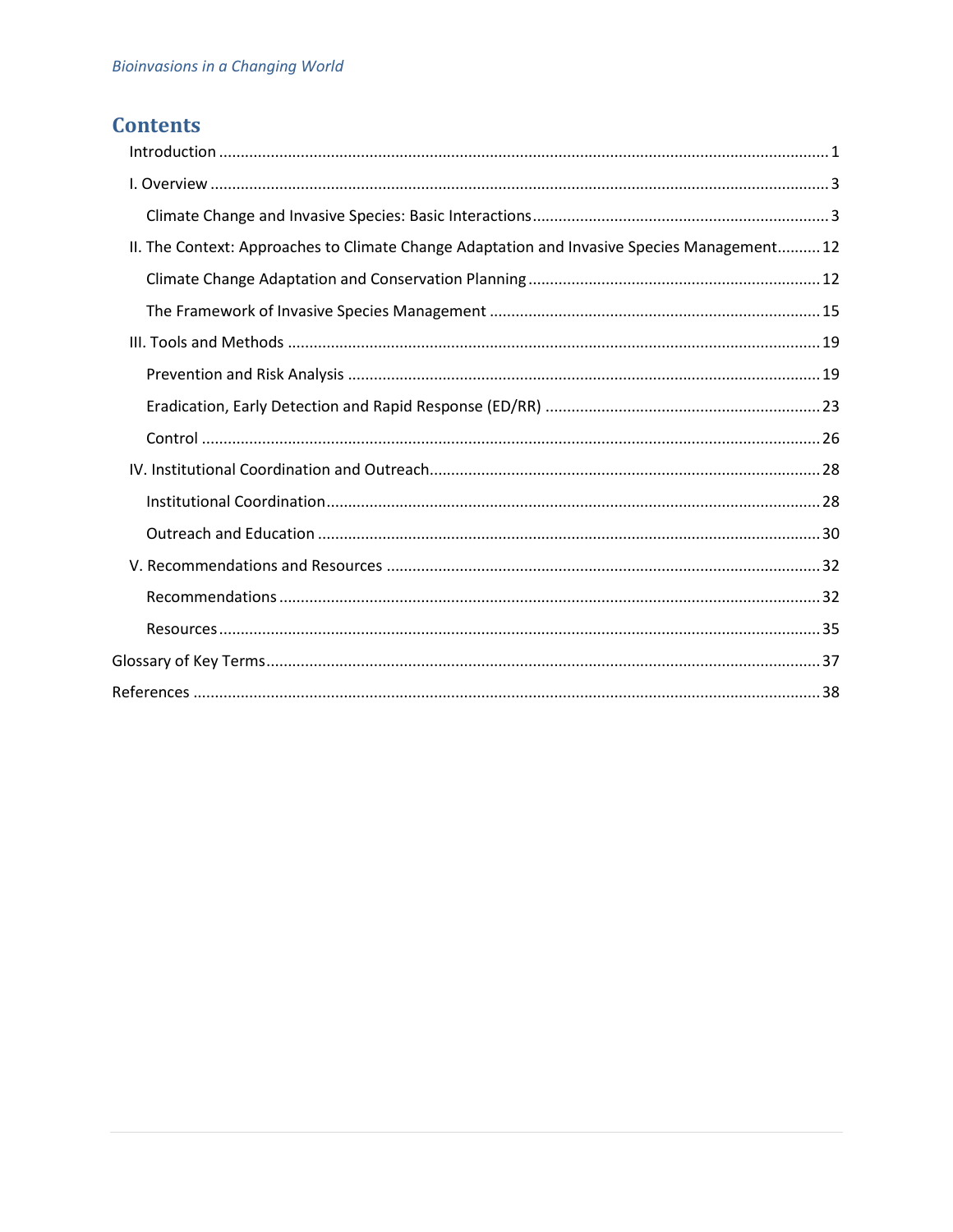## <span id="page-3-0"></span>**Introduction**

Independently, invasive species and climate change are two of the most significant issues voiced by natural resource managers concerned about the health of ecosystems. The globalization of trade and transport is accelerating the risk of introducing potentially invasive species as they are moved both unintentionally and for deliberate purposes. Trade and travel continue to be the major drivers of invasive species introductions (Levine and D'Antonio 2003, Lodge et al. 2006) and may present a more immediate threat than climate change (Stohlgren et al. 2014). At the same time, climate change poses a threat for the long-term. Forecasts predict an average increase in temperature of at least 2° Celsius by the end of the century with changes in precipitation, sea level rise, ocean acidification, as well as impacts on ecosystem functioning ranging from fire regimes to hydrological processes and (Karl et al. 2009, IPCC 2013). This trend is evident and ongoing in the United States, where most regions have seen significant warming over the past few decades (Melillo et al. 2014).

Beyond ecological effects, the measurable economic costs from these stressors are significant. The global costs of invasive species are estimated at over \$1.4 trillion annually  $-$  5% of the global economy  $$ with impacts across a wide range of sectors including human health and safety (Pimentel et al. 2001, 2005).<sup>1</sup> Climate change has similar potential for economic impacts to agriculture, aquaculture, transportation and tourism with the Stern Report calculating the annual costs at 5% of global domestic product for the present and near future (Stern 2006).

These estimates provide a sense of the magnitude of the issues, even if the accuracy or precision of the numbers is debatable. Combining the threats of invasive species with those posed by climate change can magnify the intensity associated with both issues. Climate change may reduce the resilience of ecosystems to resist biological invasions, while biological invasions can similarly reduce the resiliency of ecosystems and economies to the impacts of climate change. Beyond that, the interactions among the drivers of change become significantly more complex due to the interplay of diverse phenomena like severe climatic events, changing precipitation patterns, and coastal erosion exacerbated by invasive species.

Recognizing these trends, in 2012, the Aquatic Nuisance Species Task Force (ANSTF), along with the National Invasive Species Council (NISC), recommended the establishment of a working group charged with

- 1) identifying and providing a platform for disseminating existing management strategies, tools and resources related to invasive species-climate change interactions; and
- 2) identifying knowledge gaps and providing recommendations for future research needs.

This document is intended to be a guide to the methods, resources and assistance available for dealing effectively with invasive species and their interface with climate change at the site level, and to inform policy-making and planning at larger geographic scales.

This recommendation comes amid a growing field of activity from local municipalities to federal agencies focused on climate change adaptation, supported by a range of scientific research and government initiatives, including the President's Task Force on Climate Preparedness and Resilience as well as the Priority Agenda-Enhancing the Climate Resilience of America's Natural Resources (Council on

 $\overline{a}$ 

 $1$  For the purposes of this report, an invasive species is defined as "an alien species whose introduction does or is likely to cause economic or environmental harm or harm to human health." Further, an alien species is defined as, "with respect to a particular ecosystem, any species, including its seeds, eggs, spores, or other biological material capable of propagating that species, that is not native to that ecosystem." (NISC, Executive Order 13112)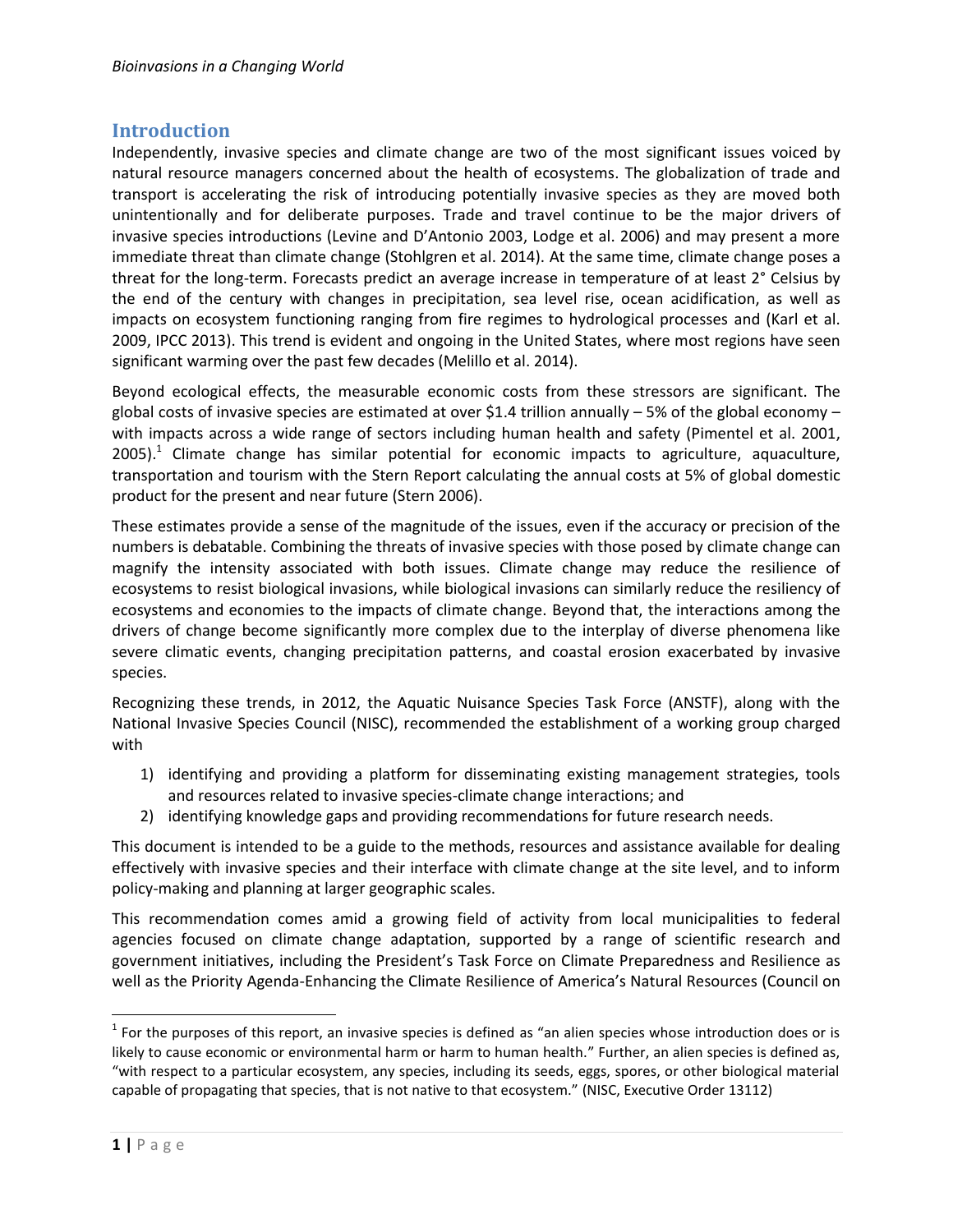Climate Preparedness and Resilience 2014), the national network of Landscape Conservation Cooperatives<sup>2</sup>, the U.S. Geological Survey's (USGS) Climate Science Centers and the U.S. Department of Agriculture (USDA) Regional Hubs. The Invasive Species Advisory Committee (ISAC) to the National Invasive Species Council raised concerns about these issues in two white papers focused on initial opportunities for action as well as more specific attention to the marine environment (ISAC 2010, 2011). The National Fish, Wildlife and Plant Climate Adaptation Strategy, as well as the third National Climate Assessment, highlight the impacts and management needs for invasive species in the United States at the regional level (National Fish, Wildlife and Plants Climate Adaptation Partnership 2013, Melillo et al. [eds.] 2014). Additionally, the U.S. Environmental Protection Agency has focused more specifically on linkages to aquatic invasive species (EPA 2008). Similar discussions are ongoing at the international level within multilateral environmental and development institutions (World Bank 2009, Secretariat of the Convention on Biological Diversity 2009, Perry and Falzon 2014). This report aims to address one specific aspect of this issue, namely natural resource management, while contributing to the broader literature on invasive species and climate change.<sup>3</sup>

 $2$  The Landscape Conservation Cooperatives are a national network of self-directed partnerships between federal agencies, states, tribes, non-governmental organizations, universities, and other entities to collaboratively define science needs and jointly address broad-scale conservation issues, such as climate change in a defined geographic area (http://www.lccnetwork.org/Council).

 $3$  The intersection of invasive species and climate change has the potential to affect a number of sectors, such as human health and agriculture, but the focus herein is on natural ecosystems and their protection and management. For an analysis of the intersection between climate change and agricultural weeds, see Ziska and Dukes 2011.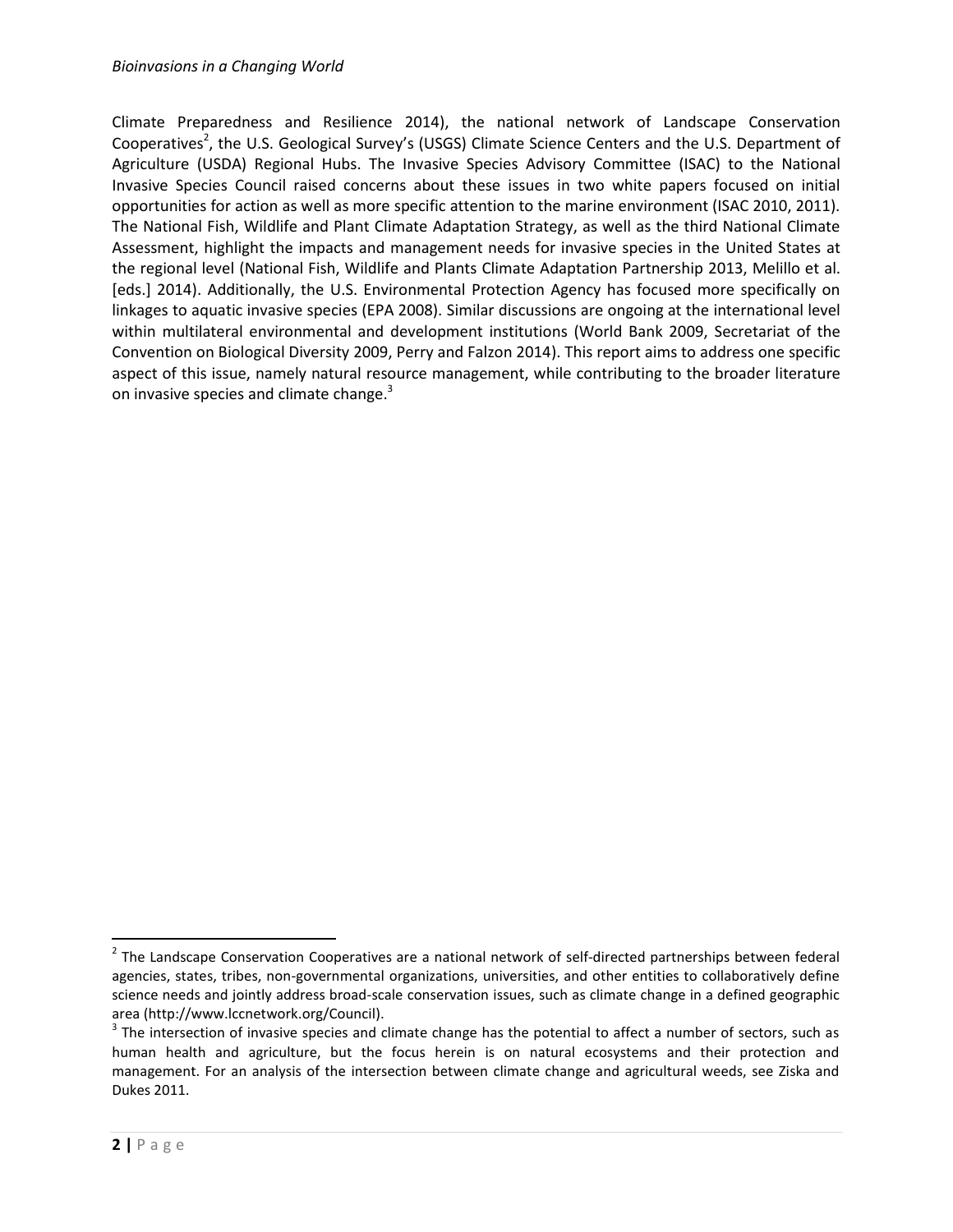## <span id="page-5-0"></span>**I. Overview**

This report is targeted at a broad audience of people interested in invasive species, climate change and natural resource management. It is structured to first provide a brief overview of the connections between invasive species and climate change before looking specifically at how these communities approach conservation and natural resource management. This document addresses the broader framework of invasive species management and climate change adaptation as tools to enhance and protect ecosystems and their natural resources in the face of these drivers of change. It is important to note that from a climate change adaptation perspective, invasive species management is one readily available tool as managers consider how they want to resist change or facilitate transformation. The report will then delve into the tools available to assess and manage the risks associated with invasive species under changing climatic conditions. It will conclude with a review of existing institutions and networks relevant to these management questions, as well as a discussion of available resources and recommended next steps.

The review of tools and methods will be of interest to managers working at specific sites and to individuals making strategic decisions at larger geographic scales. Policy-makers and government agencies at the local, state and national levels may be interested in the issues related to institutional coordination and recommendations, while the scientific and research community may focus on the application of assessment tools. Finally, the public as a whole may benefit from the overall focus on how the drivers of climate change and invasive species intersect and the potential ramifications these will have on the natural world.

#### <span id="page-5-1"></span>**Climate Change and Invasive Species: Basic Interactions**

Separately, the issues of invasive species and climate change address a range of scientific uncertainties which are compounded when examining how these two drivers of change interact across the full range of ecosystems (including their services and species) and management responses. Recognizing that in many cases research is ongoing and that significant information gaps exist, this report synthesizes the available knowledge and tools particularly with regard to management of natural ecosystems. As background to the existing tools and resources, this section examines how climate change is affecting invasive species and their impacts, followed by how invasive species impact the ability of ecosystems to adapt to climate change.

#### **The influence of climate change on invasive species distributions and impacts**

A useful framework for conceptualizing invasive species-climate change dynamics is proposed by Hellman et al. (2008), which starts with the basic premise that climate change will alter biotic and abiotic conditions as well as human behavior (Figure 1). These factors directly influence the environmental constraints related to the colonization, establishment and spread of invasive species, as well as the human-mediated pathways of introduction. These in turn cause changes in species distributions, impacts and the effectiveness of management actions.<sup>4</sup>

<sup>&</sup>lt;sup>4</sup> For additional information on the overarching intersection between climate change and invasive species, see Dukes and Mooney 1999, Hellman et al. 2008, Jarnevich and Stohlgren 2008, Pyke et al. 2008, Burgiel and Muir 2010, Mainka and Howard 2010, Hansen and Hoffman 2011 (particularly Chapter 12), and Ziska and Dukes 2014.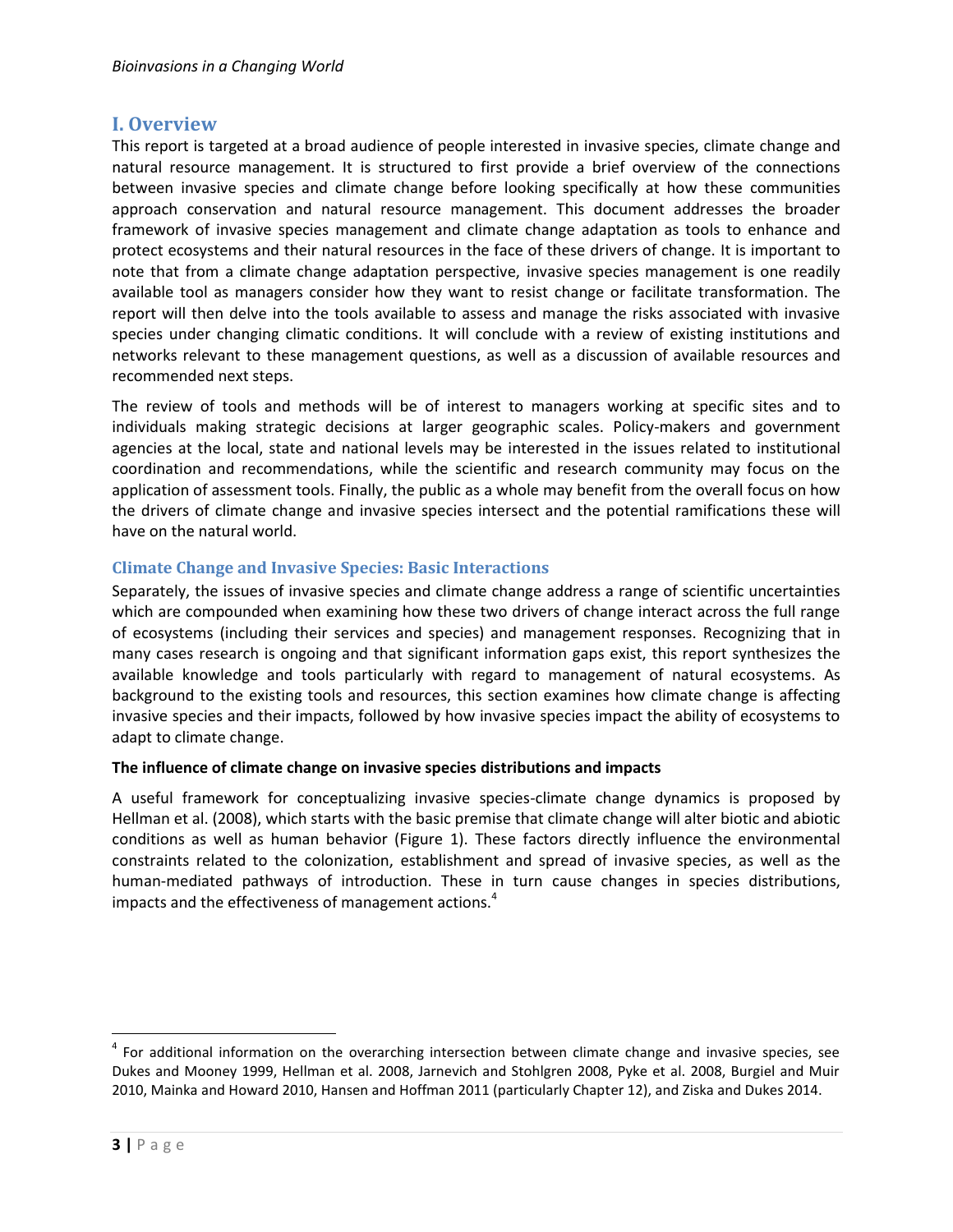

*Figure 1. Associations across the invasion pathway, management responses, and the direct and emergent consequences for invasive species under climate change (Hellman et al. 2008).*

The potential impacts from climate change on species and ecosystems are well documented, resulting from changes in temperature, carbon dioxide  $(CO<sub>2</sub>)$  concentrations, hydrology (including precipitation, groundwater, soil moisture, soil chemistry, snow melt and ice cover), severe weather events, sea level rise, water salinity, and interactions with a range of ecosystem processes (Parmesan 2006, IPCC 2002, 2007, Secretariat of the Convention on Biological Diversity 2009, Karl et al. 2009, Bellard et al. 2012). These changing environmental parameters will affect how species move around, establish and impact ecosystems.

For example, changing conditions are likely to influence potential range shifts of native and non-native species and may facilitate further invasions. Several field surveys illustrate a correlation between invasion success and a warming climate across a range of taxa. Purse et al. (2005) describe the invasion of the midge-borne blue tongue virus into southern Europe in the late 1990s, an example of a vectorborne disease spreading as a result of climate change. Non-native hedgehogs in the Scottish Hebrides survive and breed better in warmer weather (Jackson 2007). Additionally, Ohlemuller et al. (2006) found that non-native plants flourished better than native species in warmer and dryer forest fragments. For some plants increased  $CO<sub>2</sub>$  levels improve their growth rates, and some plants exhibit evolutionary developments under higher CO<sub>2</sub> concentrations in test conditions (Grossman and Rice 2014). It is also critical to note that changing environmental factors may play a role in tipping the balance where a nonnative species switches from being a benign presence to an invasive species with adverse impacts.<sup>5</sup>

<sup>&</sup>lt;sup>5</sup> Note: these discussions on environmental constraints apply equally to non-native species and to invasive species (which are by definition non-native). This section will specifically focus on and use the term "invasive species,"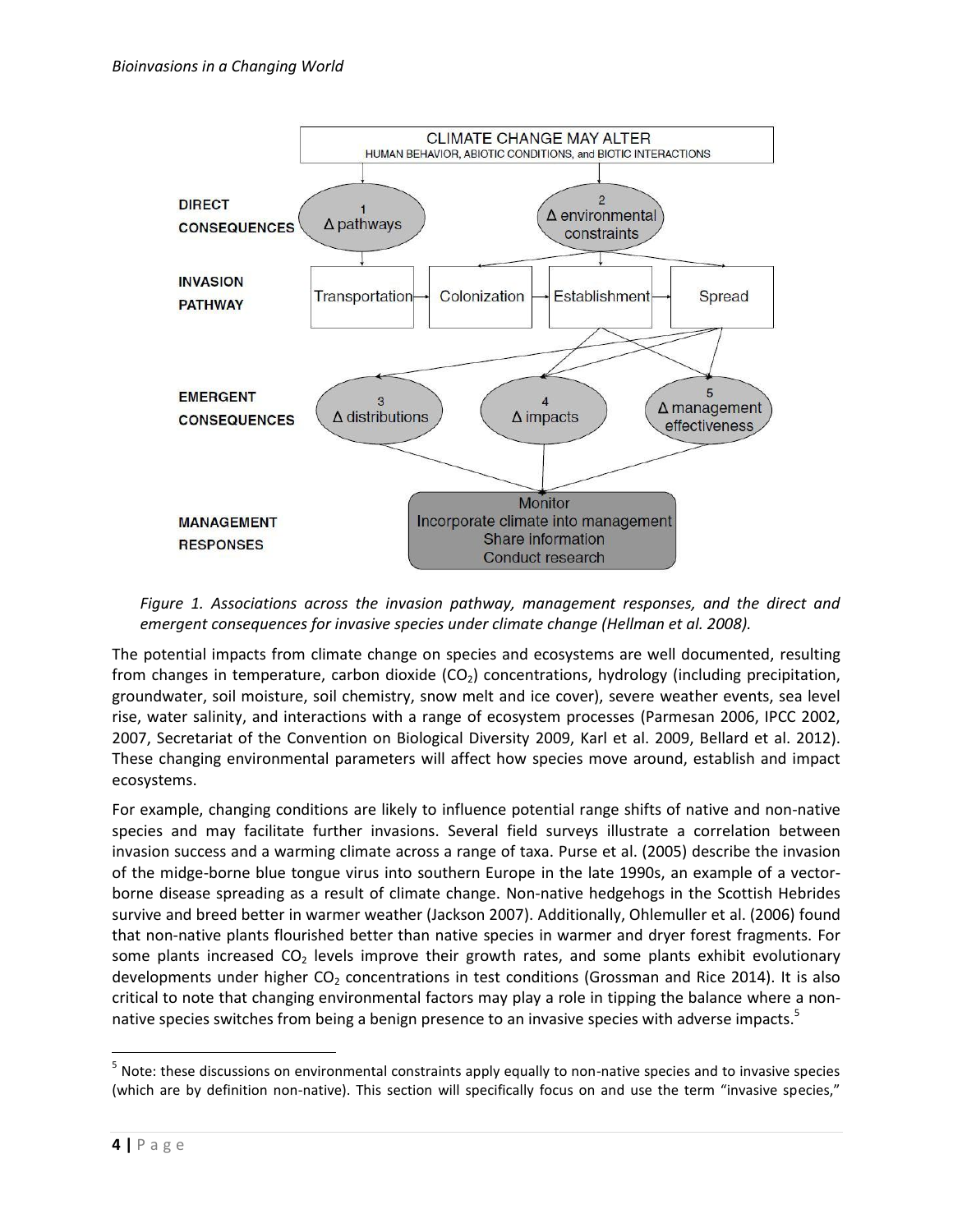This section continues with an expanded discussion on the impacts of climate change on shifts in species' range, ecosystem transformations, weather-related movements and disturbance events, and pathways of introduction.

*Range shift*: Changes in environmental factors will impact suitable habitat – or climatic niches – currently supporting an invasive species leading to potential range shifts (Richardson et al. 2000 a, b, Hellman et al. 2008, Bellard et al. 2013). The concept of expanded, suitable invasion habitat is relevant both for areas that are already invaded, as well as for areas currently free of that species yet still vulnerable to introductions. The common perception is that species will migrate to higher latitudes (and altitudes) or deeper waters as those regions and waters warm. However, the picture becomes more complex as factors beyond temperature (e.g., hydrology, species' life-cycles, genetic traits, physiological characteristics, bioenergetics, inter-species interactions) are considered in determining a species' bioclimatic envelope.<sup>6</sup> A bioclimatic envelope is the range of climate regions in which a species occurs within its native range. It has been shown that species can occupy novel climatic regions in areas where they are invasive, that other climatic factors may outweigh temperature in determining species distribution changes, and that climate change can influence species distribution through changes in species interaction. Biological invasion and niche-based modeling needs to account for this potential (Broennimann et al. 2007, Gallagher et al. 2010).

While the focus of concern may be on the range expansion of invasive species, in some cases range contractions can occur to native and already established invasive species. A wide range of research exists on range shift. For example, Bradley (2009) and Bradley et al. (2009) reviewed: invasive plants in the western United States likely to expand their ranges, including yellow starthistle (*Centaurea solstitialis*) and tamarisk (*Tamarix spp*.); species likely to experience range expansion and contraction depending on local climatic variables, such as cheatgrass (*Bromus tectorum*) and spotted knapweed (*Centaurea biebersteinii*); and species predicted to contract in range, like leafy spurge (*Euphorbia esula*). Bertelsmeier et al.

#### **Hawaiian Honeycreepers and Avian Diseases**

Climate change is impacting, and will continue to impact the range of habitat suitable for both native and invasive through changes in variables such as temperature and precipitation. In Hawaii, the interaction of threatened endemic honeycreeper species (Drepanidinae) and non-native avian pox (*Poxvirus avium*) and avian malaria (*Plasmodium relictum*) are indicative of the negative consequences of such range shifts. Introduced to Hawaii in the late 1800s / early 1900s, the two avian diseases transmitted by mosquitoes have had a significant impact on Hawaii's native forest birds. Honeycreepers have increasingly moved to higher elevations, where cooler temperatures have limited the spread of the mosquitoes and the avian diseases that they carry. With rising temperatures, analyses predict that mosquito-free

honeycreeper habitat will decrease, as they are limited to higher elevations. Additionally, changes in precipitation levels could limit the degree to which their favored forest habitats are similarly (un)able to respond to climate change. The end result could push remaining honeycreeper populations to extinction (Atkinson and LaPointe 2009, Benning et al. 2002, Burgiel and Muir 2010).

(2013) found that the range of suitable habitat for big-headed ant (*Pheidole megacephala*) could contract compared to its current potential range. In the marine realm, research suggests that warming

l

while recognizing that it equally applies more broadly to non-native species, including those that are currently benign yet could become invasive and vice versa.

 $^6$  For example see, terrestrial plants - Ziska 2005; insects and crop pests – Bebber et al. 2013, Rice and Silverman 2013; livestock pathogens/insect pests – Perez de Leon et al. 2012; forest pathogens – Logan et al. 2003, Kliejunas et al. 2009, Kliejunas 2011; freshwater – Rahel and Olden 2008, Heikkinen et al. 2009; Marine - Harris and Tyrell 2001, Stachowicz et al. 2002, Compton et al 2010, Cote and Green 2012.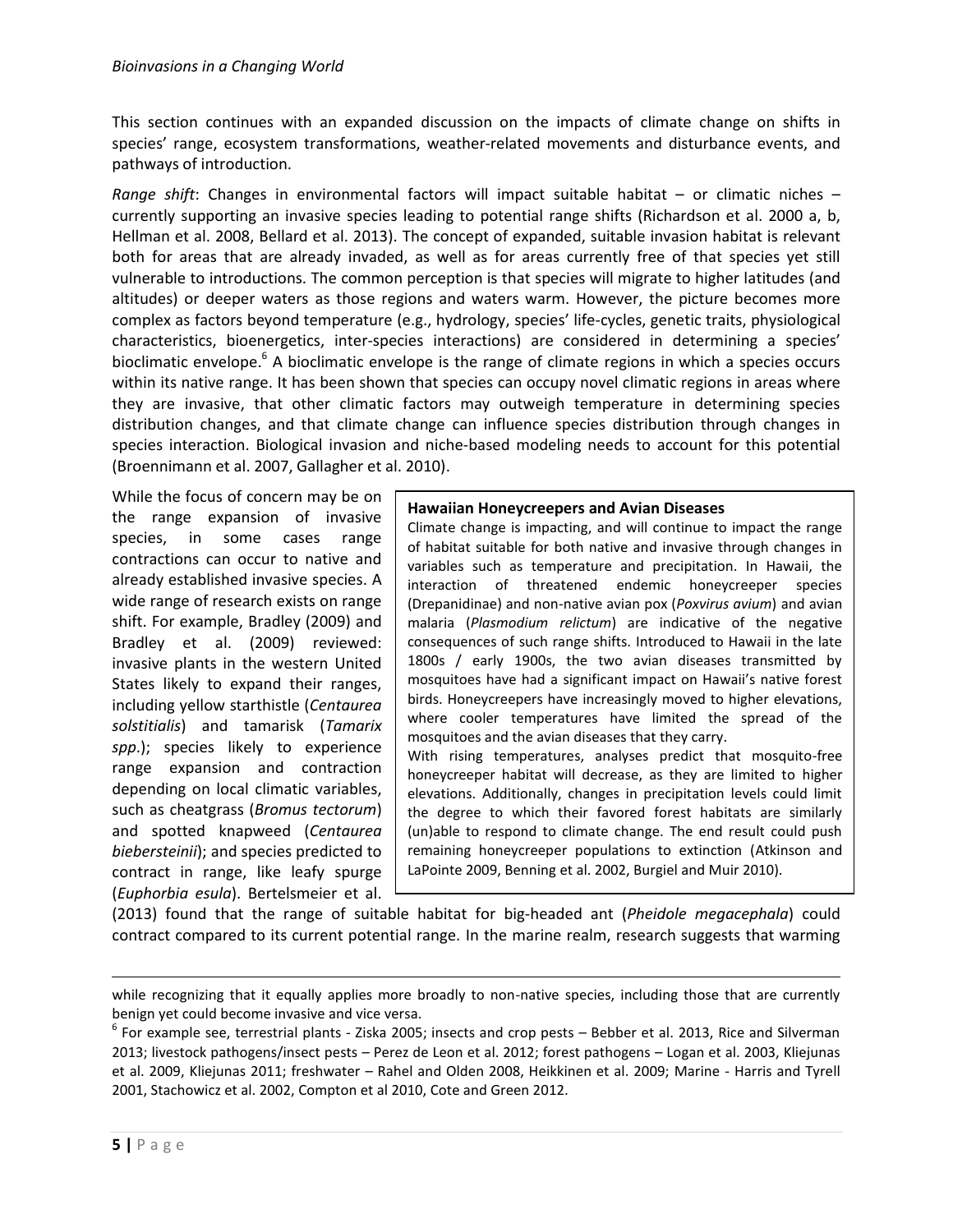waters could favor the expansion of lionfish (*Pterois volitans*) into nearshore waters along the coastal shelf of North Carolina (Whitfield 2014).

These trends are also reflected outside the United States. Using a series of species distribution models, Bellard et al. (2013) identify three future hotspots of invasions, including Europe, northeastern North America and Australia/New Zealand, whereas decreasing invasive species pressure in other regions may provide new restoration opportunities. More specifically, Bertelsmeier et al. (2014) examined fifteen of the most invasive ant species worldwide and generally found that five species would likely increase their range, while the other ten species would decrease (although such results are obviously site specific).

A meta-analysis of existing studies by Sorte et al. (2013) found that in terrestrial systems, native and non-native species (primarily plants) had similar responses to environmental changes, whereas in aquatic systems temperature and  $CO<sub>2</sub>$  increases had a more detrimental impact on native species, primarily animals, than it did on invasive species. Thus, differences also exist between terrestrial and aquatic ecosystems. While this report covers all taxa and biomes, it should be noted that available research and tools are more developed in the area of terrestrial plants, which is reflected by the examples used throughout the paper. This also highlights the need to continue efforts in the aquatic realm as well as with terrestrial animals.

Overall, such research suggests that ecosystem types, along with their native and non-native species composition and vulnerability to new invasions, will respond differently to the range of climate-induced environmental variables. Microclimates and stratification or variation within broader ecosystem types may be better ways for resource managers to look at range contractions and expansions of native and non-native species.<sup>7</sup> Additionally, with shifting interspecies dynamics along with other phenological<sup>8</sup> or even genotypic changes<sup>9</sup> (e.g., Ayre and Hughes 2004, Aspinwall et al. 2013), the effectiveness of existing invasive species management measures will need to be reevaluated. This could include changes in the timing and level of pesticide applications and mechanical control methods to control invasive species. Additionally, biocontrol<sup>10</sup> may be an option to control an invasive species, but only after a thorough investigation into the efficacy of agents proposed to be used. Resource managers will need to reconsider their present management activities periodically as they address threats from new invasive species.

Recognizing that ecosystems and their species interactions and compositions are in flux with the changing climate, questions arise regarding the importance of the native *versus* non-native status of organisms. In some cases, native species may increasingly become pests due to changes in the historical processes for population suppression (e.g., cold temperatures, predators). The population explosion of

 $<sup>7</sup>$  Bioclimate predictions from models are improving with a new generation of algorithms, computer learning</sup> methods, and increased inclusion of additional and better data (e.g., Guo and Liu 2010) for climate and species enabling smaller-scale or downscaled predictions (Elith and Leathwick 2009, Lorena et al. 2011).

<sup>&</sup>lt;sup>8</sup> Phenology is the study of the timing of recurring biological events. It has received increasing research attention leading to an emerging consensus that phenology can be viewed as an 'early warning system' for climate change.

 $^9$  Genotypic refers to the normal genetic makeup of an organism or group of organisms with reference to a single trait, a set of traits or an entire complex of traits. Here, genotypic change refers to the potential change of the dominant genetic makeup of an organism in response to climate change.

<sup>&</sup>lt;sup>10</sup> Biocontrol, short for biological control, is the introduction of a live organism in order to control another organism. Historically, a number of cases exist where biocontrol was used with poor and even counter-productive results. Current biocontrol work entails rigorous testing and risk assessment to ensure that released agents are host-specific to the target species.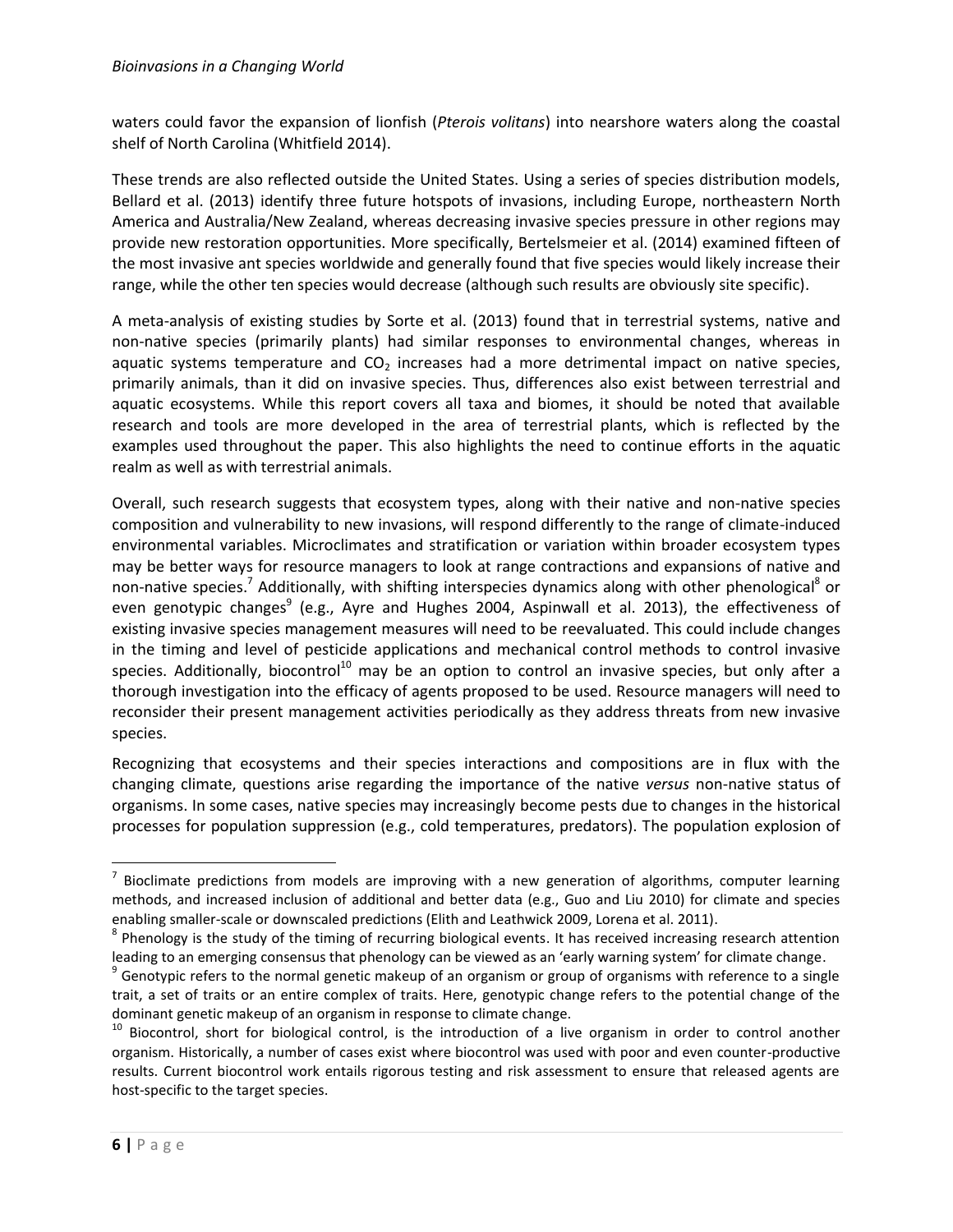the mountain pine beetle (*Dendroctonus ponderosae*) in western U.S. forests and the southern pine beetle (*D. frontalis*) in New Jersey are two examples. Clearly, such native species are increasingly of ecological concern and require appropriate consideration and management. Recognizing that, this report will specifically focus on the larger problem of species that are non-native with the potential for adverse impacts (Carey et al. 2012, Webber and Scott 2012). $^{11}$ 

*Ecosystem transformation*: In many cases, invasive species transform ecosystems by altering their basic species composition or habitats. For example, cheatgrass in the U.S. West (Mack 1986, Bradley et al. 2009), buffelgrass (*Pennisetum ciliare*) in the southwestern desert (Bovey et al. 1986) and Old World climbing fern (*Lygodium microphyllum*) in southern Florida made habitat more prone to wildfires which in turn reinforce changes in those ecosystems (Burgiel and Muir 2010). These new fire-prone systems then independently impact carbon sequestration and the release of greenhouse gases. As invasive species can alter habitat vulnerability, similarly increased greenhouse gas emissions can affect both ecosystems and species with potential implications for invasive species. For example, increased  $CO<sub>2</sub>$ concentrations may favor some invasive plants over their native competitors.

From the perspective of ongoing climatic shifts, one of the most challenging issues is the process of ocean acidification.<sup>12</sup> If basic calcification processes are compromised, particularly in corals and bivalves, the broader range of species dependent on those keystone species will also be increasingly at risk (Fabricius et al. 2013). While the precise dynamics of the interplay between ocean acidification and invasive species are still unclear, research on particular species interactions is ongoing. For example, experiments have shown that Olympic oysters raised under acidified conditions were significantly smaller in size and were consumed at disproportionately greater rates by invasive snails than control populations (Sanford et al. 2014). Other researchers predict that the impacts of acidification on coral reefs could create openings for the growth and spread of algae and aquatic grasses, particularly those that are invasive, resulting in potentially dramatic shifts in those marine ecosystems (ISAC 2011). Ocean acidification can affect a range of marine systems as it decreases primary production, which can have a cascading effect on inter-linked species and habitats.<sup>13</sup>

For riparian areas, the composition of native *versus* invasive species can have significant impacts on water temperatures and availability. For example, in Appalachian stream systems loss of native hemlocks from the hemlock woolly adelgid (*Adelges tsugae*) and ash (*Fraxinus* spp.) from the emerald ash borer (*Agrilus planipennis*) has reduced shade cover resulting in higher water temperatures with consequent impacts on local microclimates and native insect biodiversity. Some invasive plants such as tamarisk and yellow starthistle can dramatically reduce local water availability (Stromberg et al. 2007). Additionally, Muhlfeld et al. (2014) attribute an increase in hybridization between native westslope cutthroat trout (*Oncorhynchus clarkii lewisi*) and non-native rainbow trout (*Oncorhynchus mykiss*) to climate change resulting in increased stream temperatures from higher ambient temperatures and more precipitation in winter. These studies and others illustrate that changes in temperature and species composition can lead to significant changes that can occur in riparian and aquatic ecosystems.

 $11$  It should also be noted that the definition of invasive species and specifically the native/non-native distinction in official policy documents and regulations will have ramifications for the scope of management actions, access to funding and potentially other legal questions.

<sup>&</sup>lt;sup>12</sup> Oceans have absorbed half of the CO<sub>2</sub> made since the Industrial Revolution and have moderated the effects of greenhouse gases. As oceans absorb  $CO<sub>2</sub>$ , they become more acidic. Thus, this is a clear human-caused result of greenhouse gas emissions.

<sup>&</sup>lt;sup>13</sup> Se[e http://www.princeton.edu/grandchallenges/energy/research-highlights/ocean-acidification/.](http://www.princeton.edu/grandchallenges/energy/research-highlights/ocean-acidification/)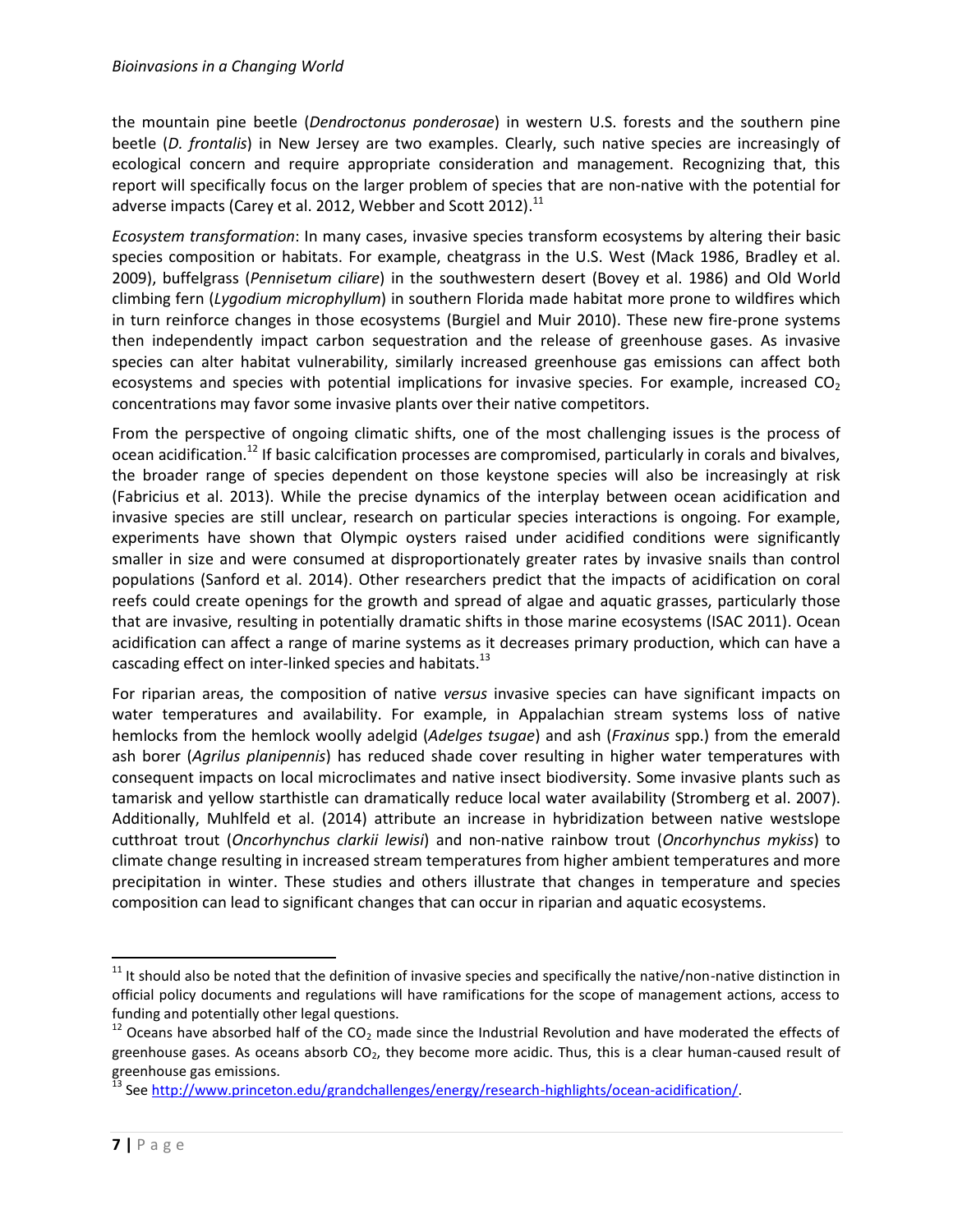Finally, the spread of invasive, allelopathic<sup>14</sup> plants under climate change scenarios may also increase stresses on native plants, especially seedlings. For example, invasive allelopathic plants such as garlic mustard (*Alliaria petiolata*) should be analyzed in light of the relationship among invasive plants, nitrogen saturation and soil chemistry under different climate change scenarios (Prati and Bossdorf 2004, Stinson et al. 2006, Wolfe et al. 2008, Bowman et al. 2012, Jamieson et al. 2013).

*Weather-related movements and ecosystem disturbance*: In addition to shifting habitat ranges, invasive species may be moved into new areas by climatic events such as hurricanes or floods which are becoming more extreme or frequent (predictions are that hurricanes will become less frequent, but more intense). While some people consider such movements to be natural phenomena, resource managers will need to consider whether and how to address such risks in relation to existing invasive species and pathways of concern. While the exact magnitude that climate change will have on the number and severity of storms is debatable, the fact that these types of events can move invasive species is well documented (Gutowski et al. 2008). High winds, storm surges and flooding associated with extreme weather events such as hurricanes or typhoons<sup>15</sup> and severe rainstorms are known to move non-native species including insects, plants and fish.  $^{16}$  Diez et al. (2012) provide a compelling analysis examining the role of extreme climatic events at each stage of the invasion process:

- Introduction/transport: strong winds and storm surges can move species into previously uninvaded locations;
- Establishment: extreme events can weaken ecosystems or create significantly disturbed areas that may facilitate successful establishment;
- Spread: invasive species already within an area can be further spread by winds and waters; and
- Impact: weather events may strengthen or compound the negative impacts of invasive species, for example extended drought or feedback interactions may alter fire regimes.

Extreme weather events can create disturbances in ecosystems that may make them more vulnerable to invasion. For example, mudslides, wind damage and ice storms could damage forest ecosystems making them ideal areas for invasion. Hurricanes, heavy rains, drought, wildfire, unusual movements of air masses and other extreme climatic events can equally weaken the resilience of ecosystems and expose new areas to invasion (Horvitz et al. 1998, Coulson et al. 2002, Hellman et al. 2008, Heller and Zavaleta 2009, Bhattarai and Cronin 2014). Damage from these events, especially where invasive species are present or invade as a result, may impact the ability of these ecosystems to regenerate from the damage caused by such events.<sup>17</sup> For example, invasive insects virtually eliminated the ability of the Micronesian cycad (*Cycas micronesica*) to withstand wind damage and regenerate following Typhoon Chaba in 2004 (Marler and Lawrence 2013). Additionally, the impacts of weather events can be exacerbated where invasive plants dominate the ground cover yet fail to provide adequate levels of root structure to bind and hold soils. The failure to secure the soil can lead to increased erosion and consequent impacts on stream turbidity and water quality. Beach vitex (*Vitex rotundifolia*) reduces the

<sup>&</sup>lt;sup>14</sup> Allelopathy is the suppression of growth of a plant by a toxin released from a nearby plant of the same or another species.

<sup>&</sup>lt;sup>15</sup> Hurricanes and typhoons are equivalent. Hurricane is the term used in the Atlantic, while typhoon is the word used for the same type of storm more often in the Pacific.

<sup>&</sup>lt;sup>16</sup> In view of the ensuing section on pathways, some might consider this a "natural" pathway. For the purposes of this paper, discussion of pathways will focus on those that involve some form of direct human mediation responsible for the movement of a species. Such human intervention can be intentional or unintentional.

 $17$  These phenomena are generally in line with the intermediate disturbance hypothesis that examines the role that habitat disturbance plays in facilitating plant invasions (Catford et al. 2012).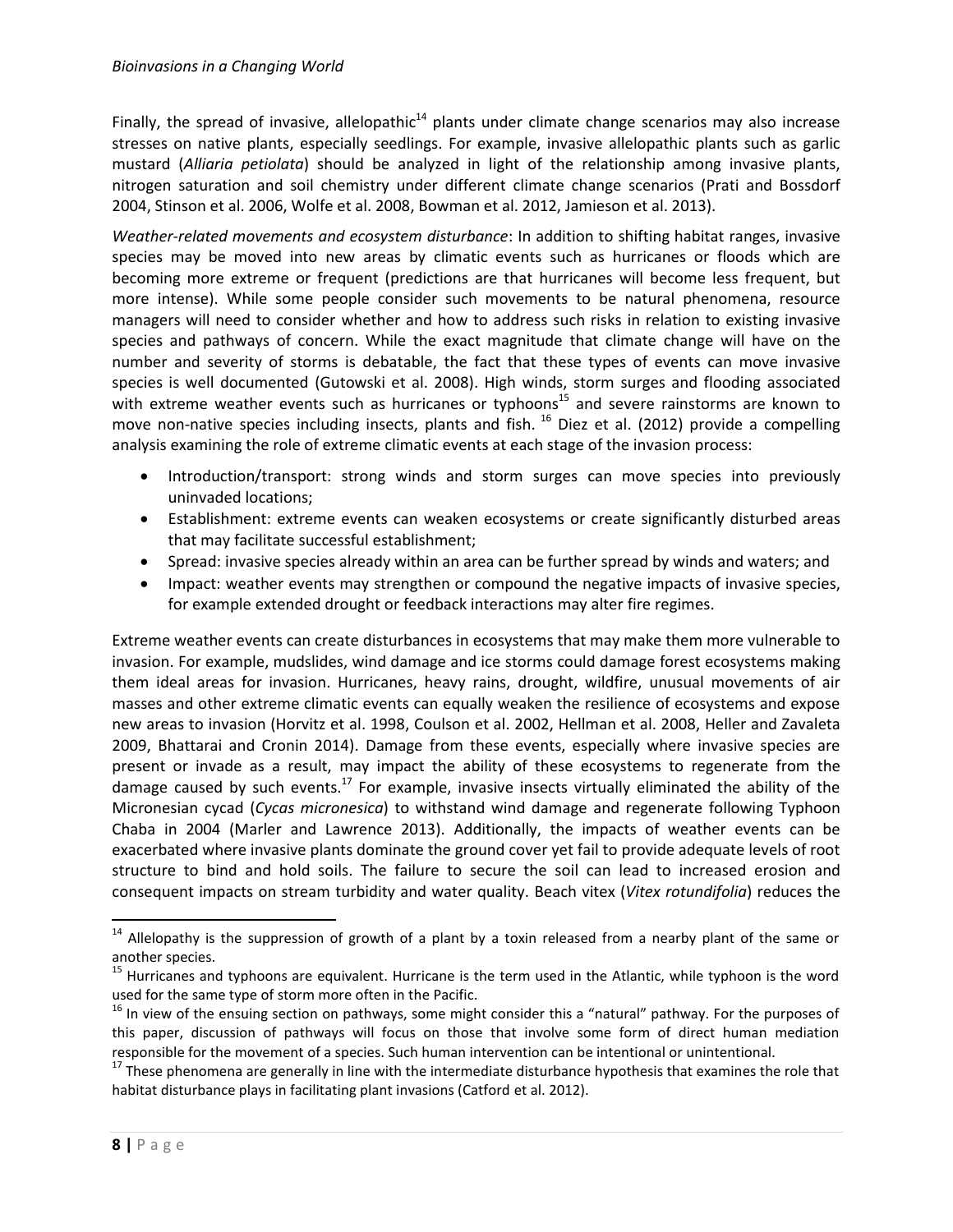capacity of coastal areas to diffuse the energy of incoming storms which contributes to the erosion of shorelines and dunes (Carter et al. 1999, Westbrooks and Madsen 2006). Similarly, species like nutria (*Myocastor coypus*) adversely impact wetland vegetation and its role in serving as an ecological buffer.

*Pathways of Introduction*: Biophysical effects from climate change and adaptation strategies will potentially open new or alter existing pathways for invasive species introduction. Biophysically, a changing environment presents new opportunities for transport of species with the inherent risk of introducing invasive species to new regions. For example, shrinking sea ice coverage in the Arctic may allow new northern transport opportunities and energy exploration, raising the risk of introductions through ballast water transfer, hull fouling on ships, and transports of drill platforms or other heavy machinery (Carmel 2013, Cressey 2007, Lassuy and Lewis 2013, U.S. Global Change Research Program 2013, Miller and Ruiz 2014). Climate change may give rise to the cultivation of new crops and feedstocks or the husbandry of different livestock and aquaculture which could open new pathways for introductions (USEPA 2013a). Additionally, construction activity (e.g., for energy development or hard infrastructure) is a well-documented source of disturbing habitats and inadvertently introducing or spreading invasive species through the movement of vehicles, material and waste (Joly et al. 2011, Padmanaba and Shell 2014).

Climate change mitigation activities may also present risks for the introduction and spread of invasive species.<sup>18</sup> Increased interest in biofuels has prompted debates over feedstock choice (Barney 2014), most notably the EPA's approval of giant reed (*Arundo donax*) and elephant grass (*Pennisetum purpureum*) – two known invasive species – as renewable fuelstocks under the Renewable Fuel Standard program (USEPA 2013b). Other proposed adaptation or mitigation measures include the use of nonnative species to sequester carbon or prevent erosion and protect against storm surges.

Assisted migration, the deliberate movement of species to new areas to improve their chances of adapting to climate change or to enhance ecosystem structure, also presents inherent risks as such introductions may cause adverse impacts. Faced with depleted or endangered populations, resource managers might consider the movement of species to insure populations, cope with range lags or foster connectivity and

#### **Biofuels Pathway**

The United States currently produces 12 billion gallons of biofuels annually (Biofuels Interagency Working Group 2010). The Energy Independence and Security Act of 2007 (Public Law 110-140, Title II) set goals to increase production and use of biofuels as a way to meet the nation's energy needs and reduce greenhouse gas production. While most current biofuel production uses corn as a feedstock to produce ethanol, companies and researchers are investigating the potential of other plants as sources of biofuel feedstocks.

Concerns arise because some of the plants being used or considered for biofuel production are, or may become, invasive since the characteristics of good feedstocks for biofuels production (e.g., fast growing, tolerant of harsh environmental conditions, susceptible to few pests) and invasive plants overlap. The most notable example is EPA's approval of giant reed (*Arundo donax*) and napier grass (*Pennisetum purpereum*) as eligible cellulosic biofuel feedstocks under the Renewable Fuel Standard, despite the fact that both have already proven invasive in parts of the United States.

 $18$  This point is especially relevant for federal agencies, which by Executive Order 13112, are duty-bound not to "authorize, fund, or carry out actions that it believes are likely to cause or promote the introduction or spread of invasive species in the United States or elsewhere unless, pursuant to guidelines that it has prescribed, the agency has determined and made public its determination that the benefits of such actions clearly outweigh the potential harm caused by invasive species; and that all feasible and prudent measures to minimize risk of harm will be taken in conjunction with the actions." This would include climate change adaptation or mitigation measures that increase the risks associated with the introduction and spread of invasive species.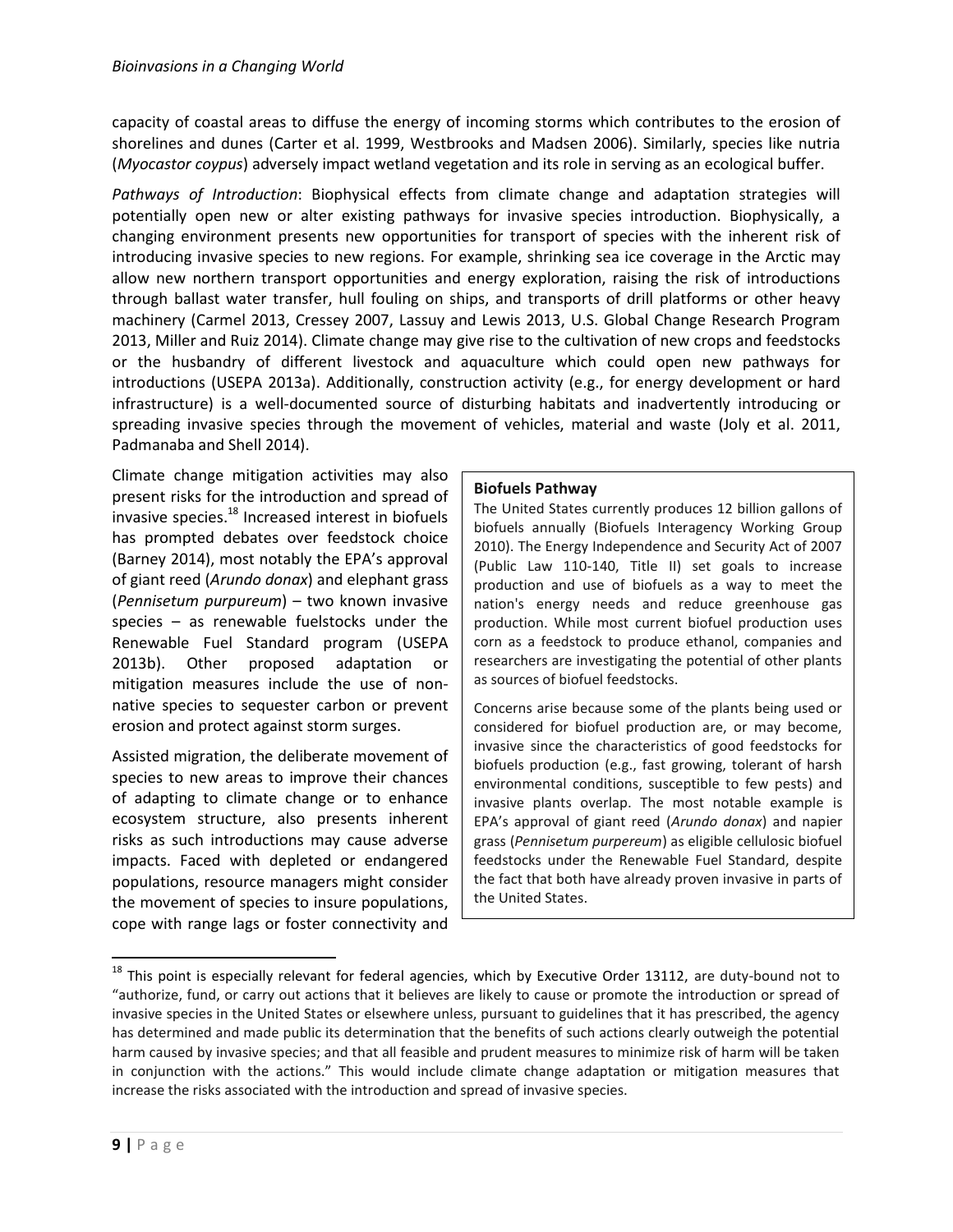the ability for those species to adapt (McLachlan et al. 2007, Montserrat and Hulme 2011, Williams and Dumroese 2013). Such deliberate introductions need to consider the potential behavior of those species in their new environment, particularly if there is a risk of invasiveness. Additionally, managers must also consider the lag time needed for a species to adapt and expand its population,<sup>19</sup> as well as, how to minimize the risk of inadvertently moving associated "hitchhikers" such as parasitic or commensal organisms. Technical discussions between researchers involved in invasive species and reintroductions recognized some of the assisted migration issues and developed initial guidance to avoid potential problems (IUCN SSC 2012). Similarly, the development of conservation corridors to facilitate the natural migration of threatened species could serve as physical pathways for the movement and spread of invasive species (Resasco et al. 2014).

Finally, the relative risks of existing pathways for the introduction of invasive species may be exacerbated as a result of future climatic events. For example, flooding and storm winds could potentially allow the escape of potential invasive species from zoological gardens, aquaculture farms, pet shops, collapsed buildings or other structures where introduced plants and animals are being held. Another example is that consumers could purchase different landscape plants that will tolerate new climatic conditions due to changing hardiness zones. This could give rise to the importation of new plants from new international suppliers. Such dynamics could shift the risks posed by the pathway of invasive species introductions through the import of live plants (Bradley et al. 2012). This also suggests the need to examine existing biosecurity procedures for sectors whose business practices or merchandise are somehow affected by climate change.

#### **The influence of invasive species on climate change and carbon sequestration**

The broader scientific literature on invasive species and the previous section clearly identify increased vulnerability to other climate related stressors arising from impacts of invasive species on ecosystems, their functions and associated native species. Invasive species also adversely impact the ability of ecosystems to sequester carbon. For example, the invasion of Japanese stiltgrass (*Microstegium vimineum*) into forests of southern and eastern United States, as well as kudzu (*Pueraria lobata*) more broadly, is changing soil composition and its capacity to store carbon (Strickland et al. 2010, Tamura and Thayaril 2014). The large-scale transformation of other ecosystems has implications on carbon sequestration such as

#### **Indirect Effects of Pest Management**

An example of indirect change is the soybean aphid (*Aphis glycines*), which invaded North America sometime around 2000. Damage to the soybean crop from the aphid caused a sharp increase in the use of insecticides, which consequently led to a sharp increase in greenhouse gas emissions associated with product development, shipping, and application. From 2001 to 2006, greenhouse gases associated with this insecticide rose from below 1 to 40 million kg of  $CO<sub>2</sub>$  in the United States. It was also found that aphid densities below a certain threshold did not require spraying because biological control, namely lady beetles (Family Coccinellidae) would keep damage to below the cost of spraying. Once populations were significantly reduced, spraying declined as well (Heimpel et al. 2013).

<sup>&</sup>lt;sup>19</sup> Lag time refers to the period of time that it takes a species from its initial introduction into a site to establish a self-sustaining population and then to spread and cause negative impacts. In some cases, non-native species have been present in an environment for decades before becoming invasive. One increasingly important question is the role that climate change may have in triggering that switch from benign to invasive. Crooks and Soulé describe three categories of explanations to characterize lag time including: 1) lags caused by the nature of population growth and range expansions; 2) environmental factors related to changes in ecological conditions that favor a non-native species; and 3) genetic factors related to the relative lack of fitness of a non-native species in a new environment (Crooks and Soulé 1999).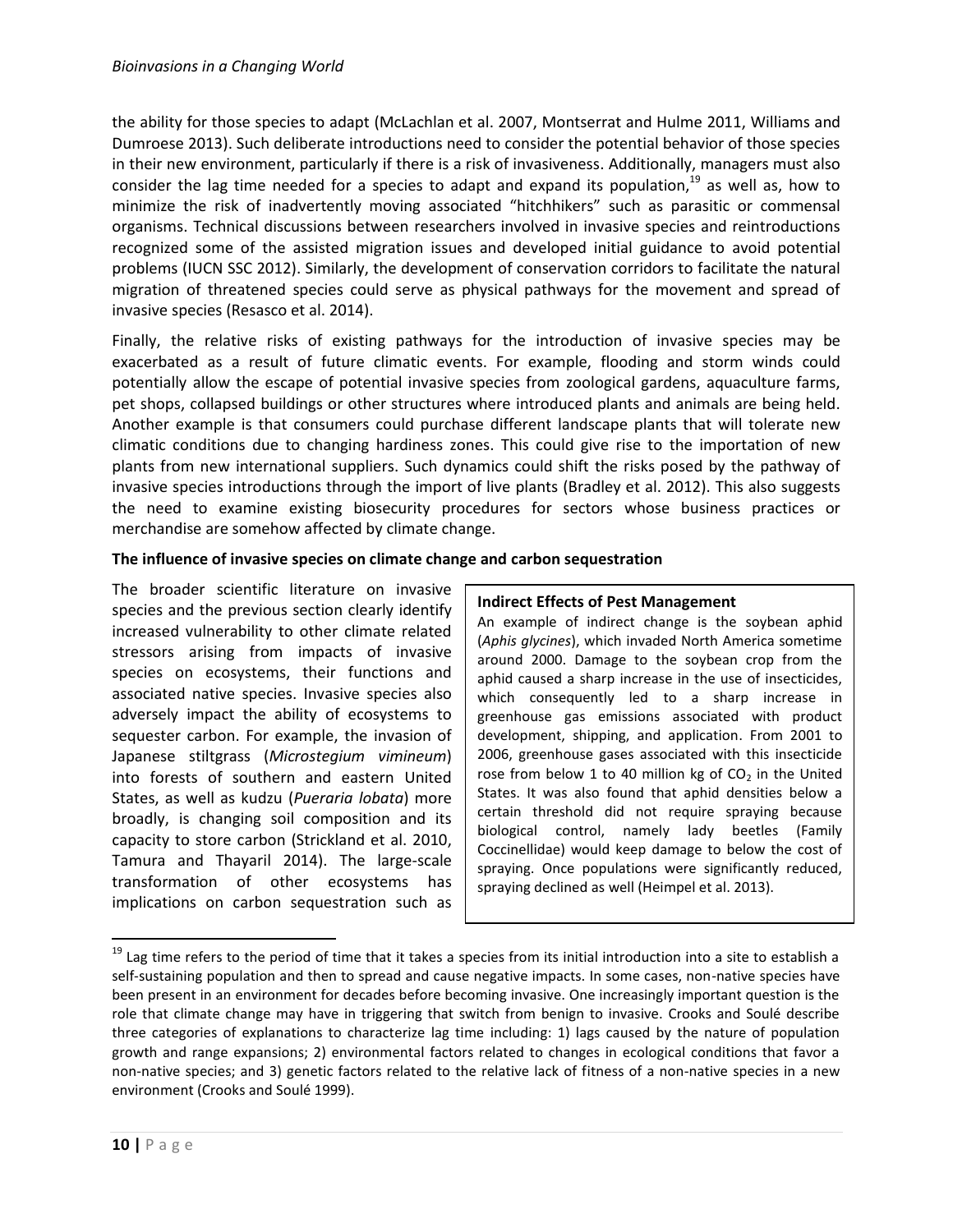the conversion of woody shrublands by cheatgrass (*Bromus tectorum*) to fire-prone grasslands in the western United States (Bradley et al. 2009), forest dieback from a number of climate change-assisted forest pests (Logan et al. 2003) and drought (Breshears et al. 2005), and the decimation of coastal wetlands by nutria (ANSTF No Date).

In some cases, invasive species may positively affect carbon sequestration abilities as was found with the establishment and spread of Chinese tallow (*Triadica sebifera*) (Zou et al. 2006). The management question then becomes how to assess the relative benefits of  $CO<sub>2</sub>$  sequestration by an invasive plant like Chinese tallow versus the costs of its adverse ecological impacts. In considering climate change mitigation strategies involving the use of non-native species for sequestration purposes, it is critical to assess their potential to be invasive. Such issues will be further complicated by how native and invasive species, particularly plants, respond to increased  $CO<sub>2</sub>$  concentrations with regard to both growth rates and ability to sequester carbon (Zou et al. 2006).

These varying dynamics will require resource managers to look at situations on a case-by-case basis, often with the task of determining how to balance the trade-offs across adaptation actions, mitigation needs and the potential to compromise natural ecosystems.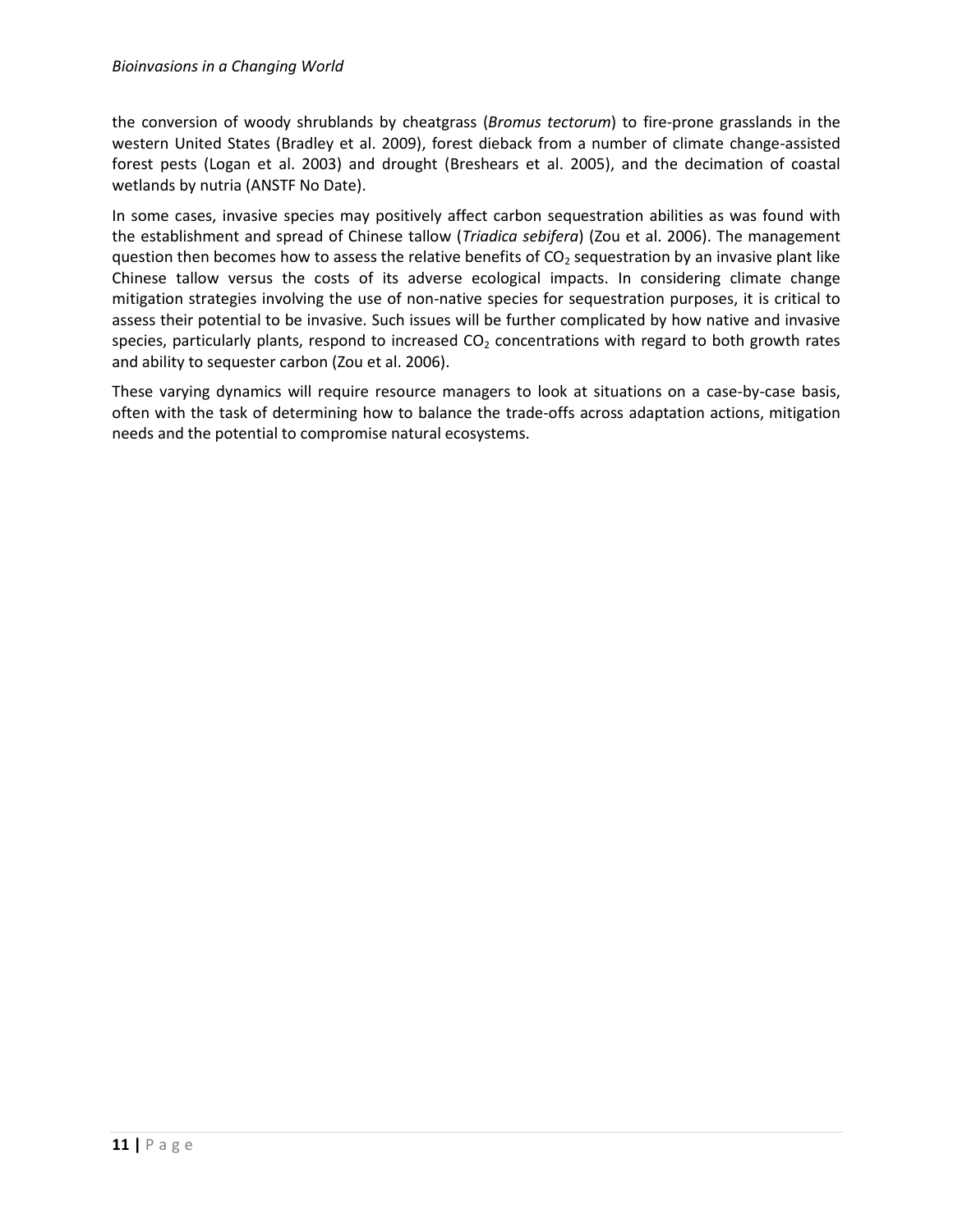# <span id="page-14-0"></span>**II. The Context: Approaches to Climate Change Adaptation and Invasive Species Management**

An understanding of the evolving context for management and conservation planning from a biological, social, and political standpoint is critical to developing effective responses to the combined threats of climate change and invasive species. Not only will this help resource managers identify priorities and utilize the tools identified in Section III, but it will also help facilitate communications across the disciplines of climate change and invasive species. This section starts with the perspective of climate change adaptation and conservation planning relevant to invasive species, and then proceeds to look at how the traditional invasive species management framework relates to climate issues.

#### <span id="page-14-1"></span>**Climate Change Adaptation and Conservation Planning**

Climate change adaptation is an emerging field that focuses on preparing for, coping with, and responding to the impacts of current and future climate change (Stein et al. 2013a). Specifically, adaptation has been defined as "adjustment or preparation of natural or human systems to a new or changing environment which moderates harm or exploits beneficial opportunities" (USEPA no date).<sup>20</sup> Increasingly, the focus of attention at international, federal, state, and local levels on climate change activities has shifted planning to implementation (Bierbaum et al. 2013). Nevertheless, significant efforts to put concepts into practice have been achieved, including through the development of more rigorous design principles and implementation strategies (Adger 2005, Hansen and Hoffman 2010, Stein et al. 2013a). Indicative of this attention is recent Presidential Executive Order 13653 (November 2013) on climate preparedness and resilience. This Executive Order directs federal agencies to accelerate their efforts on adaptation, to reform policies that may increase vulnerabilities to climate-related risks, and to manage lands and waters to make them more resilient in the face of a changing climate.

While policymakers focused on climate change mitigation issues in the past such as reducing greenhouse gas emissions, <sup>21</sup> given the level of change already underway, climate change *adaptation* is also essential (Pielke et al. 2007). Indeed, the two approaches are complementary rather than competitive. Effective adaptation should be designed to ensure that natural systems are capable of continuing to fix and store carbon, which further supports climate mitigation goals.

In the shift toward implementation of climate change adaptation strategies in natural resource management, a legitimate concern has surfaced that all manner of conservation activities will be labeled, or relabeled, as "adaptation." From the perspective of invasive species, this is perhaps most likely to happen as a consequence of broad interpretations of certain adaptation principles and strategies.

The term "resilience," for example, is now frequently regarded as synonymous with adaptation. While the concept is intuitively appealing, the term resilience has multiple meanings (e.g., Holling 1996, Walker et al. 2004, Folke 2006), but is most commonly defined as a return to a particular functional state following a disturbance or the ability to maintain some level of functionality in an altered state. Thus, while the terms are related, resilience is not synonymous with adaptation. Among the most commonly discussed strategies for enhancing resilience is some variation of "reduce existing stressors" (Heller and Zavaleta 2009, West et al. 2009). However, caution is necessary to avoid overly broad

 $\overline{a}$ 

 $20$  For a broad overview on the state of climate change adaptation activities, see IPPC 2014a.

<sup>&</sup>lt;sup>21</sup> Climate mitigation is focused on addressing the underlying cause of climate change through stabilizing and reducing the concentrations of greenhouse gases in the atmosphere. For a broad overview on the state of climate mitigation activities see IPPC 2014b.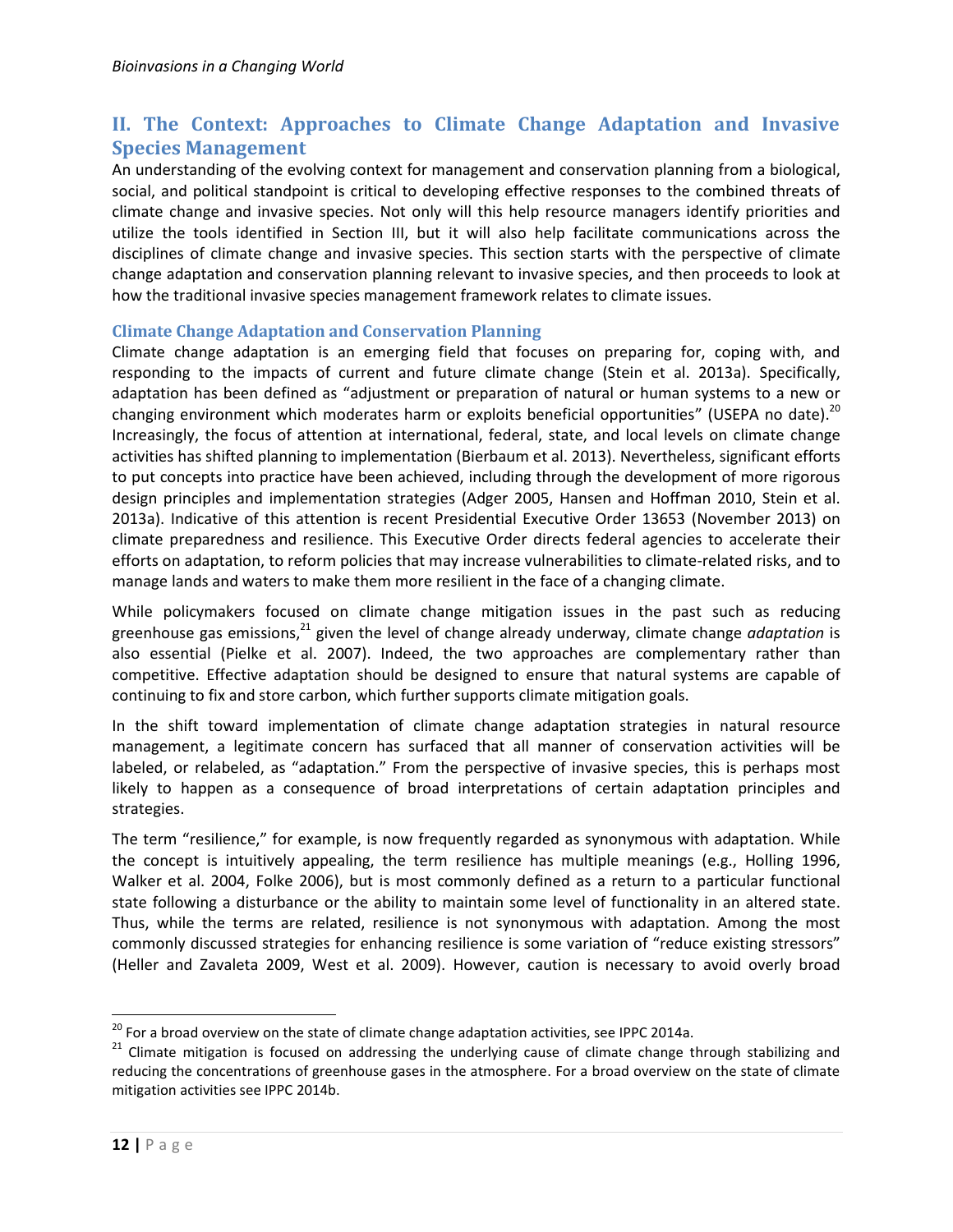characterizations where virtually any existing conservation activity, including most invasive species-oriented activities, could be viewed as climate change adaptation.

The use of vulnerability assessments in adaptation planning is the key to developing effective adaptation strategies and documenting the link between actions and impacts (Glick et al. 2011). Given the emphasis on reducing climate-related vulnerabilities, having a clear understanding of how current and future

#### **Key Concepts for Climate Change and Conservation Planning**

Conservation planning in the face of climate change entails assessing biogeographic variables in the context of socially and politically defined objects. This can include a focus on implementing solutions to mitigate climate change and/or adapting ecosystems and structures. Equally, natural resource managers need to have an understanding of how resilient their priority sites and species are as well as their key vulnerabilities. These are some of the key concepts and issues that will be further explored in this report:

Climate change adaptation: adjustment or preparation of natural or human systems to a new or changing environment which moderates harm or exploits beneficial opportunities.

Climate change mitigation: human intervention to reduce the human impact on the climate system, including includes strategies to reduce greenhouse gas sources and emissions and enhance greenhouse gas sinks.

Resilience: the capability to anticipate, prepare for, respond to, and recover from significant multi-hazard threats with minimum damage to social well-being, the economy, and the environment.

Vulnerability: the degree to which a system is susceptible to, or unable to cope with, adverse effects of climate change, including climate variability and extremes.

EPA Glossary of Climate Change Terms [\(http://www.epa.gov/climatechange/glossary.html\)](http://www.epa.gov/climatechange/glossary.html)

climate is likely to affect the resources of concern, including invasive species, is at the core for developing effective and efficient strategies for reducing those vulnerabilities. The effect of climate change relative to invasive species can be viewed two ways. First, consider the perspective of how changing climatic variables are likely to positively or negatively affect a particular non-native, or already, invasive species. Secondly, consider the perspective of the consequences those effects may have on other species and the broader ecosystem. In this sense, the first is a direct effect on the non-native species and the second an indirect climate effect on other resources.

Climate change adaptation should be seen in the broader historical context of conservation and natural resource management as a way to address the effects of climate change on species and ecosystems in a thoughtful and rational manner. Using this perspective, Stein et al. (2014) developed guidance on "climate-smart conservation" to help practitioners put adaptation principles into practice. Four overarching themes frame this approach to climate change adaptation:

- Act with intentionality
- Manage for change, not just persistence
- Reconsider goals, not just strategies
- Integrate adaptation into existing work

#### **Act with intentionality**

Appropriate and relevant adaptation incorporates existing conservation approaches and actions, and requires the development and application of novel strategies. It is essential to determine which existing activities work under climate change, and when new approaches are required. Effective adaptation must be carried out in a purposeful and deliberate manner that explicitly considers the effects, or potential effects, of climate change on resources. Intentionality, a key component, requires that explicit consideration of direct and indirect climate impacts be considered during planning. Being deliberative and transparent includes documenting the process. This applies regardless of whether adaptation planning includes novel uses or traditional strategies.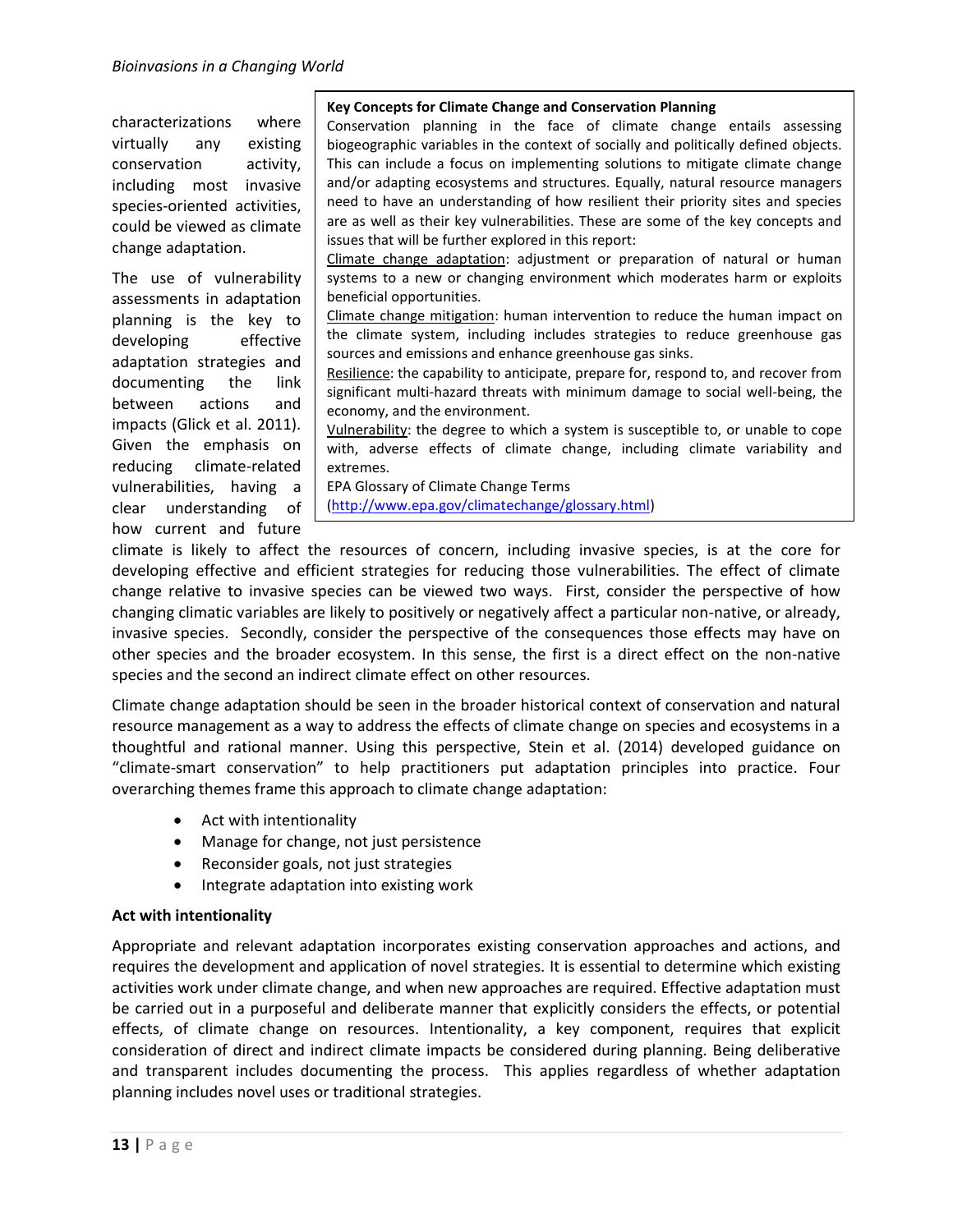#### **Manage for change, not just persistence**

The dominant paradigm in conservation is to maintain existing ecological conditions or attempt to restore a historical state (Cole and Yung 2010). Given the rapid pace of current and projected climate change, resource managers increasingly will be faced with changes exceeding the historical range of variability that previously bounded most management efforts. Accordingly, conservation in a climatealtered future will focus on preparing for and managing change (Millar et al. 2007, Stein and Shaw 2013).

Management approaches to climate change can range from resisting changes—to protect high value and climate-sensitive assets—to actively or passively facilitating changes. The goal for inevitable system transitions might be to retain desirable ecological attributes, rather than experience a complete collapse of ecosystem functions and services (Magness et al. 2012). One commonly used framework for adaptation responses to climate change consists of: 1) resistance; 2) resilience; and 3) realignment (Millar et al. 2007; Glick et al. 2011). Under this framework, resistance actions are intended to forestall impacts to species or systems, thus maintaining *status quo* conditions. Most current adaptation efforts focus on maintaining *status quo* conditions, whether through resistance-oriented strategies or by focusing on enhancing resilience with the expectation that the system will be better able to return to some conception of "normal" or at least a new realigned stable condition.

Resistance-oriented strategies for invasive species focus on preventing new invasions, limiting the spread of existing invaders into new areas, and using early detection and rapid-response approaches to eradicate new invasions before they become intractably established. In some cases, invasive species can either alter ecological functions and services or push systems across ecological thresholds, transforming those systems to new states or novel ecosystem types. This shift occurred in the transformation of sagebrush steppes to systems dominated by cheatgrass (*Bromus tectorum*) and the conversion of Pacific Northwest mudflat ecosystems into salt marsh by smooth cordgrass (*Spartina alterniflora*).

The emergence of "novel" or "no-analog" ecosystems as a consequence of climate change is a major theme in the adaptation literature (Hobbs et al. 2006, Williams and Jackson 2007). Although no-analog ecosystems are sometimes defined in terms of novel climates and mixes of species (both native and non-natives), many argue that existing anthropogenic ecosystems, including their non-native inhabitants, already constitute such novel ecosystems. Clearly, one of the central questions is how to manage these systems amidst differing opinions and preconceived ideas of normal and optimal social, environmental and economic benefits.

#### **Reconsider conservation goals, not just strategies**

As climatic conditions change, some conservation goals and management objectives may no longer be achievable. Successful adaptation to climate change will depend not only on adjusting strategies in an effort to meet current goals, but that underlying conservation goals and objectives be reevaluated and revised as appropriate (Hobbs et al. 2010, Glick et al. 2011). It must be recognized, though, that goals may change over time. Most adaptation efforts focus on modifying strategies to meet existing goals, but this "climate retrofit" approach will become increasingly untenable as climate change occurs and invasive species gain footholds in new areas (Stein and Shaw 2013). Meeting conservation goals under different climate change scenarios will have potential political, economic and environmental ramifications. Ideally, such goals should be formulated through a transparent process that also considers societal values.

As species ranges shift in response to changing climatic conditions, goals focused on maintaining particular assemblages of species in defined geographic areas become particularly problematic. As a result, a theme emerging from the adaptation literature is a shift from goals focused on maintaining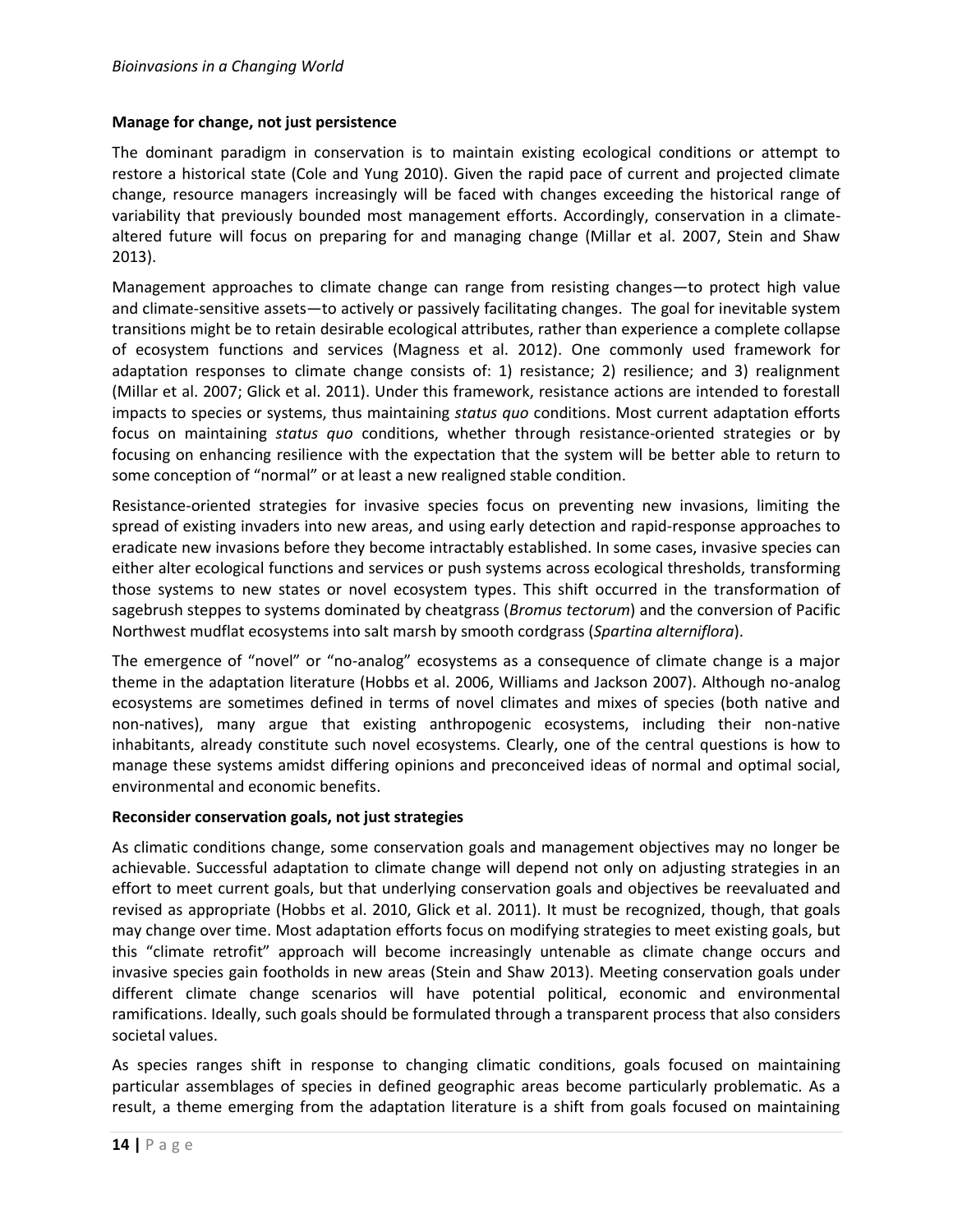"historical fidelity" in species composition to goals focusing on maintaining underlying ecological processes (Harris et al. 2006, Sandler 2012). It is also critical to use a landscape scale perspective for planning and prioritizing actions when considering shifts in habitats for native and invasive species. While plans may consider the landscape scale, management activities and objectives are often sitespecific. Management activities and objectives for local areas may change over time, but landscape planning and analysis can assist in maximizing conservation benefits across a range of sites.

Related to setting goals to maintain ecological functions *versus* maintaining historic fidelity, is a debate about the value of defining conservation goals and management based on the origin of a species (i.e., native *versus* non-native) as opposed to setting goals and management objectives based on the functional attributes of an ecosystem (Tomimatsu et al. 2013). Another aspect of this dilemma is how to regard native species that are expanding into new regions due to changing climate. Are these "newnatives" truly native? Or should these new arrivals be regarded as non-native or invasive species to be eradicated or controlled? Perhaps no adaptation strategy has generated as much controversy as "assisted migration" or "managed translocation" (Ricciardi and Simberloff 2009, Schwartz et al. 2012). These issues raise similar questions regarding conservation practices for select species which may have unintended consequences for the new host environment.

#### **Integrate climate change adaptation into existing work**

For adaptation to be successful, climate considerations must be incorporated into a broad range of ongoing decisions and management actions. As a young science, the development of dedicated or standalone adaptation plans have often been tailored to better understand how climate change will impact a given area. Ultimately, the development and implementation of these plans must be mainstreamed with other ecological and management processes.

As an example, climate change considerations are increasingly being integrated into the assessment of a species' risk of invasiveness. One active area of research is using predictive species distribution models to understand where particular species may spread under future climatic scenarios. Climate matching has been used to assess the potential risk and spread of invasive snake species (Rodda et al. 2009, 2011). These types of models are starting to be used to help determine potential invaders to monitor as targets for early detection and rapid response efforts. (See the section on Tools and Methods for further details.)

#### <span id="page-17-0"></span>**The Framework of Invasive Species Management**

As noted above, invasive species management is often cited as a climate change adaptation strategy by means of enhancing the resilience of native species, habitats, and ecosystems (Halpin, 1997; Lawler, 2009; West et. al., 2009). Heller and Zavaleta (2009) found that mitigating invasive species and other stressors was the third most frequently-recommended strategy for climate change adaptation among 112 journal articles published between 1975 and 2007. Identified strategies for invasive species are prevention, early detection with a rapid response to eradicate them, or, if they gain a foothold that will never likely be eradicated, control and management of them. Beyond technical feasibility, the choice of strategy also depends in large part on cost and available resources (Wilson et al. 2013).

#### **Prevention**

Prevention is cited as the most effective defense against biological invasions (NISC 2008). It is the only tactic that ensures an invasive species does not become an additional stressor to a vulnerable ecosystem. With or without climate change, preventing the human-assisted movement of invasive species (primarily via trade and transportation) is of principal importance in the management of invasive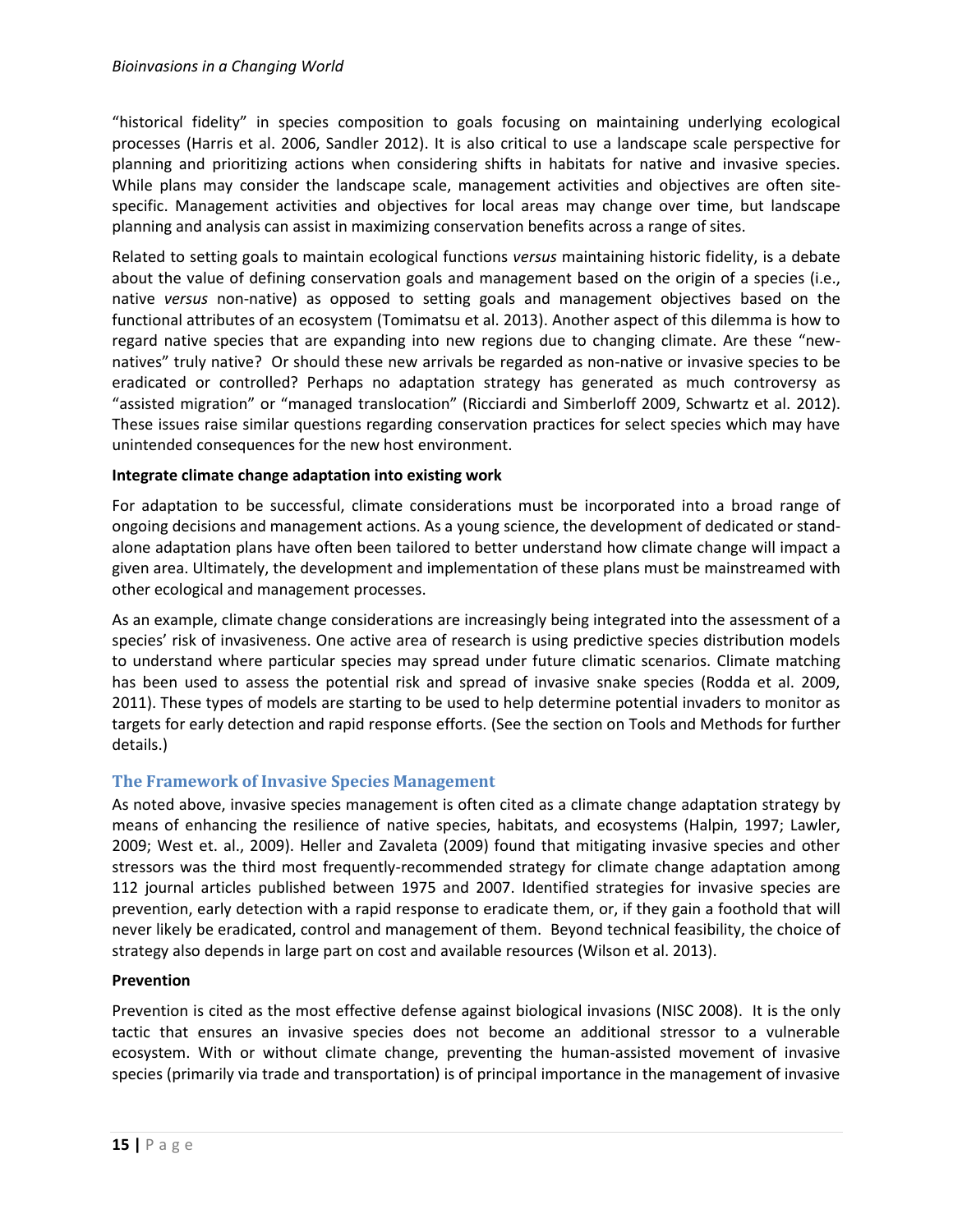species. Preventing new invasions and controlling existing invasions can have value as climate change adaptation strategies, despite the risk of interpreting invasive species management too broadly.

Given the uncertainty of determining when a particular non-native species will become invasive, the most precautionary approach to prevention is thwarting the arrival of any non-native species. Typically this is impractical for technological, economic, and sociological reasons. Instead, the process of risk analysis for species and pathways can prioritize the extent and intensity of prevention efforts and associated investment of resources by targeting only those non-native species that present a potential risk. <sup>22</sup> Prevention tactics also depend on whether the pathway is based on intentional introductions of species where legal and regulatory ramifications may have greater bearing or is accidental in nature where technology and education may be more applicable.

Preventing the introduction of new invasive species preserves current levels of ecological resiliency. By

#### **Invasive Species Management**

As part of the common body of practice, policy-makers, resource managers and researchers have generally accepted a hierarchy of action associated with the management of invasive species, namely: prevention, eradication and control.

Prevention is regarded as the optimal strategy as stopping the entry and establishment of an invasive species by its very nature means that their negative impacts and the costs of control are avoided.

Eradication is the second line of defense in cases where an invasive species is introduced and established. In some cases, small populations of an invasive species can be completely eliminated, thereby forgoing any future management costs.

Control becomes the fallback, where an invasive species population is too large or otherwise unfeasible to eradicate. Resource managers engage in longer-term control to limit the spread of an invasive species and/or protect priority resources. This entails ongoing management costs and activities.

Early detection and rapid response as well as restoration are activities that cut across this hierarchy. The use of targeted monitoring either along pathways of introduction or vulnerable sites helps to verify whether prevention efforts are effective. Early detection of a new introduction, thereby allows a rapid response to eradicate that incursion. Additionally, management actions to eradicate or control an invasive species require additional consideration of how to restore the site to ensure that native species thrive and to reduce its vulnerability to subsequent invasions.

contrast, invasive species control and management in the form of restoration may enhance an ecosystem's resilience, but not preserve it. Decision-making to prevent new invasive species *versus* managing existing ones becomes a critical question not just for conservation goals, but also with respect to available resources and management capacity. For example, in one area more ecological resilience might be provided over a few decades by reducing the density of an existing plant invasion than could be gained by preventing incursions of future invasive plants whereas the opposite could be true in another part of the United States, North America or the world. Tools to facilitate the decision-making process are available and critical to help plan in invasive species prevention (See the section on Tools and Methods).

#### **Eradication, early detection and rapid response**

Where prevention fails to stop the arrival of an invasive species to an ecosystem, early detection and a rapid response to eradicate that incursion can minimize harmful impacts before additional stress occurs to an ecosystem (Wittenberg and Cock 2001). Eradication is often only possible within a relatively short timeframe (figure 2) often because of the reproductive capabilities of the invasive species, which makes

 $22$  Risk analysis includes risk assessment (characterization of risks), risk management (evaluation of policies and interventions to reduce identified risks) and risk communication (transmission of risk assessment and management results to decision-makers and other stakeholders).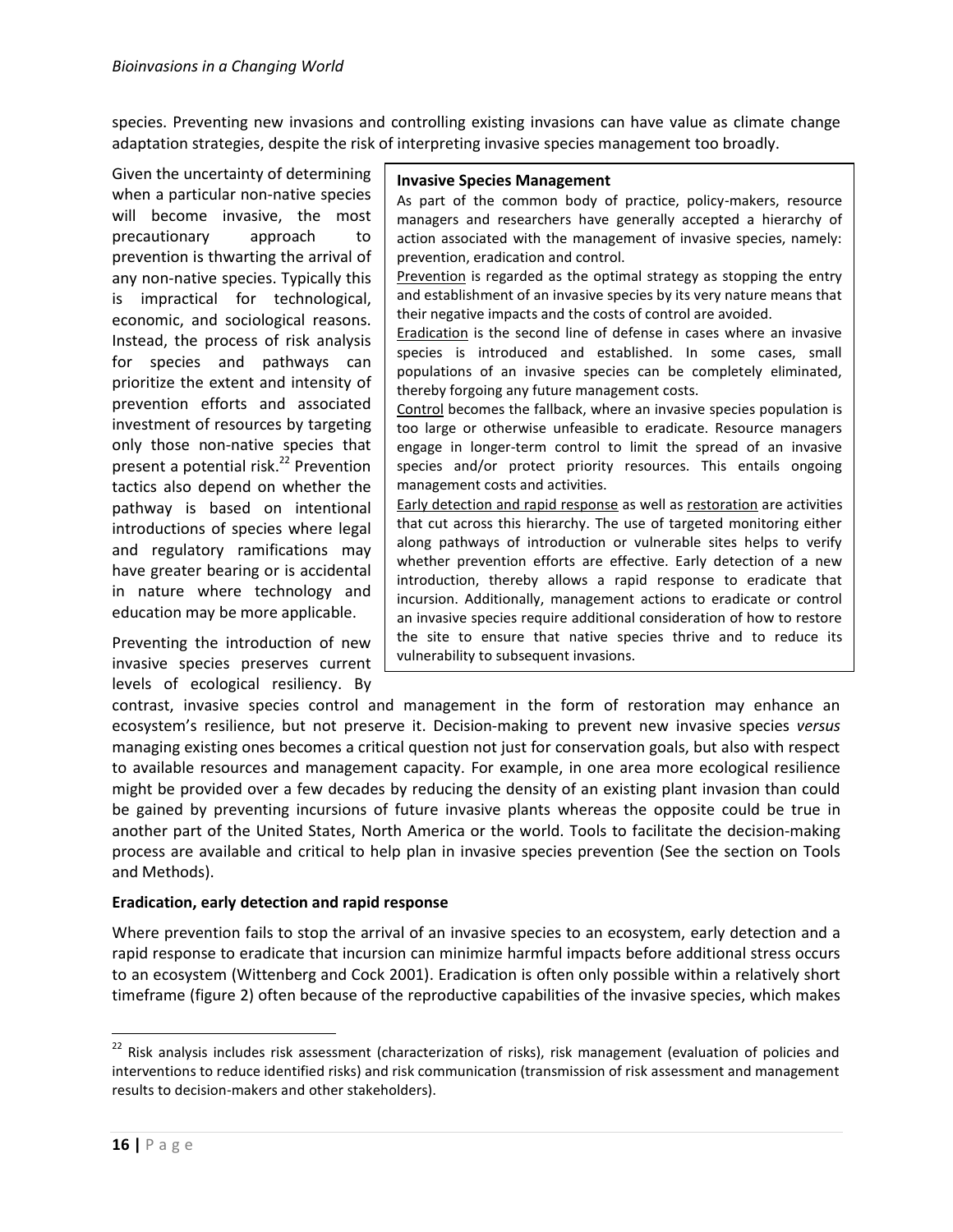early identification and subsequent rapid response critical.<sup>23</sup> Climatic considerations can inform monitoring efforts for invasive species that are more likely to enter an area, thereby triggering rapid response efforts. Rapid eradication also depends on adequate preparedness – having the necessary methods, legal authorities, and resources to act on the detection before the invasion becomes entrenched. For this reason, eradication efforts should be considered within the broader, proactive conservation planning.



Figure 2: Phases of the Invasion Curve (Rodgers No Date)

Eradication of incipient populations is difficult, yet methods are continuously being refined. For example, successful eradications of rats (*Rattus* spp.), feral goats (*Capra hircus*), burros (*Equus asinus*), swine (*Sus scrofa*) and other species have been conducted on some islands and site-specific areas of larger land masses (Campbell and Donlan 2005, Carrion et al. 2007, 2011, Cruz et al. 2009, Parkes et al. 2010, Beauchamp et al 2011). Eradication of fruit fly outbreaks occurs along the Texas and Mexican border each year based on early detection systems (e.g., USDA 2002). Aquatic eradications have proven more difficult, but an exception is the successful removal of a highly invasive non-native marine seaweed (*Caulerpa taxifolia*), in two southern California locations in 2006; nicknamed the "killer algae," *Caulerpa* is a common aquarium plant and known invasive in other parts of the world (Merkel and Associates 2006).

<sup>&</sup>lt;sup>23</sup> While eradication is generally contingent upon early detection of the invasive species and a rapid management response, in some cases such as terrestrial weeds there can be eradication opportunities for populations that have been established for significant periods but are still manageable. This can be due to the delay or lag time between the introduction of a non-native species and the point at which its population starts to dramatically increase with consequent adverse impacts.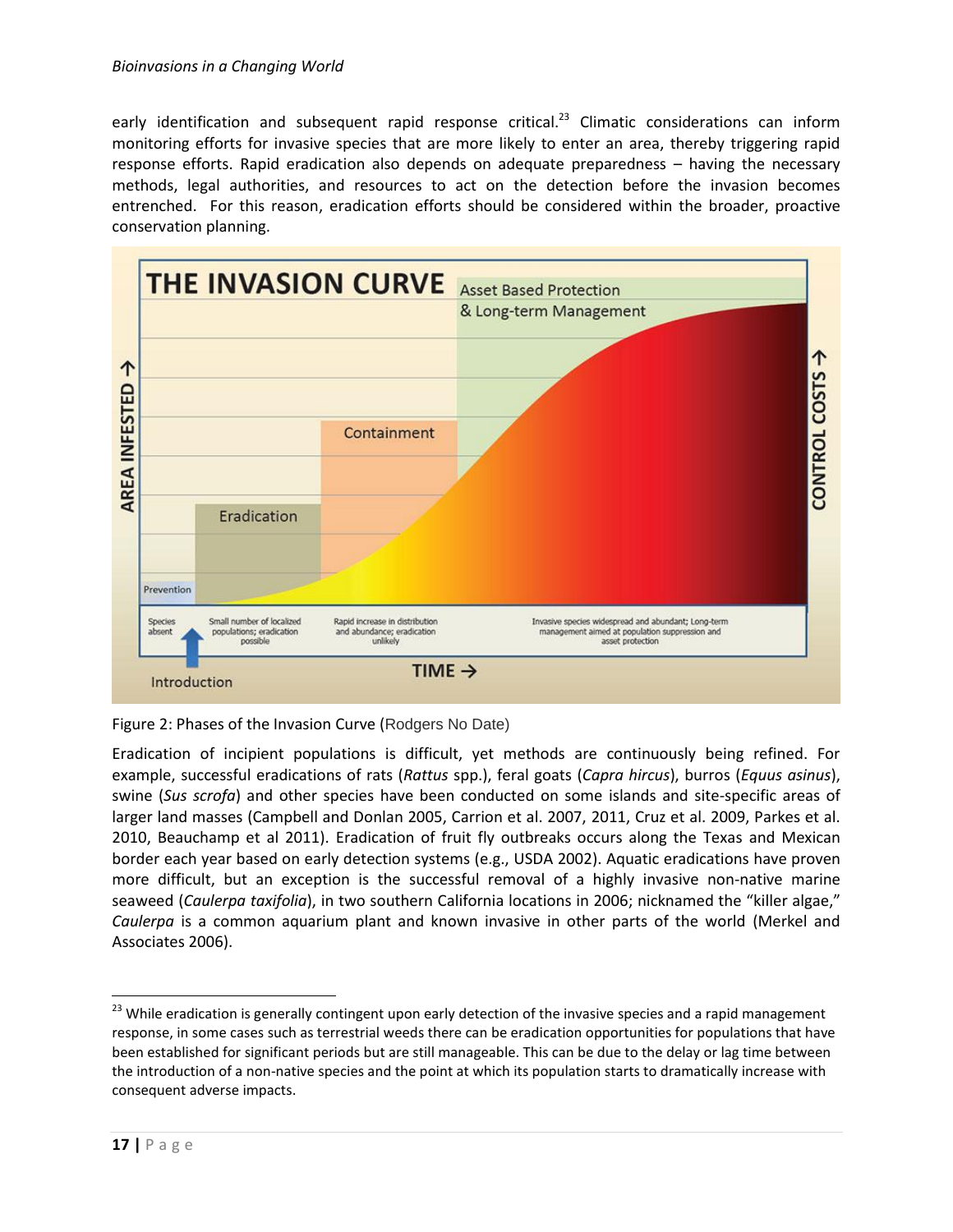#### **Control**

Once an invasive species has established and multiplied beyond a point where eradication is feasible, long-term control can still reduce that species' stress on the affected ecosystem. Reducing the extent or impact of existing invasive species may directly enhance ecological resiliency of the affected resource. This strategy can overlap with habitat restoration as a means of climate change adaptation given that invasive plant and animal control is an inherent tactic in most restoration projects. Limiting the impact of existing invasive species becomes more obvious as a climate change adaptation strategy when there is a direct relationship between the impacts of each stressor.<sup>24</sup> For example, the relatively high water consumption from tamarisk*,* an invasive tree also known as saltcedar (*Tamarix* spp.), causes ecological stress to water-limited riparian ecosystems (Nagler and Glenn 2013). Control of tamarisk, combined with native species revegetation, can provide resiliency to habitats where climate change is anticipated to aggravate drought conditions (Mainka and Howard 2010).

In contrast to eradication, long-term control can improve ecosystem functions of invaded areas, while also containing further spread and preserving ecological resiliency in nearby uninvaded areas. Primary strategies for invasive species control include physical methods (e.g., manual removal, prescribed fire, water level manipulation), mechanical treatment (e.g., mower, feller buncher), chemical treatment (e.g., pesticides), and biological tools (e.g., introduction of host-specific parasites). Future use of these management techniques also needs to consider climate-related impacts, particularly changes in environmental factors that may affect applications (e.g., pesticides) or biological changes within the target population (e.g., reproductive cycles and their timing). Additionally, it is important to consider where climate changes may actually facilitate invasive species control efforts. For example, changes in water availability may weaken invasive plant populations, which can create opportunities for native plant restoration. Additionally, the cost of management of an invasive species may be a determining factor in the decision-making process.

Climate change may exacerbate some exotic plant invasions, but may also reduce others. For example, droughts can promote invasions, such as by weakening resident native vegetation, but droughts also can reduce or eliminate some exotic plant populations. This can create opportunities for native plant restoration. Responses to climate change will vary by species and plans should build in flexibility to accommodate potential changes in biotic invasions as climate continues to change.

Finally, it is important to consider the role of research, modeling, and monitoring as secondary tactics that can enhance the effectiveness of invasive species management as a bona fide climate change adaptation strategy. Decision support models that integrate invasive species and climate impacts can help managers target limited resources to invasive species management tactics that provide the greatest ecological benefit. Monitoring ensures invasive species tactics create the desired effect and confirms relationships between the benefits of invasive species management and climate change impacts in situations where they overlap. Given the dynamic and unpredictable nature of biological invasions, ignoring these supporting functions undercuts the potential of invasive species management as a climate change adaptation strategy.

These frameworks for looking at invasive species management and climate change adaptation set the context for the discussion of available tools and methods in the next section.

 $\overline{a}$ 

<sup>&</sup>lt;sup>24</sup> It should be noted that the impact of an invasive species on the adaptive capacity of a native species may also be indirect. For example, an invasive plant which grows faster than a native plant species under warmer conditions may cause negative impacts by overtopping and shading out the natives. The relationship here is indirect, as warming leads to faster growth of the invasive plant which then leads to shading out the natives.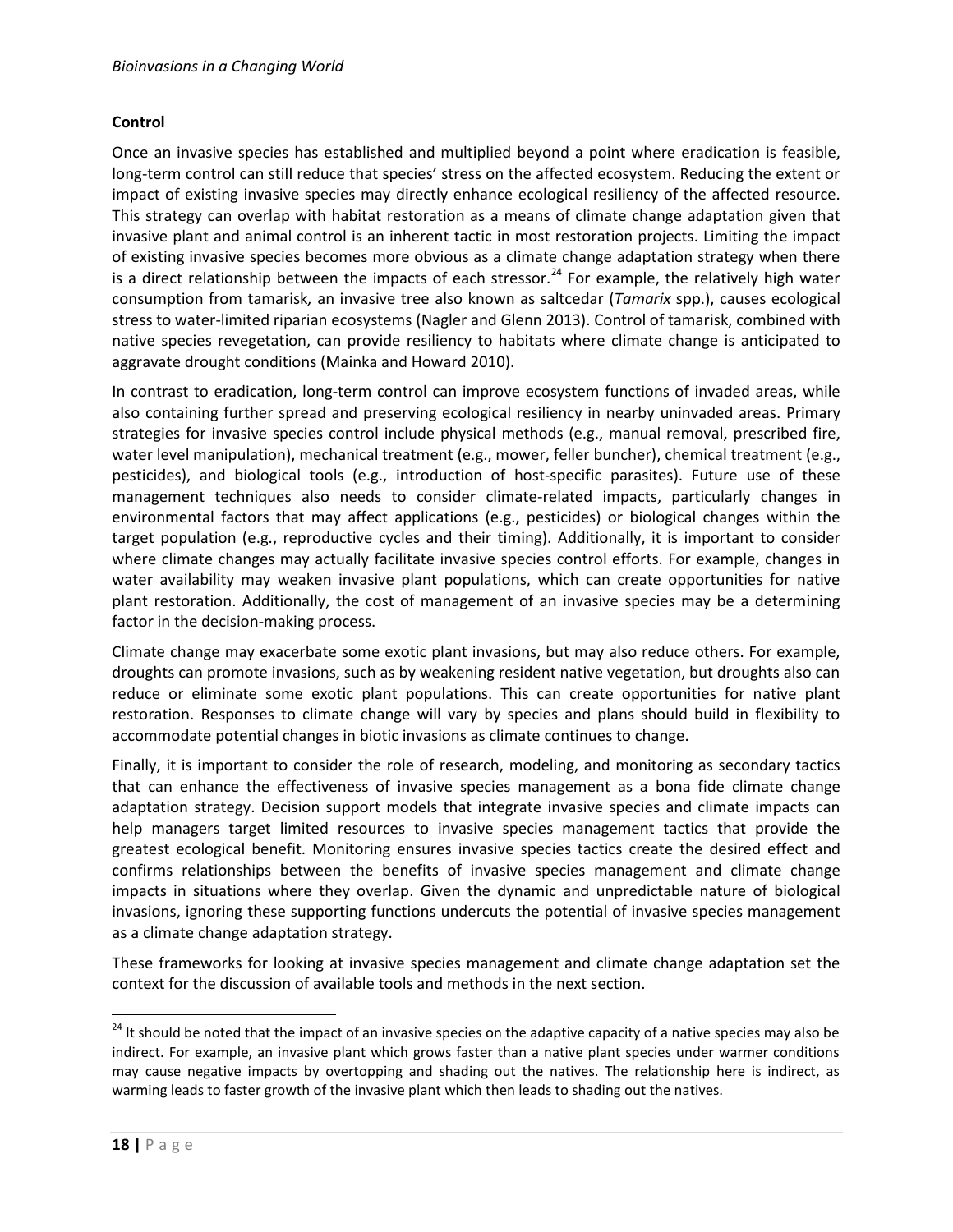## <span id="page-21-0"></span>**III. Tools and Methods**

The previous sections outlined the need to look at the interaction of climate change and invasive species and their implications for natural resource management. This approach includes looking at conservation goals and incorporating shifting ecological and biological parameters into decision-making processes. This section reviews some of the tools used to facilitate these efforts. Use of these tools and approaches can refine existing and future invasive species management, habitat improvement, water management and ecological restoration activities at a given site.<sup>25</sup> Management plans can then use these approaches to generate and incorporate knowledge about climate change predictions and anticipated responses by species and habitats into the planning process.

This effort focuses on how to manage invasive species within the context of a climate change adaptation framework. In contrast, a range of climate change adaptation tools is available to address issues like resilience, vulnerability and risk assessment, monitoring and land use planning, but they are beyond the scope of this effort (for general examples see Richardson and Otero 2012, Bours et al. 2014, Udvardy and Winkelman 2014; Czech et al 2014 specifically look at tools for National Wildlife Refuges; and USEPA (2014) has focused on risk-based adaptation plans).

Our discussion of management tools is organized by the categories of invasive species management which were outlined in the previous section: prevention and risk analysis, early detection and rapid response, and management and control. Listed tools may be applicable to more than one area (e.g., mapping tools could assist early detection and rapid response and control and management).

### <span id="page-21-1"></span>**Prevention and Risk Analysis**

Prevention and risk analysis depend on an intricate knowledge of species and habitats at a particular site or at the broader landscape-scale, and ultimately serve to reduce stresses on ecosystems by preventing entry or excluding invasive species from entering areas. Preventing the introduction of potentially invasive species requires an understanding of the pathways for introduction and the species that may intentionally or unintentionally be moved via those pathways. Risk analysis and its component parts (risk assessment, risk management and risk communication) serve as a key tool to identify potential threats, vulnerabilities, and areas of uncertainty associated with species or pathways. This approach is commonly used by the U.S. Fish and Wildlife Service when assessing if a non-native species should be considered injurious under the Lacey Act, thus prohibiting it from import into or transport within the United States.<sup>26</sup>

Assessments can include the identification of: non-native species with high risk or likelihood of becoming invasive, the potential impacts of climate change on these species, pathways of concern or that are subject to change, and suitable habitats for establishment and spread. Key questions might be: what are the vectors or pathways that would allow a species to enter into the country, region, state or watershed? What are the environmental constraints on a species establishing itself after arrival? What are the consequences of establishment such as its potential distribution, environmental and economic impacts, and cost-effectiveness of management options? For plants and plant products, risk analyses have been conducted to minimize the potential for plant pests to be introduced elsewhere (USDA 1996, Devorshak 2012, European and Mediterranean Plant Protection Organization [EPPO] 2014).

<sup>&</sup>lt;sup>25</sup> For an interesting overview of decision tools applicable to the management of invasive species (and not specific to climate change) see Dana et al. 2013, and Miller and Morisette 2014.

<sup>&</sup>lt;sup>26</sup> Se[e http://www.fws.gov/injuriouswildlife/.](http://www.fws.gov/injuriouswildlife/)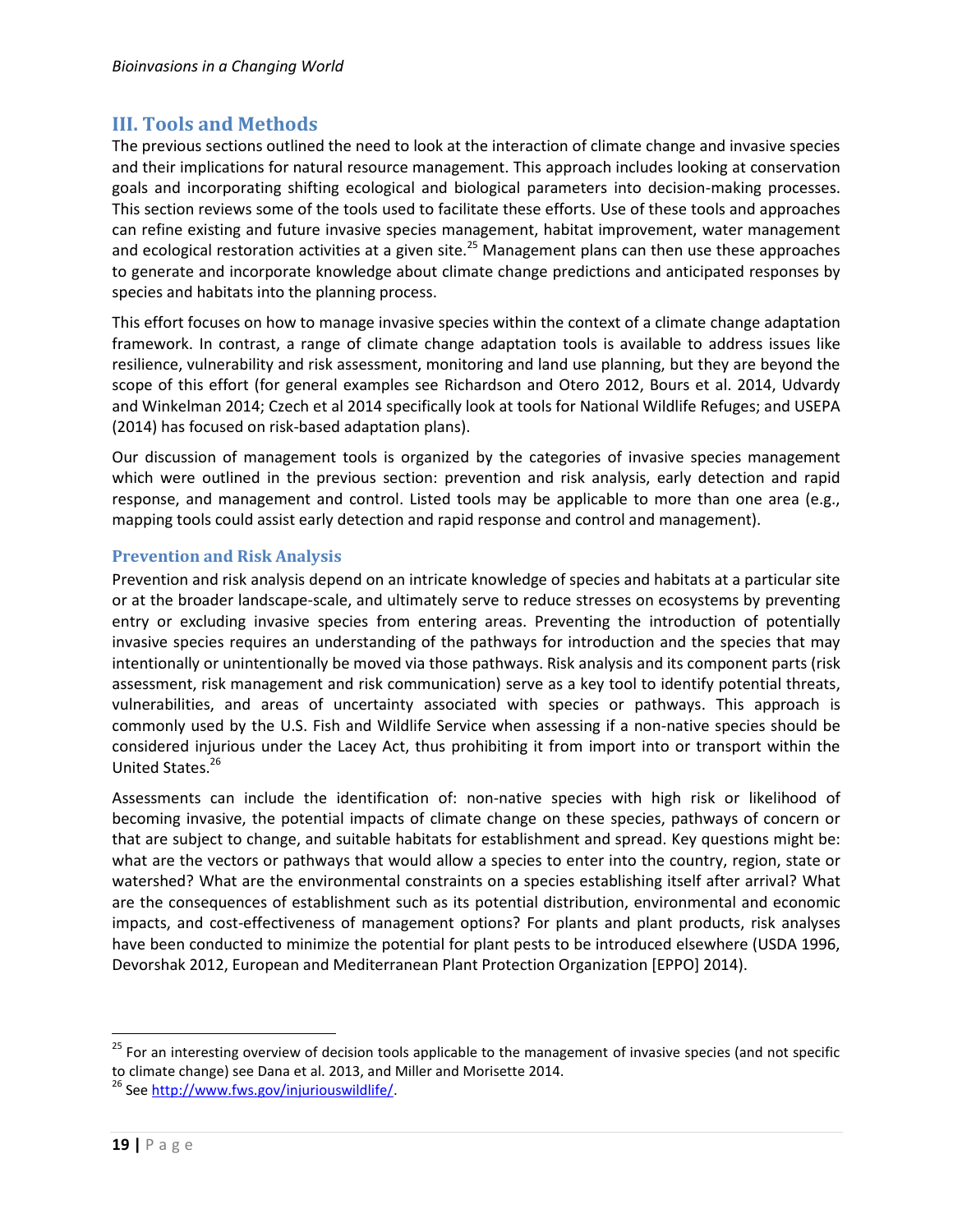#### *Bioinvasions in a Changing World*

**Pathway identification:** Understanding the potential pathways that can introduce invasive species into new areas and how climate change can exacerbate this potential is crucial for any risk assessment. Commercial pathways include nurseries selling exotic ornamental plants, escaped exotic animals from pet stores and homes, exotic animals released (internationally or unintentionally) by pet owners<sup>27</sup>, fishing bait releases, and shipments of live plants and animals that harbor pathogens or other exotic flora or fauna. Agricultural pathways include releases such as exotic species in aquaculture, domestic livestock gone feral or escapes from the live food industry. Transport is often associated with unintentional introductions, as invasive species may "hitchhike" on vehicles such as automobiles and boats moving from one location to another (Hulme 2009). For example, ballast water from ships is a pathway regulated by the EPA and the U.S. Coast Guard. Intentional introductions are also a concern, as seen with the historical introduction of animals such as swine and goats to supply food or some species of invasive, ornamental plants for horticultural purposes. Escapes and improper disposal of living organisms can introduce invasive species of plants and animals used in school science curricula.<sup>28</sup>

Experts also recognize that climate change itself will open new pathways or affect existing pathways for the movement of invasive species. Climate change may increase the risk in existing pathways by introducing species that could not survive earlier, but with a warmer environment are able to survive. For example, increased development and transport in the Arctic, selection of alternative feedstocks and even the choice of landscaping plants may all be associated with invasive species risks. Extreme climatic events such as hurricanes could blow in invasive species such as ticks (Perez de Leon et al. 2012). Additionally, facilities such as aquaculture ponds or net pen facilities that are vulnerable to flooding or severe weather events need to consider potential risks of escapes.

This report emphasizes the importance of evaluating pathways within the context of the geographic site or resource in question as it cannot identify potential changes in risk for all pathways. In this sense, Hazard Analysis and Critical Control Point (HACCP) plans are useful for looking at specific activities or operations to assess key areas of risk and the means to manage those risks (Britton et al. 2011) and need to include climate change variables to fully evaluate risks. HACCP is a preventative, management approach used to identify and control critical pathways within a process or practice that could spread invasive species to new locations. The HACCP planning process relies on principles such as selfmonitoring, verification and record keeping to identify specific points in the activity pathway where nontarget species can be removed. This results in minimizing the risk of the release or spread of an invasive species.

**Risk assessment models:** Risk assessment models identify high-risk species to help managers make informed decisions to minimize harm to native ecosystems. These evaluation processes use sciencebased tools to determine the invasive potential of species, including those, for example, that are proposed for imports. A risk assessment may be preceded by risk screening, which functions as a "first cut" to quickly identify species of concern. A risk screening typically categorizes species as a low, moderate, high or uncertain risk for establishment. Depending on the circumstances (e.g., species in trade or for cultivation in natural areas), screened species that are rated as high or uncertain risk may undergo a full risk assessment. Online tools and models are available for forecasting current risk and future range shifts in response to climate change. While many of these models are focused on

<sup>&</sup>lt;sup>27</sup> Personal ownership via the pet trade was demonstrated as the principal pathway that resulted in the presence of all six large constrictor snake species in Florida that have been found in the wild or feral in the urban environment (Krysko et al. 2011).

 $28$  For a more comprehensive review of pathways addressing trade in living organisms, transport, and infrastructure and natural resource management, see ANSTF/NISC Prevention Committee 2014.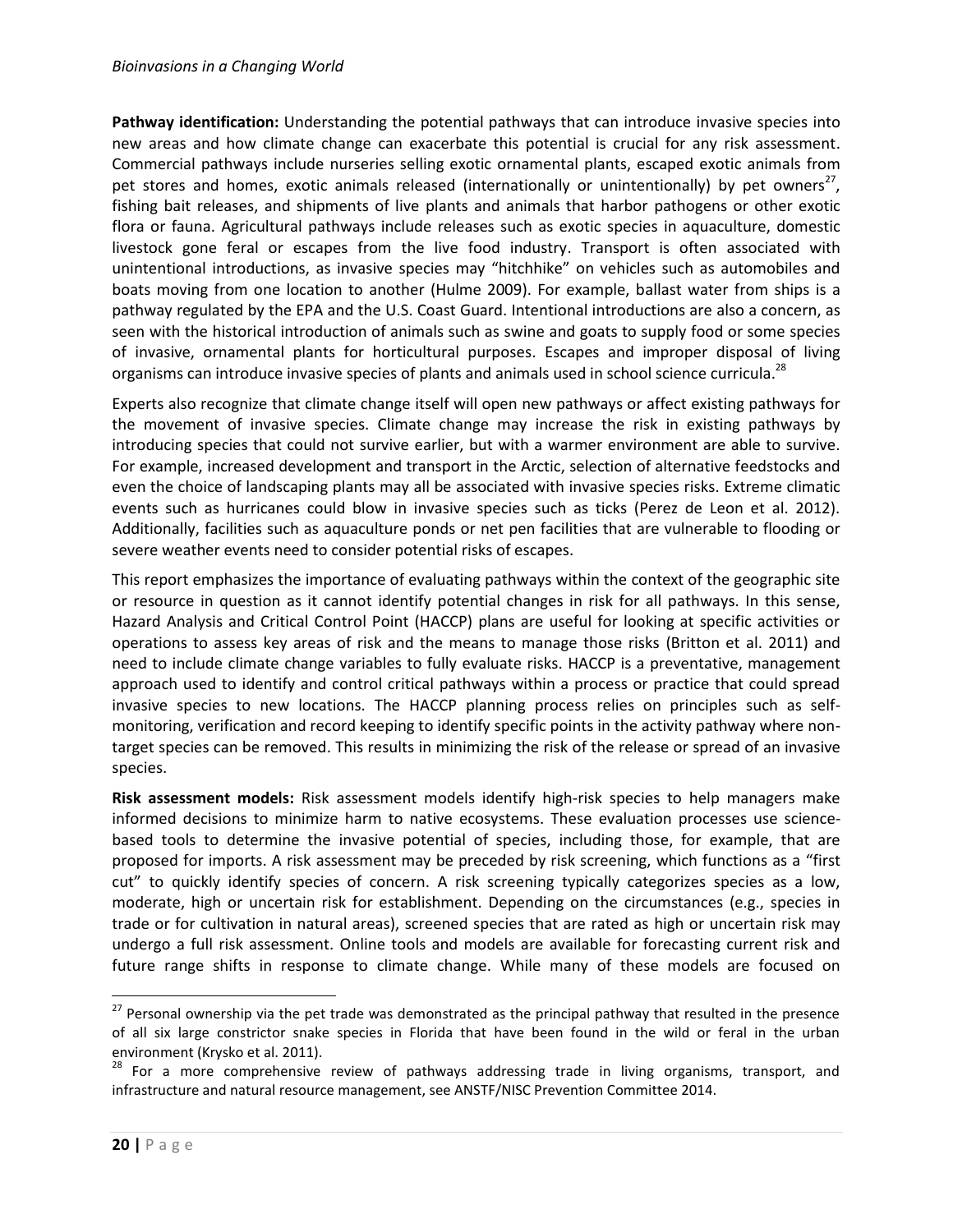evaluating these species prior to their import or introduction, risk assessment can also be used to assess existing and potential impacts of species that are already present.

Risk assessment models may look at a variety of factors (e.g., history of invasiveness, climatic match, potential impact, particular traits of invasiveness), use quantitative and qualitative information and employ a range of questionnaires or statistical techniques. Despite these differences, models aim to be as accurate as possible using available information and as minimal information as necessary. Sometimes, there is little information available until an outbreak occurs. Decision makers may have different thresholds for accuracy and uncertainty, and tend to work with a model that suits their needs. While the initial development of tools were focused primarily on plants, risk assessment methods are increasingly being developed and applied to terrestrial and aquatic vertebrates, as well as invertebrates and pathogens.

#### **Weed Risk Assessment**

| The Australia Department of Agriculture developed the Weed<br>Risk Assessment Process (WRP), a science-based quarantine<br>risk analysis tool for determining the weed potential of<br>proposed new plant imports. This model developed by<br>Pheloung has served as the basis for development of other<br>risk assessment models throughout the world (Pheloung et<br>al. 1999).                                                      | http://www.daff.gov.au/ba/reviews/weeds/system<br>& Pheloung et al. 1999                                                                                                                                                                                             |
|----------------------------------------------------------------------------------------------------------------------------------------------------------------------------------------------------------------------------------------------------------------------------------------------------------------------------------------------------------------------------------------------------------------------------------------|----------------------------------------------------------------------------------------------------------------------------------------------------------------------------------------------------------------------------------------------------------------------|
| USDA APHIS has developed a weed risk assessment process<br>that uses establishment/spread potential and impact<br>potential in a logistic regression model to evaluate the<br>invasive/weedy potential of a species (and Koop et al. 2011).                                                                                                                                                                                            | http://www.aphis.usda.gov/wps/portal/aphis/ourf<br>ocus/importexport?1dmy&urile=wcm:path:/aphis<br>content library/sa our focus/sa plant health/sa<br>domestic pests and diseases/sa pests and disea<br>ses/sa weeds/sa noxious weeds program/ct risk<br>assessments |
| California and Hawaii: Researchers in these two states have<br>tested the Australia WRP model and used it to develop<br>similar systems.                                                                                                                                                                                                                                                                                               | California Plant Risk Evaluation (PRE):<br>http://www.plantright.org/research<br>Hawaii:<br>http://www.botany.hawaii.edu/faculty/daehler/wr<br>a/default2.htm                                                                                                        |
| Aquatic plants: while the previous examples are mostly<br>focused on terrestrial plants, the WRP model has also been<br>tailored to address aquatic plants in a manner that<br>incorporates climate change factors.                                                                                                                                                                                                                    | Gordon et al. (2012)                                                                                                                                                                                                                                                 |
| <b>Animal Risk Assessment</b>                                                                                                                                                                                                                                                                                                                                                                                                          |                                                                                                                                                                                                                                                                      |
| The U.S. Fish and Wildlife Service is developing a screening<br>tool to rapidly assess the risks associated with aquatic<br>animals primarily using their past history of invasiveness and<br>a climatic match to the potential site for introduction.                                                                                                                                                                                 | http://www.fws.gov/injuriouswildlife/pdf files/Sta<br>ndard Operating Procedures 01-08-14.pdf                                                                                                                                                                        |
| The Freshwater Invasiveness Scoring Kit (FISK) was developed<br>by the Centre for Environment, Fisheries and Aquaculture<br>Science in the United Kingdom to assess risks associated with<br>non-native, freshwater fish. Subsequent applications tailored<br>the model to address freshwater invertebrates (FI-ISK),<br>marine fish (MFISK), marine invertebrates (MI-ISK) and<br>amphibians (AmphISK). The methodology is also being | http://www.cefas.defra.gov.uk/our-<br>science/ecosystems-and-biodiversity/non-native-<br>species/decision-support-tools.aspx                                                                                                                                         |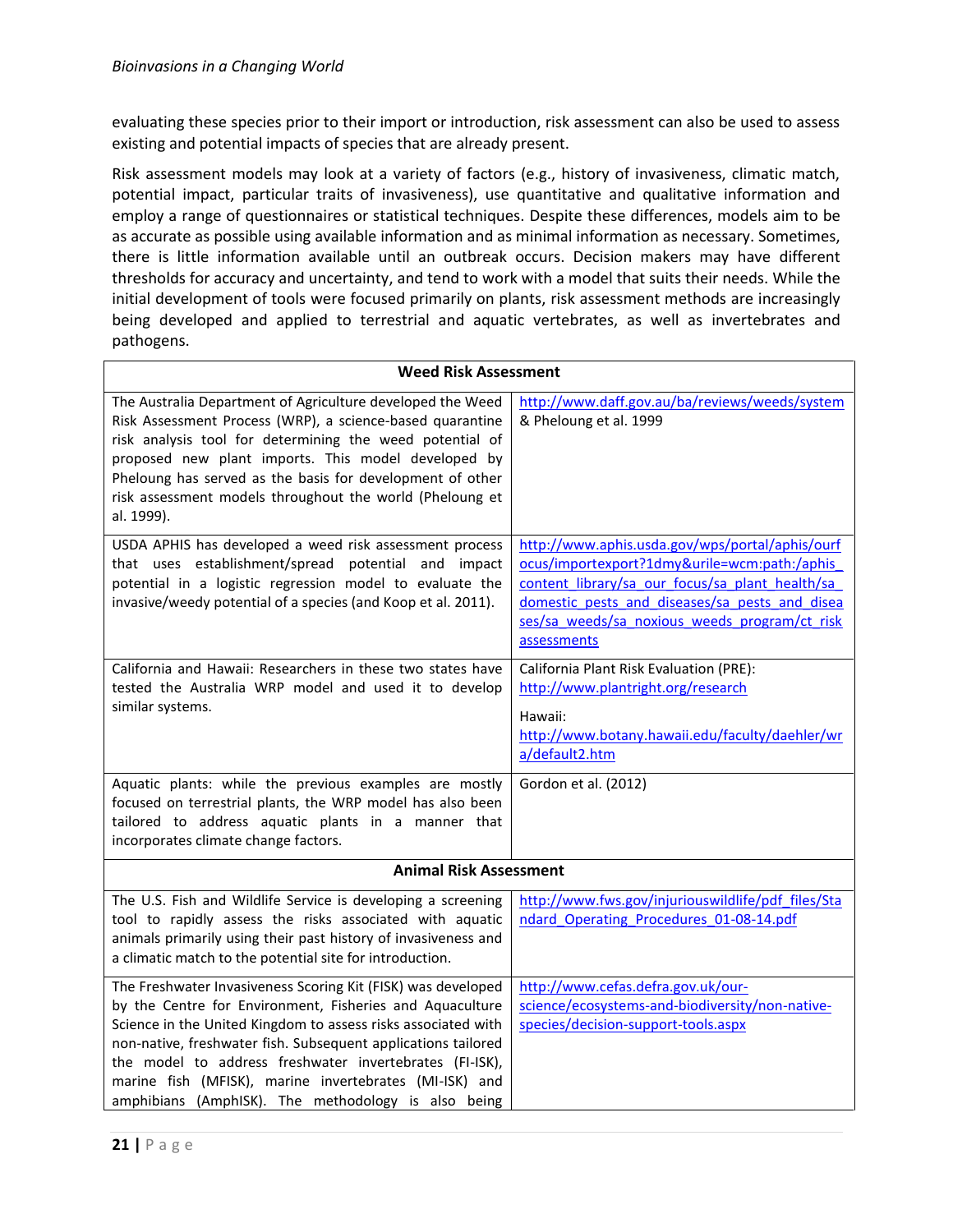| assessed in other countries including Australia, Canada, the<br>United States and other parts of Europe (Copp et al. 2008,<br>Lawson et al. 2012, Snyder et al. 2012, Vilizzi and Copp 2012,<br>Almeida et al. 2013, Copp 2013).                                                                                                                                                                                        |                                                                                                                         |
|-------------------------------------------------------------------------------------------------------------------------------------------------------------------------------------------------------------------------------------------------------------------------------------------------------------------------------------------------------------------------------------------------------------------------|-------------------------------------------------------------------------------------------------------------------------|
| Science-based Tools for Aquatic Invasive Risk (STAIR)<br>Assessment tools are being developed by a consortium of<br>researchers in the Great Lakes to address risks associated<br>with fish, plants, mollusks, amphibians, reptiles and<br>crustaceans. The methodology considers traits from similar<br>established invasive species to identify the most likely species<br>traits contributing to their invasiveness. | http://www.iisgcp.org/topic ais.html,<br>http://www.michigan.gov/documents/deq/FENSKE<br>FINAL 25 Jan 2013 410830 7.pdf |

**Climate matching models:** Climate matching models identify geographic areas that could be colonized by a potential invasive species based on a climate's similarity to a species' native range. Climate parameters (such as upper and lower temperature limits for growth, and threshold temperatures for cold and heat stress) determine survival thresholds to generate a potential distribution.

| <b>Climate Matching Models</b>                                                                                                                                                                                                                                                                                                                                                                                                                                                                                                                                                                                              |                                                                                                    |
|-----------------------------------------------------------------------------------------------------------------------------------------------------------------------------------------------------------------------------------------------------------------------------------------------------------------------------------------------------------------------------------------------------------------------------------------------------------------------------------------------------------------------------------------------------------------------------------------------------------------------------|----------------------------------------------------------------------------------------------------|
| CLIMEX predicts the effect of climate change on species<br>distribution by assessing biological parameters that limit<br>species distributions and determine their seasonal phenology<br>and relative abundance using climate information for a<br>specific geographic region.                                                                                                                                                                                                                                                                                                                                              | http://www.hearne.com.au/Software/CLIMEX/Edit<br>ions                                              |
| CLIMATCH is a web-based version of the CLIMATE model that<br>can be used to predict the potential spread of invasive<br>species.                                                                                                                                                                                                                                                                                                                                                                                                                                                                                            | http://data.daff.gov.au:8080/Climatch/                                                             |
| GARP (Genetic Algorithm for Rule-set Prediction) creates<br>ecological niche models for species based on environmental<br>parameters such as temperature, precipitation and elevation.                                                                                                                                                                                                                                                                                                                                                                                                                                      | http://academic.research.microsoft.com/Keyword/<br>55237/Genetic-Algorithm-for-Rule-Set-Prediction |
| RAMP (Risk Assessment Mapping Program) is being<br>developed by the U.S. Fish and Wildlife Service to provide a<br>climate suitability score for any species across North America<br>using available spatial data in the online database GBIF.org<br>(Sanders et al. 2012). The process uses ArcGIS to match the<br>climate for a species in its native range with its potential non-<br>native range in North America. RAMP outputs are a series of<br>maps depicting a particular species' climate match across<br>North America, and a list of climate-match score results.<br>RAMP is currently undergoing peer review. | http://www.fws.gov/science/pdf/RAMP-Peer-<br>Review.pdf                                            |
| AquaMaps are computer-generated predictions of natural<br>occurrence of marine species, based on the environmental<br>tolerance of a given species with respect to depth, salinity,<br>temperature, primary productivity and its association with<br>sea ice or coastal areas.                                                                                                                                                                                                                                                                                                                                              | http://www.aquamaps.org/main/home.php                                                              |

**Habitat suitability models (climate niche models):** Like climate matching models, habitat suitability models identify geographic areas that could be colonized by invasive species. However, habitat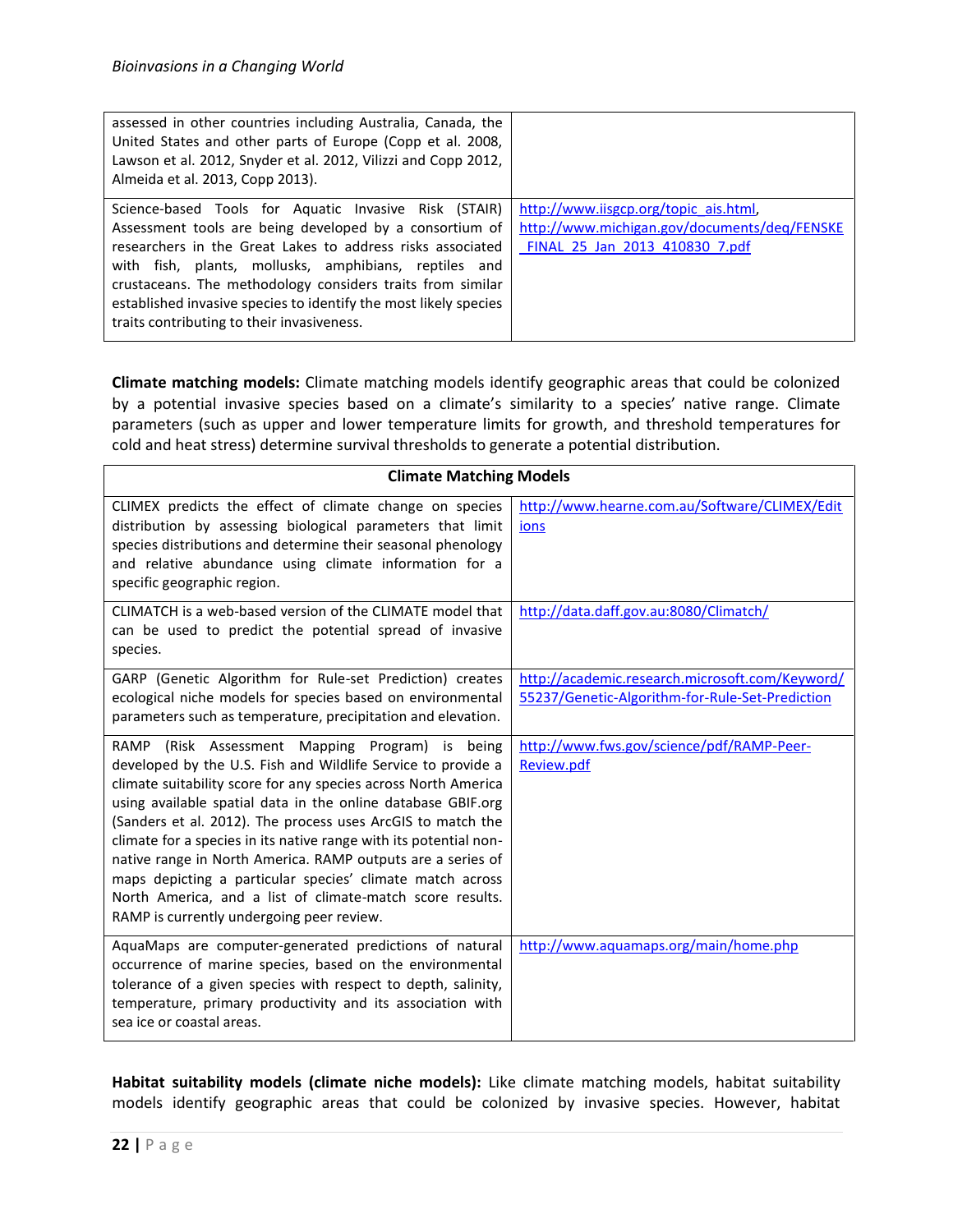suitability models go beyond climatic data to include environmental predictor layers from a study area, such as those derived from direct climate parameters, infrastructure layers or remote sensing data, with presence observations for a particular species. Statistical models analyze habitat requirements of the species of interest and predict its potential distribution based on habitat suitability. Model outputs assist land and natural resource managers by generating scenario maps that compare potential current and future habitat (see Elith et al. 2006 for the use of several models).

| <b>Habitat Suitability Models</b>                                                                                                                                                                                                                  |                                                                                                                                                                                                                                                                                                                                                 |
|----------------------------------------------------------------------------------------------------------------------------------------------------------------------------------------------------------------------------------------------------|-------------------------------------------------------------------------------------------------------------------------------------------------------------------------------------------------------------------------------------------------------------------------------------------------------------------------------------------------|
| Methods for habitat modeling: statistical methods (boosted<br>regression trees, logistic regression, multivariate adaptive<br>regression splines), decision trees (random forest), software<br>(Maxent), and expert input (Delphi Method).         | In Alaska researchers used the Delphi Method<br>incorporating literature reviews and expert surveys<br>to model habitat suitability for invasive salt marsh<br>cordgrasses (Spartina spp.) (Harney 2008).                                                                                                                                       |
|                                                                                                                                                                                                                                                    | Forecasting stream water temperatures, flow rates<br>and degrees of riparian management, Lawrence et<br>al. (2014) developed a model to examine the<br>interacting dynamics of native and non-native fish<br>combined with restoration efforts for Chinook<br>salmon (Oncorhynchus tshawytscha) rearing<br>habitat in the Columbia River Basin. |
| The USGS Resource for Advanced Modeling (RAM) facility<br>supports cooperative approaches for invasive species science<br>to meet the urgent needs of land managers and the public by<br>coordinating data and research derived from many sources. | http://www.fort.usgs.gov/RAM/                                                                                                                                                                                                                                                                                                                   |

#### <span id="page-25-0"></span>**Eradication, Early Detection and Rapid Response (ED/RR)**

The value of early detection is best realized with the establishment of a rapid response system. This may be a formal interagency team or a volunteer network of environmental groups and citizen scientists (preferably both). The sooner an invasive species can be detected *and* responded to, the more likely eradication will be successful. Critical areas for eradication and ED/RR include monitoring systems and detection tools, tools to report monitoring results, and tools to manage and map that data. Similarly, risk assessment tools, addressed in the prevention section, can help prioritize which species to watch for and/or how to best manage invasive species, which are already present.

**Monitoring:** A monitoring system must incorporate climate change as a planning variable. As environments are altered, invasive species may be found in areas where they were not originally expected. Species "watch lists" should include invasive species that are known to occur in a region but could move to an adjacent region in response to a change in climate. In many cases, the practices and tools associated with pathway identification and risk analysis can help inform early detection strategies in terms of prioritizing locations and species for observation.

Once an invasive species arrives, but *before* a population can become established, there typically is a small window of opportunity to eradicate the species. This requires a monitoring system that can detect arrivals at the earliest possible time. The most obvious example of this activity is conducted by agricultural inspectors and customs agents at ports-of-entry or inspection stations. ED/RR activities are critical not just at the national level, but can be strategically applied by states and at specific conservation sites.

Monitoring can employ a range of detection tools including visual surveys of locations, remote sensing, traps (e.g., for rodents or insects), and other physical means of capture or assessment (e.g., nets,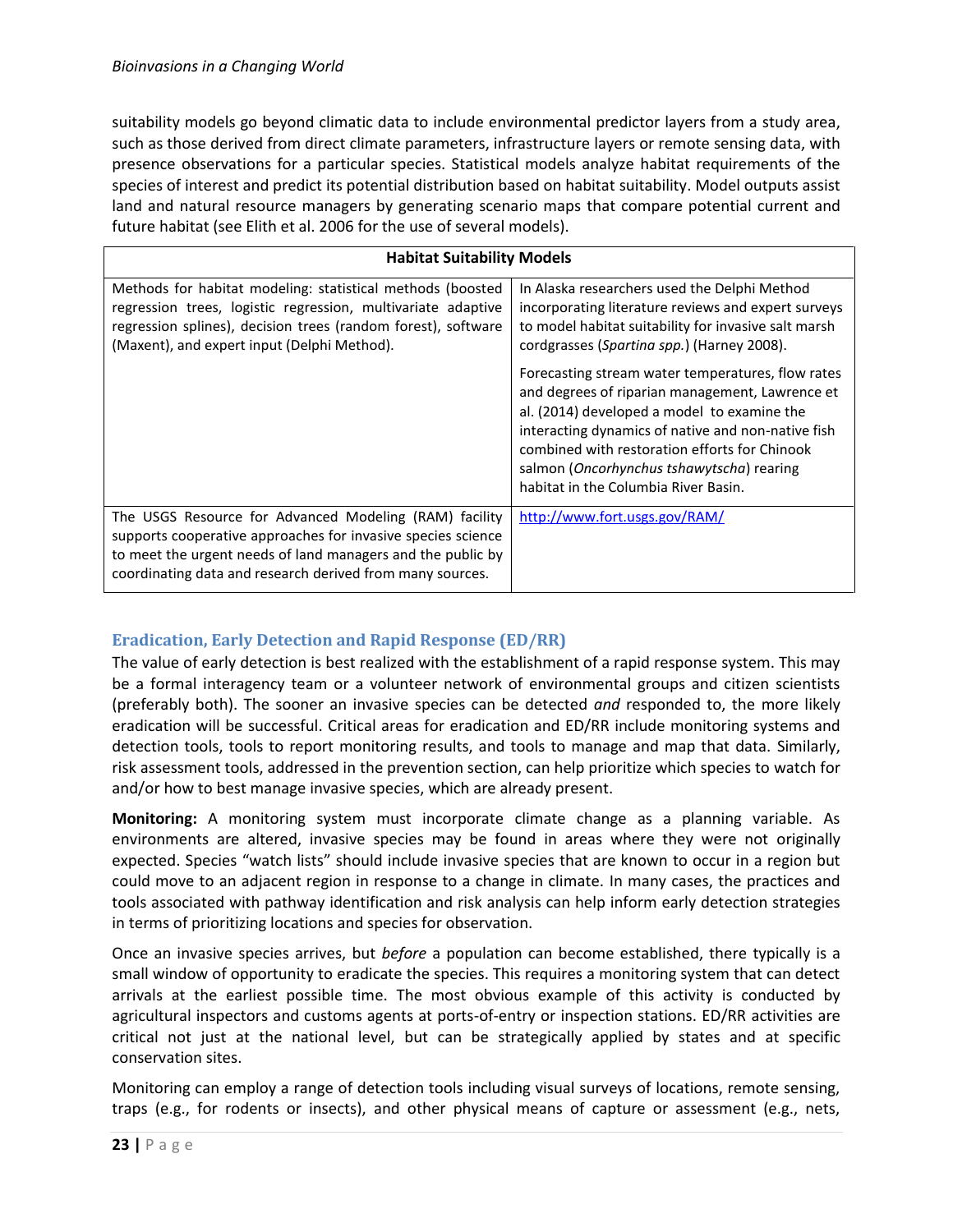electro-fishing). A new method to detect the presence of invasive species is environmental DNA (eDNA). Recent testing using eDNA methods includes Asian carps<sup>29</sup> in the Great Lakes, the Burmese python (*Python bivittatus*) in Florida, didymo or rock snot (*Didymosphenia geminate*) in the mid-Atlantic States and waters, and northern pike *(Esox lucius)* in lakes and water bodies on the Kenai Peninsula (Alaska Department of Fish and Game, pers. comm. 2014, Piaggio et al. 2014). eDNA techniques are especially useful for working with cryptic species or those that are otherwise difficult to identify (e.g., they might look similar to a native species), as well as species that are especially difficult to detect in very low numbers (also the time when eradication has the greatest chance of success). As costs decrease and portability increases, these tools (based on intensive sampling and laboratory testing) will become more viable at the site level.

**Reporting:** A number of tools are available to the public and land managers for reporting sightings of invasive species. One example is the *I've Got One* smart phone application developed by the University of Georgia and free to download [\(http://apps.bugwood.org/apps.html\)](http://apps.bugwood.org/apps.html). Reporting tools usually interact with mapping software (see examples below) and used by agencies to monitor the occurrence and spread of invasive species. The Washington Invasive Species Council also has a smart phone app that allows people to report and map the State's priority invasive species [\(http://www.invasivespecies.wa.gov/report.shtml\)](http://www.invasivespecies.wa.gov/report.shtml). The National Park Service also has an ED/RR app – IPAlert [\(http://nps.eddmaps.org\)](http://nps.eddmaps.org/).

Reporting incidences of invasive species is critical for a number of management actions. In the best case scenario, sightings of new invasive species can inform rapid response efforts. But decisions need to be based on accurate data. Thus, experts need to verify reports under a quality control process. Data collected over time on the locations of a particular invasive species can also assist control and management operations. If sufficient data is available, broader landscape management planning can incorporate findings into broader decision-making processes.

**Mapping tools:** Invasive species mapping tools are web-based programs that pinpoint locations of invasive species reports to identify known ranges or distributions. These tools are affordable, flexible, easy to use with no prior knowledge of GIS, include online data entry forms to include new invasion locations, and facilitate data entry from a wide variety of sources. Data can be searched, queried and downloaded in a variety of formats. Mapping tools facilitate implementation of ED/RR actions at relevant scales.

| <b>Mapping Tools</b>                                                                                                                                                                                                                                                                                                                                                                                                                    |                         |  |
|-----------------------------------------------------------------------------------------------------------------------------------------------------------------------------------------------------------------------------------------------------------------------------------------------------------------------------------------------------------------------------------------------------------------------------------------|-------------------------|--|
| The Early Detection and Distribution Mapping System<br>(EDDMapS) is a web-based mapping system for documenting<br>invasive species distribution which was started in 2005. Its<br>goal is to maximize the effectiveness and accessibility of the<br>immense numbers of invasive species observations recorded<br>each year. EDDMapS combines data from other databases<br>and organizations as well as volunteer observations to create | http://www.eddmaps.org/ |  |
| a national network of invasive species distribution data that<br>is shared with educators, land managers and conservation<br>biologists.                                                                                                                                                                                                                                                                                                |                         |  |

<sup>&</sup>lt;sup>29</sup> Invasive Asian carps is a catchall for several species in the Great Lakes Region including bighead carp (*Hypophthalmichthys nobilis*), silver carp (*H. molitrix*), black carp (*Mylopharyngodon piceus*) and grass carp (*Ctenopharyngodon idella*).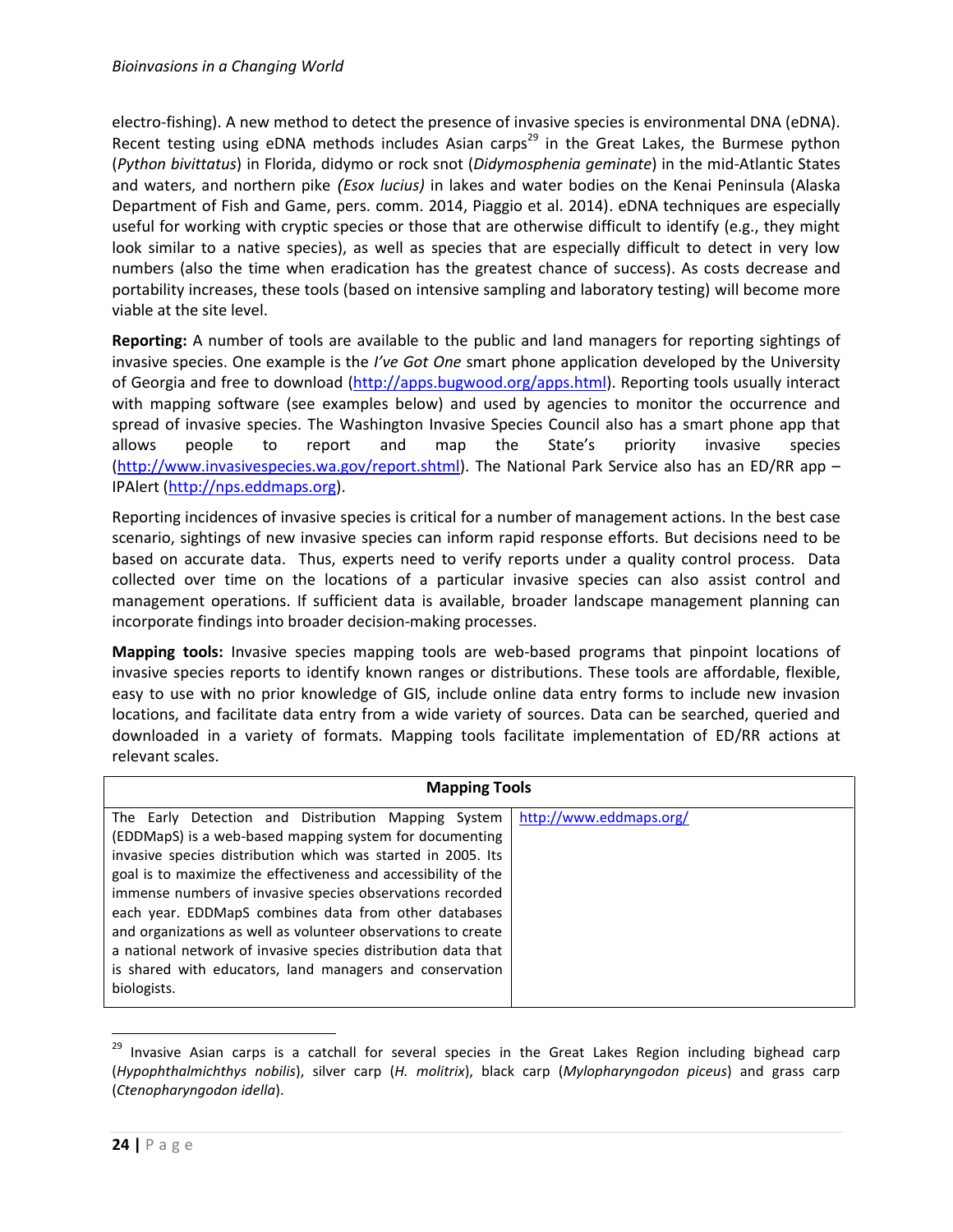| iMapInvasives is a GIS-based, all taxa data management<br>software tool designed for use by anyone who wishes to<br>protect natural resources from the threat of invasive species.<br>This resource is currently being utilized by seven U.S. states<br>and one Canadian province with hopes to continue branching<br>out to other states/provinces. iMapInvasives currently tracks<br>over 4,600 invasive species, and contains over 300,000<br>records of invasive species occurrences. This effort promotes<br>information-sharing and collaboration on the extent of<br>invasions, survey efforts and treatment options. | http://www.imapinvasives.org/                                   |
|------------------------------------------------------------------------------------------------------------------------------------------------------------------------------------------------------------------------------------------------------------------------------------------------------------------------------------------------------------------------------------------------------------------------------------------------------------------------------------------------------------------------------------------------------------------------------------------------------------------------------|-----------------------------------------------------------------|
| CalWeedMapper is an online tool based on statewide<br>mapping data for 200 invasive plants in California.<br>CalWeedMapper provides users with recommendations for<br>priority eradication and surveillance targets in their selected<br>region. It also incorporates suitable range projections under<br>future climate conditions.                                                                                                                                                                                                                                                                                         | http://calweedmapper.cal-ipc.org                                |
| The Great Lakes Aquatic Nonindigenous Species Information<br>System (GLANSIS) is a regional database that includes a core<br>list of species that are non-native in the Great Lakes basin, a<br>list of those species that are expanding their range and a<br>watchlist for priority non-native species not presently found<br>in the Great Lakes.                                                                                                                                                                                                                                                                           | http://www.glerl.noaa.gov/res/Programs/glansis/g<br>lansis.html |
| National<br>Exotic Marine<br>The<br>and<br>Estuarine<br><b>Species</b><br>Information System (NEMESIS) was developed by the<br>Smithsonian Environmental Research Center and serves as a<br>national database of marine and estuarine invasions and<br>includes information on population status, site and pathway<br>of introduction, and other relevant biological and ecological<br>data particular to included invasive species.                                                                                                                                                                                         | http://invasions.si.edu/nemesis/                                |
| Sudden Oak Death Map tracks the spread of Sudden Oak<br>Death in California, based on annual surveys and other forest<br>diseases throughout North America.                                                                                                                                                                                                                                                                                                                                                                                                                                                                  | http://oakmapper.org/                                           |
| The USGS Nonindigenous Aquatic Species (NAS) Database<br>serves as a repository for spatially referenced, biogeographic<br>accounts of introduce aquatic species.                                                                                                                                                                                                                                                                                                                                                                                                                                                            | http://nas.er.usgs.gov/                                         |
| The Center for Invasive Species and Ecosystem Health has<br>designed a range of mobile applications ("apps") for<br>identifying, monitoring and mapping invasive species.                                                                                                                                                                                                                                                                                                                                                                                                                                                    | http://apps.bugwood.org/apps.html                               |

**Rapid Response:** While the terms early detection and rapid response are commonly used together in practice efforts frequently extend only to early detection and monitoring given a lack of resources or coordination to mount a rapid response. There are certainly exceptions to this with particular high profile species such as Asian longhorned beetle (*Anoplophora glabipennis*) or the siting of non-native species of carp in close proximity to the Great Lakes. Additionally, efforts have been underway to develop response frameworks and identify resources for rapid response actions at the national and state levels. For example, the interagency Council on Climate Preparedness and Resilience established by Executive Order 13653 calls upon the Department of Interior working with the National Invasive Species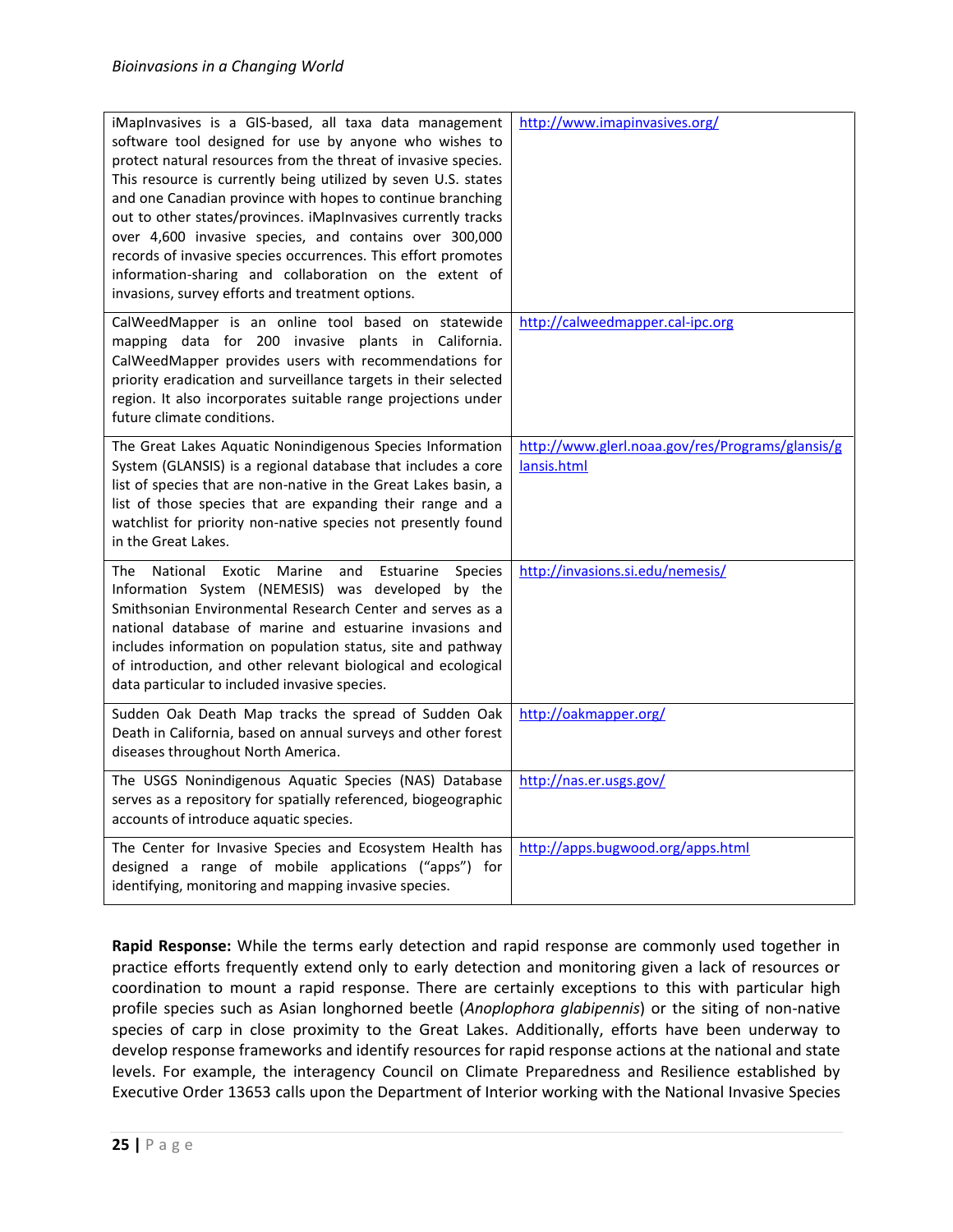Council and other federal agencies, states and tribes to develop a framework for a national ED/RR program. The program would include a plan for an emergency response fund to increase the capacity of interagency and inter-jurisdictional teams to respond to new invasions (Council on Climate Preparedness and Resilience 2014).

While the following examples are not all specifically tied to climate change, they are still useful resources for rapid response planning that may consider invasive species introductions due to climatic factors.

| <b>Rapid Response Tools</b>                                                                                                                                                                                                                                                                                                                                                                                                                                                                                                                                                                                                                                                                                                                                                                     |                                                                                                                                                                      |
|-------------------------------------------------------------------------------------------------------------------------------------------------------------------------------------------------------------------------------------------------------------------------------------------------------------------------------------------------------------------------------------------------------------------------------------------------------------------------------------------------------------------------------------------------------------------------------------------------------------------------------------------------------------------------------------------------------------------------------------------------------------------------------------------------|----------------------------------------------------------------------------------------------------------------------------------------------------------------------|
| Incident Command System (ICS) is an emergency response<br>model that has been adapted to invasive species<br>management efforts. ICS was initially developed in the 1970s<br>to address shortcomings in government agency responses to<br>fighting wildfires. It establishes a leadership<br>and<br>organizational structure to streamline operations, planning,<br>logistics and financing/resources.                                                                                                                                                                                                                                                                                                                                                                                          | https://www.fema.gov/national-incident-<br>management-system/incident-command-system-<br>resources and<br>https://www.osha.gov/SLTC/etools/ics/what is ics<br>.html) |
| The APHIS Emergency Qualification System (EQS) is a central<br>database containing each employee's emergency responder<br>qualifications, personnel profiles and emergency contact<br>information. This information is used to support APHIS<br>emergency response and to alert employees of a potential<br>emergency situation that may require action on their part.<br>EQS is also utilized to locate individuals with particular skill<br>sets, training or experience for dispatch in emergencies. All<br>requests for resources (e.g., personnel) in emergencies are<br>created and placed in the Resource Ordering and Status<br>System (ROSS) using established ordering procedures. At the<br>emergency location, an Incident Command System (ICS) is<br>used to carry out management. | http://ross.nwcg.gov/                                                                                                                                                |

#### <span id="page-28-0"></span>**Control**

Control focuses on addressing the risks associated with an invasive species that is already present at a particular site. This is generally the most costly stage of dealing with invasive species, especially for longterm projects. Planning must focus on the most appropriate and realistic goals, effective use of resources and strategic prioritization of the target invasive species for control. Management plans are instrumental for documenting processes in a transparent manner and should recognize the trade-offs across feasibility, available resources and long-term objectives. Planning efforts may be site-specific or encompass large areas and cover a single or multiple species, and should consider the influence of climate change on range expansion and the potential for introductions into new sites.

Control strategies differ according to the management objective (e.g., slow the spread, protect key resources) and may include outlier populations as well as the leading edge of expanding populations. In cases where multiple invasive species are present, managers need to consider their interactions to ensure that control of one invasive species does not exacerbate the impacts of another.

To incorporate climate change adaptation into an invasive species management plan, steps may include:

 Developing a matrix that cross-references available management tools with threats from climate change identified during the risk assessment process.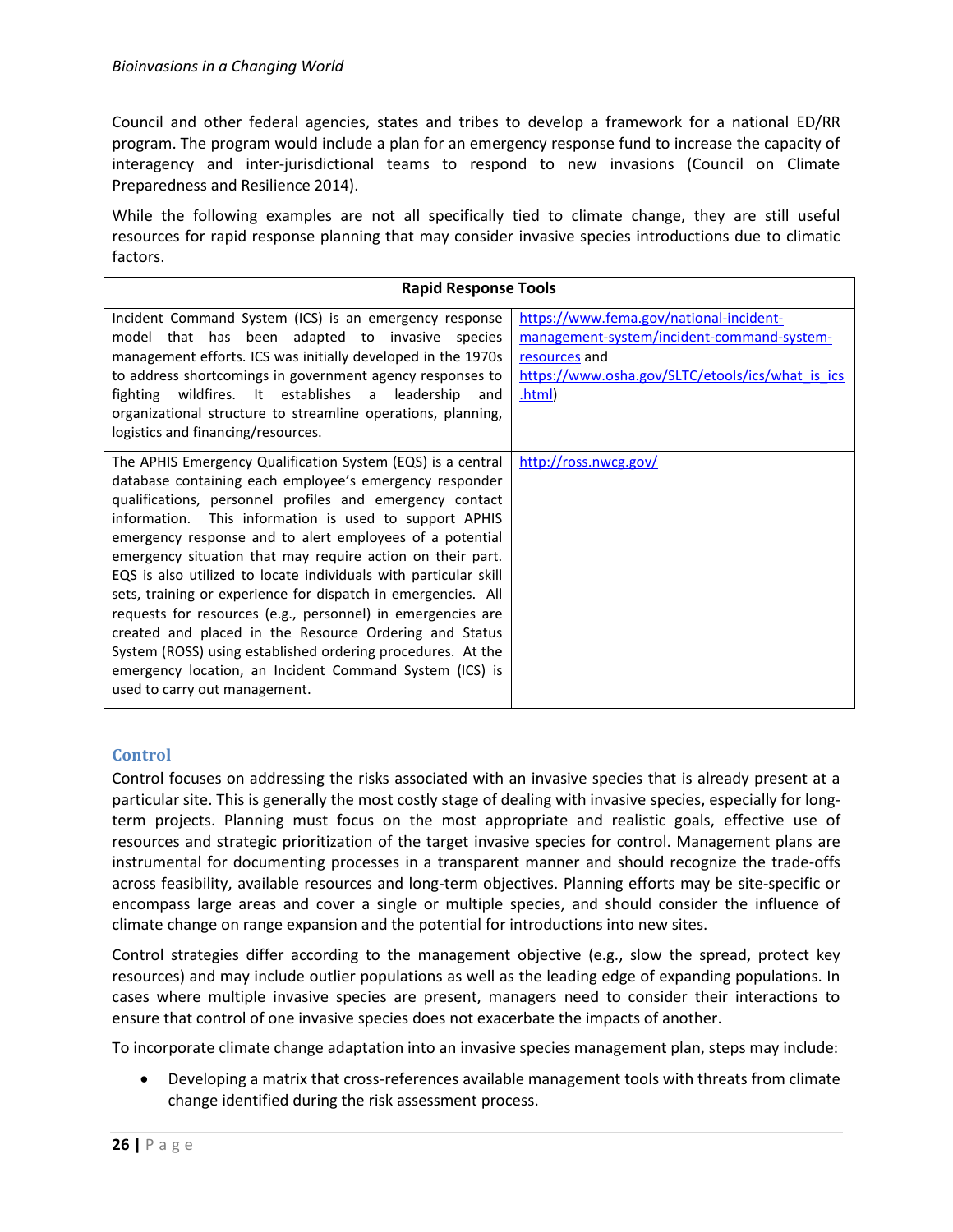- Prioritizing species based on current versus future threats to ecosystems (e.g., terrestrial, freshwater, marine) in light of limits imposed by climate change (e.g., management of invasive species in freshwater systems are likely to be affected sooner than in terrestrial systems).
- Considering the interactive effects of projects involving the management of multiple species.<sup>30</sup>
- Assessing the efficacy of management tools (e.g., mechanical removal, chemical application, prescribed burning, water level manipulation, biocontrol) using expected scenarios for climatic change.
- Determining all potential pathways of introduction that may impact the particular site and species under management. This can also include eliminating all pathways or take steps to minimize the risk of introduction, and preventing the introduction of new specimens of the target invasive species that may reinforce existing populations or lead to re-invasion.

Control prioritization tools can help land managers choose which populations to control and which methods to use. These types of tools allow land managers to run multiple analyses with different combinations of species or management variables to understand how changing one variable can affect the outcome. They also assist with climate change adaptation by identifying parameters for the most effective strategies for addressing the top non-climate stressors (invasive species). Some of these tools also anticipate future environmental changes and incorporate them into strategies. However, many tools will need to be reassessed in the future to ensure they are still relevant and cost effective.

| <b>Control Prioritization Tools</b>                                                                                                                                                                                                                                                                                                                                                        |                                                           |
|--------------------------------------------------------------------------------------------------------------------------------------------------------------------------------------------------------------------------------------------------------------------------------------------------------------------------------------------------------------------------------------------|-----------------------------------------------------------|
| WHIPPET is a tool designed to prioritize from among a set of<br>populations. It combines species data such as ecological<br>impacts and reproductive ability with population data such as<br>acreage, distance to dispersal vectors (roads or rivers), and<br>location relative to important conservation habitat. It is<br>currently available for California (Skurka Darin et al. 2011). | http://whippet.cal-ipc.org                                |
| Weed Search was developed by the University of New<br>England (Australia) to perform weed eradication feasibility<br>analysis. Users can determine how many populations are<br>feasible to control based on an analysis of the cost of<br>attacking each population relative to the user's available<br>budget.                                                                            | http://www-<br>personal.une.edu.au/~ocacho/weedsearch.htm |
| USFS Template for Assessing Climate Change Impacts and<br>Management Options (TACCIMO) provides landowners and<br>managers with available research on threats to forests on a<br>geographic basis. The search function currently includes<br>research categories for exotic insect pests and invasive<br>terrestrial plants.                                                               | http://www.taccimo.sgcp.ncsu.edu                          |
| The Center for Invasive Species and Ecosystem Health lists<br>several control tools for a range of invasive species.                                                                                                                                                                                                                                                                       | http://www.invasive.org/control/index.cfm                 |

l <sup>30</sup> Models that incorporate more than a single species are limited, yet they are critical for understanding the interactive dynamics in cases where multiple invasive species are present. These approaches generally look at combined or average effects from suitability model outputs to assess landscape vulnerability to invasions within particular management areas. Alternatively, they may predict landscape level habitat changes using vegetationtype layers as a species substitute. For more general, non-invasive species specific work on multi-species modeling and conservation work see Lawson et al. 2008.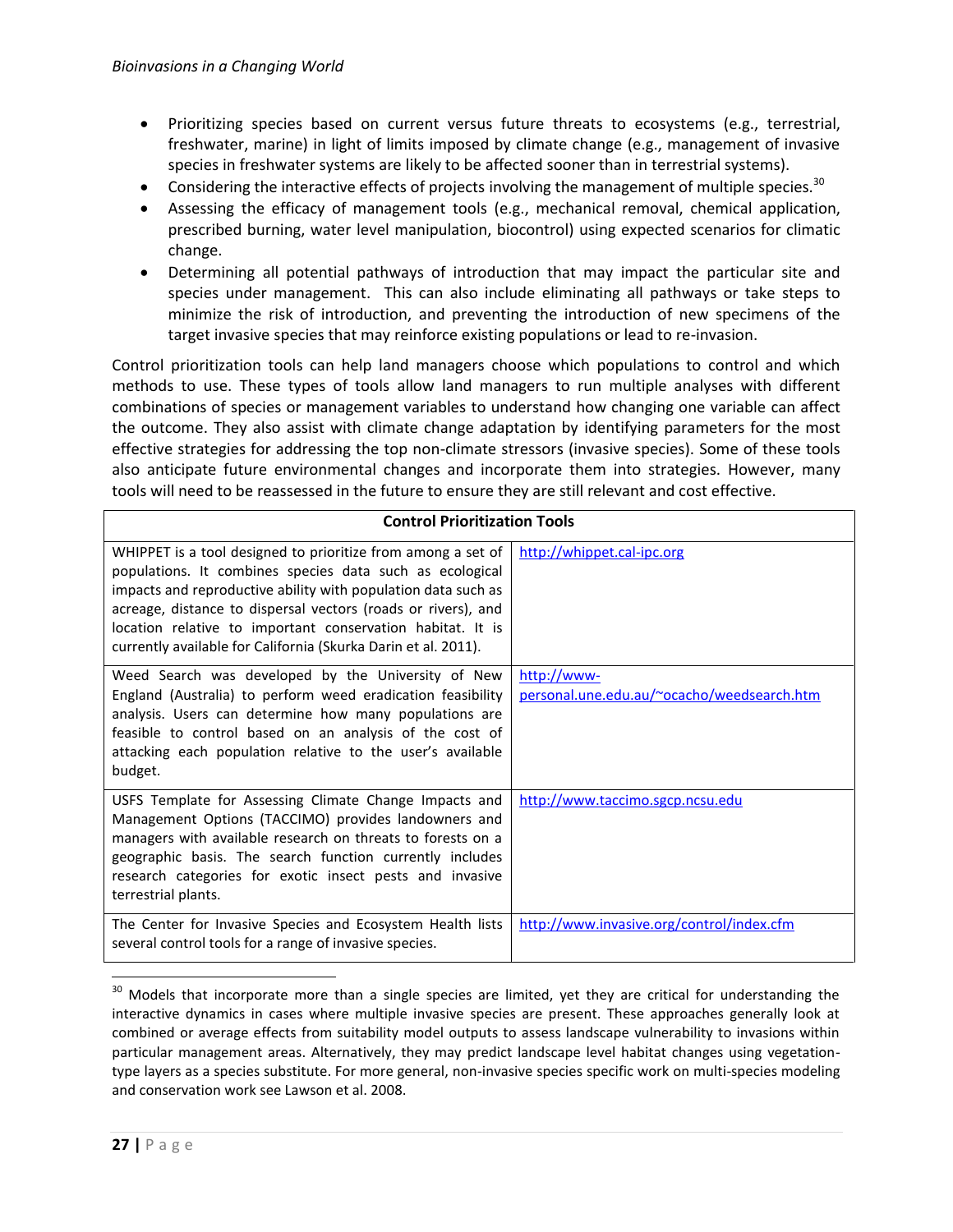## <span id="page-30-0"></span>**IV. Institutional Coordination and Outreach**

The goal of this section is to 1) identify ways to improve the effectiveness of coordination, communication, and partnerships between federal and state agencies, regional and local agencies, private and non-profit organizations, and advocacy groups working on climate change and invasive species issues; and 2) facilitate open and ongoing communication on the subject of climate change, climate change adaptation and invasive species. Ideally, it can be used by land managers to initiate actionable collaborations, provide information and develop educational opportunities. The goals of coordination and outreach vary, but can include:

- Increasing the rate of learning by sharing what's been tried and how it worked;
- Increasing the effectiveness of management actions by coordinating related efforts; and
- Improving monitoring of climatic changes and impacts, invasive species and management effectiveness by standardizing approaches and sharing resources.

#### <span id="page-30-1"></span>**Institutional Coordination**

Collaboration among large numbers of individuals can be exceedingly difficult, even when they are working in the same organization and have a common interest. Consequently, when addressing vast or diffuse issues like climate change and invasive species, collaboration becomes far more difficult. These challenges are met partly by developing participant awareness to the need for expansive and inclusive cooperative efforts.

The disciplines of invasive species and climate change adaptation need to engage at the various levels of government and the non-governmental sector to provide the interagency coordination and education needs for conservation planners, policy makers, program administrators and land managers. These communities are not monolithic and internally uniform, but instead represent a range of skills. The development of this paper entailed working with those involved in scientific research and modeling, education and training, decision support, outreach and policy development as well as site management. The following rough categorization includes an indicative list of groups that should be involved in addressing these management discussions as they move forward.

**Natural Resource Management:** Arguably the most important group for this report, site managers and their networks are the responsible stewards for the lands and waters in question. They are essential in all stages from planning to implementation, as they have the most familiarity with the resources at stake, their value and the opportunities for and impediments to getting things done. Partnerships, particularly between those with field experience and those involved in research, tool development, and modeling, will be critical to understanding the "where, when and how" to manage invasive species in the face of climate change.

Examples:

- Federal, state and municipal agencies responsible for land and water management, forestry, wildlife, parks and recreation, and natural resources;
- National Marine Sanctuaries, National Estuarine Research Reserve System, marine fisheries commissions, fish habitat partnerships and other marine-based managers;
- Regional and state based organizations, such as invasive plant councils and the North American Invasive Species Management Association,
- Cooperative Invasive Species Management Areas (CISMAs) and Cooperative Weed Management Areas (CWMAs) and Partnerships for Regional Invasive Species Management (PRISMs in New York); and
- Public land trusts and private land-holders.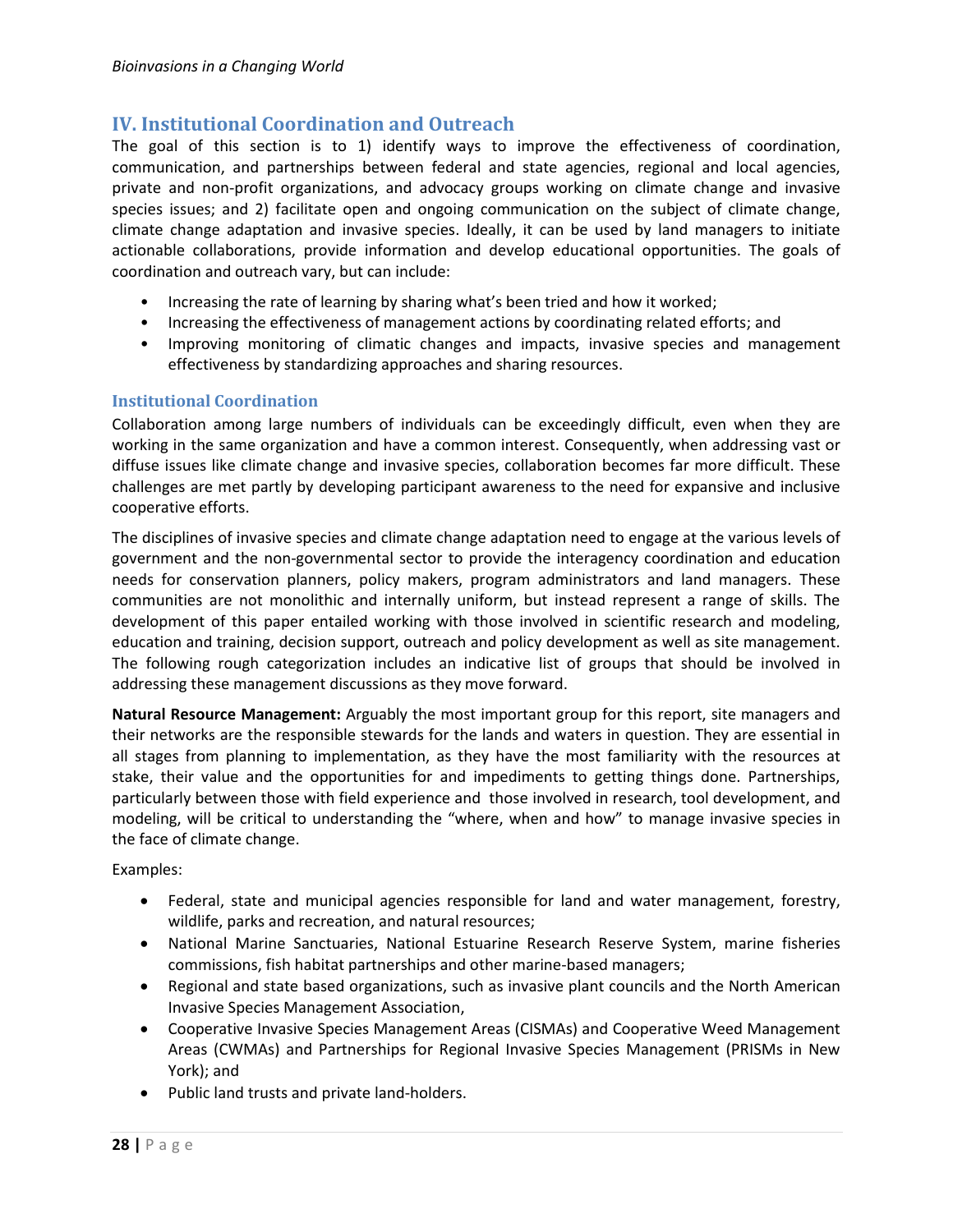**Inter-institutional Coordination:** Entities responsible for developing broader strategies, coordinating activities and shaping the higher-level dialogue on natural resource management issues address the intersection of climate change and invasive species particularly as they relate to policy-making and resource allocation.

Examples:

- President's Council on Climate Preparedness and Resilience, Interagency Climate Change Adaptation Task Force and the Interagency Land Management Adaptation Group;
- Aquatic Nuisance Species Task Force (ANSTF) and its regional panels, Federal Interagency Committee on the Management of Noxious and Exotic Weeds (FICMNEW), Federal Interagency Committee on Invasive Terrestrial Animals and Pathogens (ITAP) and the National Invasive Species Council (NISC);
- National Fish, Wildlife and Plants Climate Adaptation Strategy, National Ocean Policy, National Arctic Strategy, Priority Agenda Enhancing the Climate Resilience of America's Natural Resources and their implementation working groups; and
- Regional and state-based planning efforts, such as the Pacific Northwest Regional Economic Conference, the Great Lakes Commission, regional governors' associations and state invasive species councils.

**Research and Development:** Research on climate change and invasive species perspectives and their interface are critical to developing adaptive strategies. Researchers and developers work at individual centers and regional and national networks and hubs. Researchers use their expertise to develop and apply models and risk assessment tools, collate and analyze data, conduct *in situ* and lab experiments using different climate parameters or management techniques, and analyze and translate research findings. In some cases, research centers could assist natural resource managers with modeling and other assessments, or provide training on how to select and use appropriate methods and tools.

Examples:

- Scientific networks: Landscape Conservation Cooperatives, USGS Climate Science Centers, USDA Regional Climate Hubs, NOAA Regional Integrated Science and Assessments Program, NOAA Sea Grant program, the Smithsonian Environmental Research Center (SERC), USDA-APHIS Wildlife Services National Wildlife Research Center, the North American Invasive Species Network;
- Programs with modeling expertise: UC-Davis Information Center for the Environment, Colorado State University/USGS collaboration on invasive species forecasting; and
- Training: USFWS National Training Conservation Center, USDA Cooperative Research and Extension Services.

**Data and Information Resources:** Accurate, reliable and easily accessible data underpin the ability of both managers and modelers to make realistic projections and decisions both in the short and longerterm. Data needs include, for example, climate and bio-geographical data for managed areas, biological and management information on non-native species, as well as a range of ecological, economic and socio-political information related to pathways, propagule pressure and other drivers of change. A few of the websites hosting data and information relevant to invasive species and climate change are listed below.

| <b>Data Resource Websites</b> |                              |
|-------------------------------|------------------------------|
| Climate.Data.gov              | http://climate.data.gov      |
| Climate Wizard                | http://www.climatewizard.org |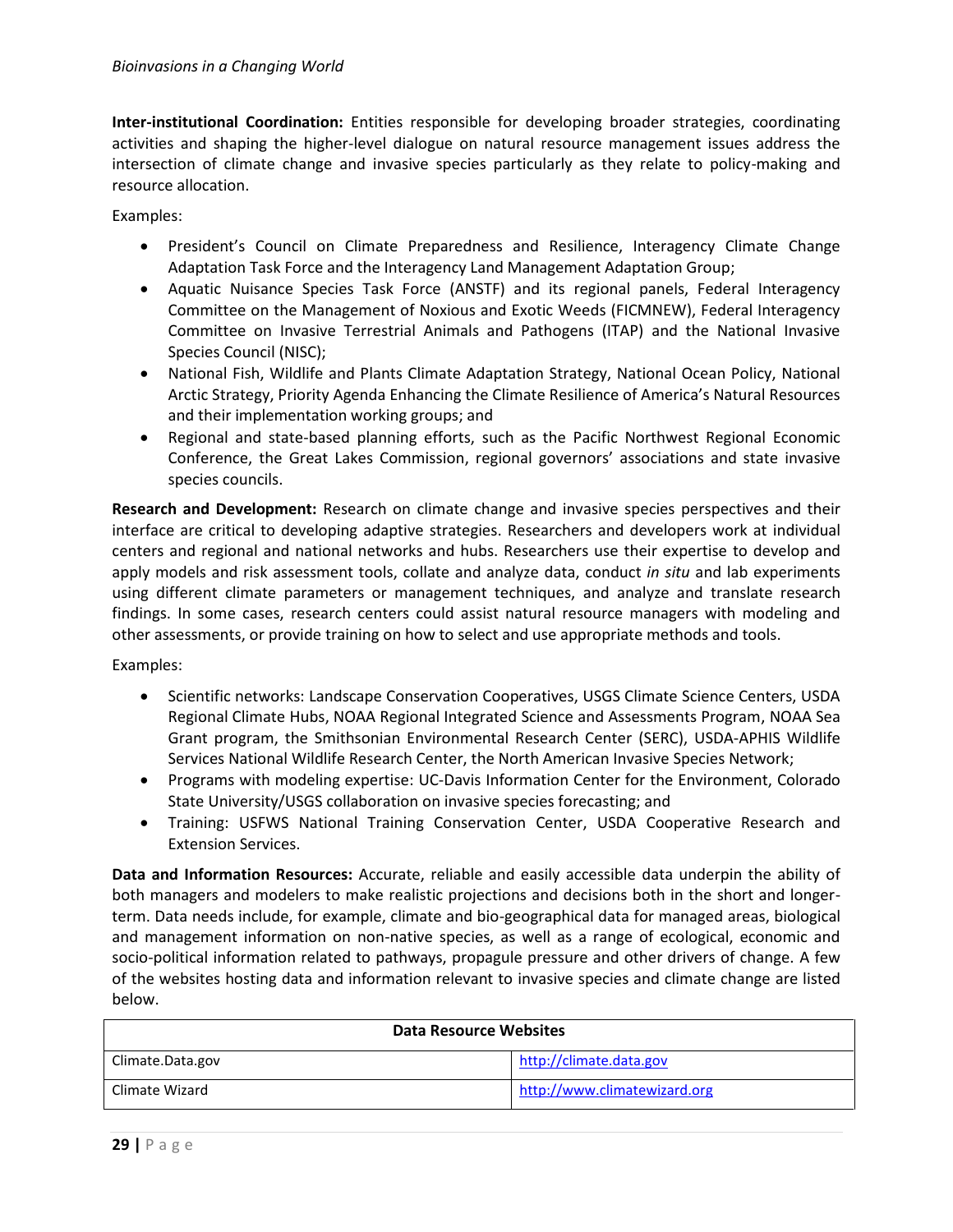| Intergovernmental Panel on Climate Change Data<br><b>Distribution Centre</b> | http://www.ipcc-data.org/                                             |  |
|------------------------------------------------------------------------------|-----------------------------------------------------------------------|--|
| SERC Marine Invasions Research Lab - Online Databases                        | http://www.serc.si.edu/labs/marine_invasions/dat<br>abases/index.aspx |  |
| <b>USGS Biodiversity Information Serving Our Nation (BISON)</b>              | http://bison.usgs.ornl.gov/                                           |  |
| <b>USGS National Climate Change Viewer</b>                                   | http://www.usgs.gov/climate landuse/clu rd/nex-<br>dcp30.asp          |  |
| <b>Information Resource Websites</b>                                         |                                                                       |  |
| Climate Adaptation Knowledge Exchange                                        | http://www.cakex.org/                                                 |  |
| Collaboratory for Adaptation to Climate Change                               | https://adapt.nd.edu/                                                 |  |
| USFS Climate Change Resource Center                                          | http://www.fs.fed.us/ccrc/                                            |  |
| US Global Change Research Program Resource Library                           | http://www.globalchange.gov/resources.html                            |  |
| <b>Regional Resource Websites</b>                                            |                                                                       |  |
| CalAdapt                                                                     | http://cal-adapt.org                                                  |  |
| California Climate Commons                                                   | http://climate.calcommons.org                                         |  |
| Great Lakes Environmental Assessment and Mapping Project<br>(GLEAM)          | http://www.greatlakesmapping.org                                      |  |
| Great Lakes Coastal Resilience Planning Guide                                | http://greatlakesresilience.org                                       |  |

#### <span id="page-32-0"></span>**Outreach and Education**

Making informed decisions regarding natural resource management, particularly for public lands and waters, involves a deliberative process that takes into account the public's broader views, values and priorities (NRC 2009). This entails engaging in a two-way process where the public can receive accurate information about the implications of climate change and invasive species, while ensuring mechanisms are in place to solicit and consider the public's views. Similarly, the environmental management community which often involves the general public, resource managers, and policy-makers can benefit from a broader understanding of these issues. This cross-pollination of ideas, research and management experiences across the climate change and invasive species communities advances knowledge of the junction between the two issues and effective protection of natural resources.

Outreach and education are frequently considered as an afterthought or a required task to appease prescribed public policy. Yet effective communication across a range of the involved public often leads to successful outcomes. An example is Great Lakes Climate which developed a range of outreach materials that address climate change in a broad range of sectors, including invasive species.<sup>31</sup>

Outreach and working across the range of relevant institutions and individuals, ensures the most appropriate and effective use of information and associated resources. Three broad approaches or models that can be used to communicate research and scientific information to policymakers include problem solving, interactive and enlightenment models (Weiss 1979).

<sup>&</sup>lt;sup>31</sup> See [http://climategreatlakes.com/resources-on-climate-change-for-community-outreach-professionals-invasive](http://climategreatlakes.com/resources-on-climate-change-for-community-outreach-professionals-invasive-species-management/)[species-management/.](http://climategreatlakes.com/resources-on-climate-change-for-community-outreach-professionals-invasive-species-management/)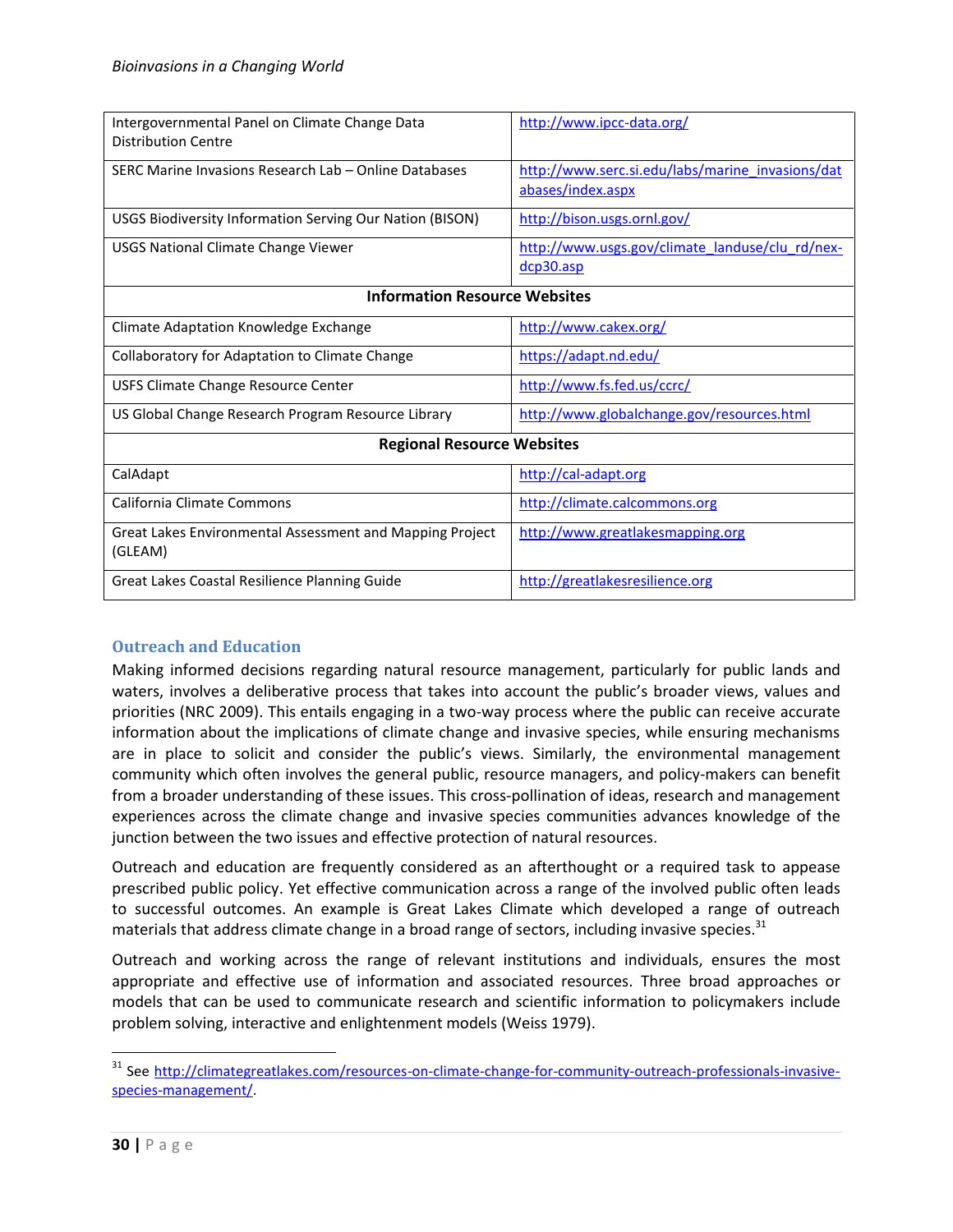#### *Bioinvasions in a Changing World*

**Problem-solving model:** This approach directly applies research to a particular problem faced by decision-makers through identification of the most appropriate information and tools. Specific examples include providing risk assessment tools to inform decisions regarding conservation priorities and threats, and checklists of noxious invaders or their non-invasive alternatives. These resources can be consulted before selecting species for climate change adaptation or mitigation plans.

**Interactive model:** This model uses the iterative process of policy development and decision-making to draw from a range of inputs and back-and-forth interaction with experts. It reflects the evolving nature of the scientific knowledge base regarding both climate change and invasive species management. An interactive approach facilitates ongoing communication and underlying relationships across site managers, decision makers and specialists. Here, the Landscape Conservation Cooperatives (LCCs) can be particularly effective with their ability to draw in a wide range of governmental, scientific and resource management experts focused on particular geographies. Such hubs can serve as catalysts for exchange of information on critical management questions.

**Enlightenment model:** In many cases, specific research results matter less than the broader conceptual and theoretical perspectives produced via research and debate used to inform decision-makers' thinking and public opinion. Shifts in thinking are particularly relevant, since climate change faces challenges to its validity and the role of humans in the process. In contrast, the invasive species community has fought for broader recognition in policy circles to garner the resources and regulatory frameworks necessary to address these problems. At a very general level, this report seeks to reinforce the connection between climate change and invasive species, establish the basis for future research collaboration and address resource management questions of mutual interest. By applying their educational role, universities and researchers not only develop topical information with direct application under the problem-solving model, but also reinforce shifts in the general public discussion. Similarly, broader planning efforts at the national, regional and state levels raise awareness about the relationships across climate change, invasive species and resource management.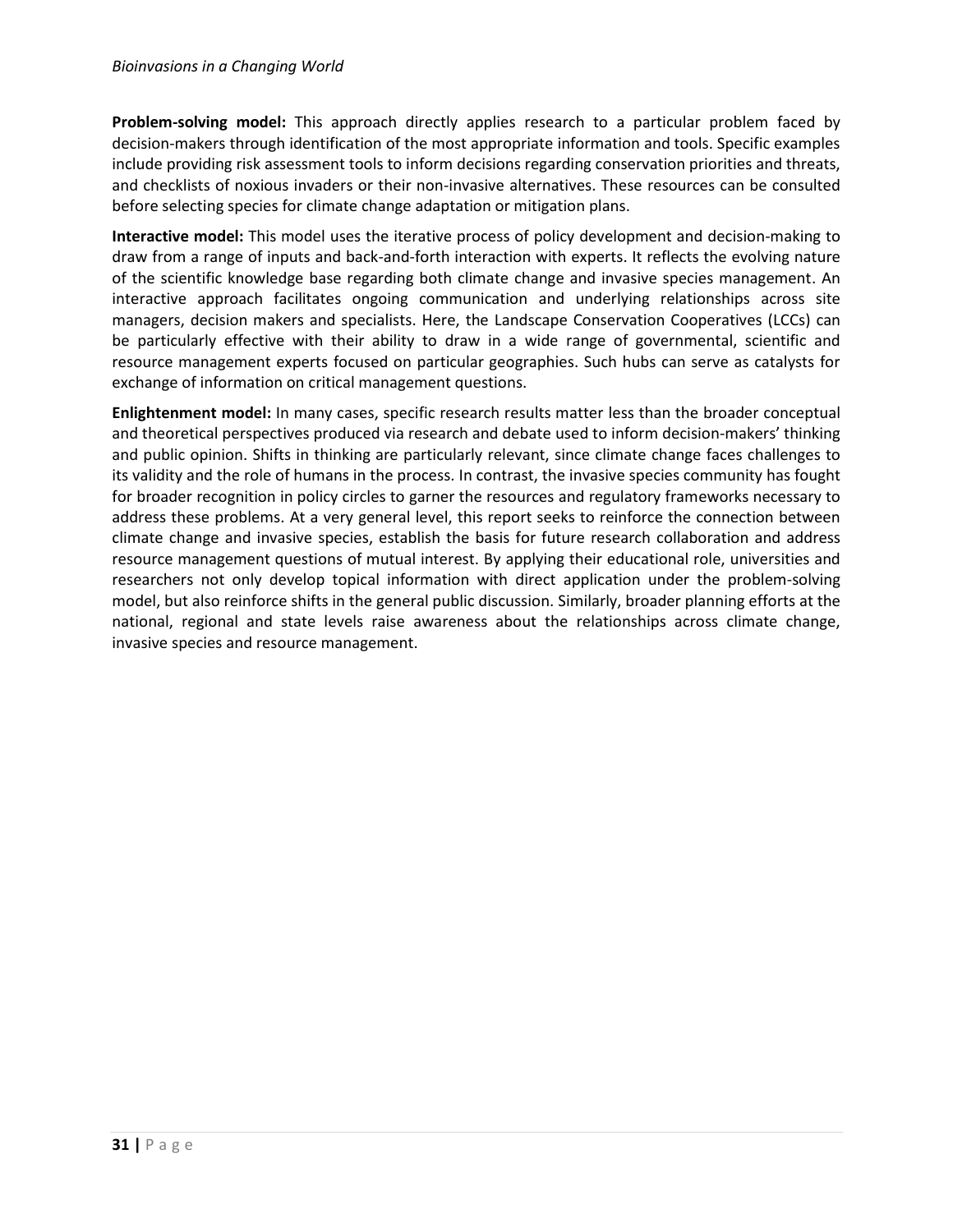## <span id="page-34-0"></span>**V. Recommendations and Resources**

#### <span id="page-34-1"></span>**Recommendations**

Past studies have generated a multitude of recommendations on reducing negative impacts from invasive species and climate change as separate issues (Wittenberg and Cock 2001, Heller and Zavaleta 2007, Hansen et al. 2009, Heinz Center 2009, Tu 2009, The Nature Conservancy 2010). To the extent that reduction of either of these stressors increase resilience against the other, those recommendations are relevant to this report. However, this section focuses on interactions at the intersection of climate change and invasive species. These recommendations may be valid for a range of audiences from site and resource managers to government decision-makers for initiatives that can further support their work.

At the broadest level resource managers, researchers, and policy-makers need a basic understanding of the management paradigms for jointly addressing invasive species and climate change. This includes a clear understanding of the goals for conservation and management, which in turn determines the necessary strategies to address relevant issues such as ecosystem resilience, the management and use of particular species for adaptation purposes, and even how localized biogeographical changes may affect invasive species.

Two overarching messages foster synergies across these areas:

- 1. Target invasive species that increase vulnerability to climate change; and
- 2. Prioritize adaptation options that decrease the risk and impact of invasion.

The continuing evolution of science and management experience on both climate change and invasive species reinforces the need for managers and policy-makers to use adaptive management framework (Holling 1978, USDOI 2009, 2012).<sup>32</sup> Future work is also necessary to assess both existing capacity and needs at a range of levels.

#### **Prevention recommendations**

Incorporation of climate variables into individual species risk assessments is already used at the national level for a range of taxa. This practice needs to be expanded at the regional and local levels to better identify invasion risks associated with:

- Non-native species that are not yet established within a region, but have a high potential for introduction and major adverse impacts; and
- Special habitats (e.g., minimally invaded, high value, rare and unique) which may require a higher level of scrutiny due to their sensitivity.

Beyond the focus on individual species, further work on pathway risk assessments needs to incorporate climate change variables across a range of sectors such as transport, energy development, and food and fiber production. At the regional and local level, risk assessment methods must identify:

 $\overline{a}$ 

<sup>&</sup>lt;sup>32</sup> Adaptive management is a process of "flexible decision making that can be adjusted in the face of uncertainties as outcomes from management actions and other events become better understood. Careful monitoring of these outcomes both advances scientific understanding and helps adjust policies or operations as part of an iterative learning process" (National Research Council 2004).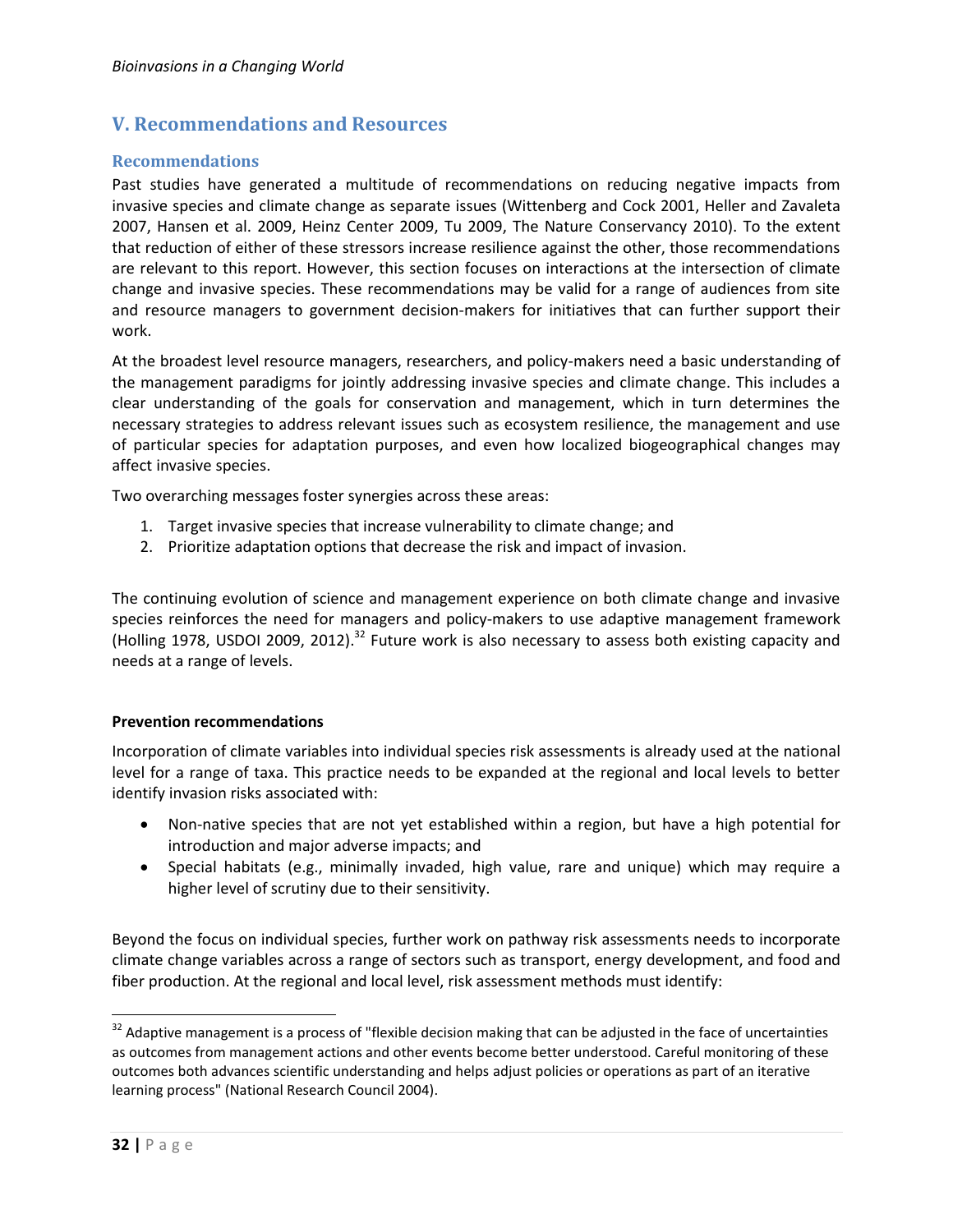- High risk pathways for new introductions into regions or sites that are undergoing anticipated changes;
- Hotspots for invasion within that area where non-native species may first be introduced (e.g., ports, transportation hubs and networks); and
- Vulnerable natural resources that may be potentially impacted by invasive species under climate change conditions.

Prevention planning should incorporate the modeling and risk assessment techniques while site level managers should consider using Hazard Analysis and Critical Control Points (HACCP) protocols and other prevention plans incorporating climate variables within their daily management practices and as a component to support longer-term conservation goals.

#### **Eradication, early detection and rapid response recommendations**

Regional and local level resource managers need to have detection methods for invasive species and coordinated response protocols readily available. These methods and response protocol need to be updated regularly to account for climate variables. The following recommendations should be in every regional or local managers tool box kit for invasive species.

- Monitoring and early detection programs can identify the introduction and spread of new species while tracking their relationship to changing climatic conditions. This is important for gradual or "natural" spread of invasive species, events occurring in the aftermath of severe weather and habitat degradation that increases vulnerability to invasions.
- Risk assessment of species and pathways that incorporate climate change variables can inform eradication and ED/RR efforts by prioritizing potential sites and problematic species.
- Climate related variables and assessments can identify areas that are particularly vulnerable to invasive species, potential hotspots for invasion and critical habitats in need of protection from invasive species.

#### **Control recommendations**

Resource managers at local to regional levels should have a prioritized list of invasive species that need to be controlled, recognizing that the list could change under different climate variables. Management of established invasive species can require significant resources, so managers should already have considered this prior to taking action. In addition, the following recommendations should be completed to account for climate change.

- The efficacy of control techniques (e.g., mechanical methods, pesticide applications and timing, biocontrol approaches) need to be reconsidered in the context of changing climates to ensure they remain effective.
- Modeling can inform managers about the potential expansion or contraction of established invasive species, their potential to impact priority conservation goals and aid in the allocation of management resources.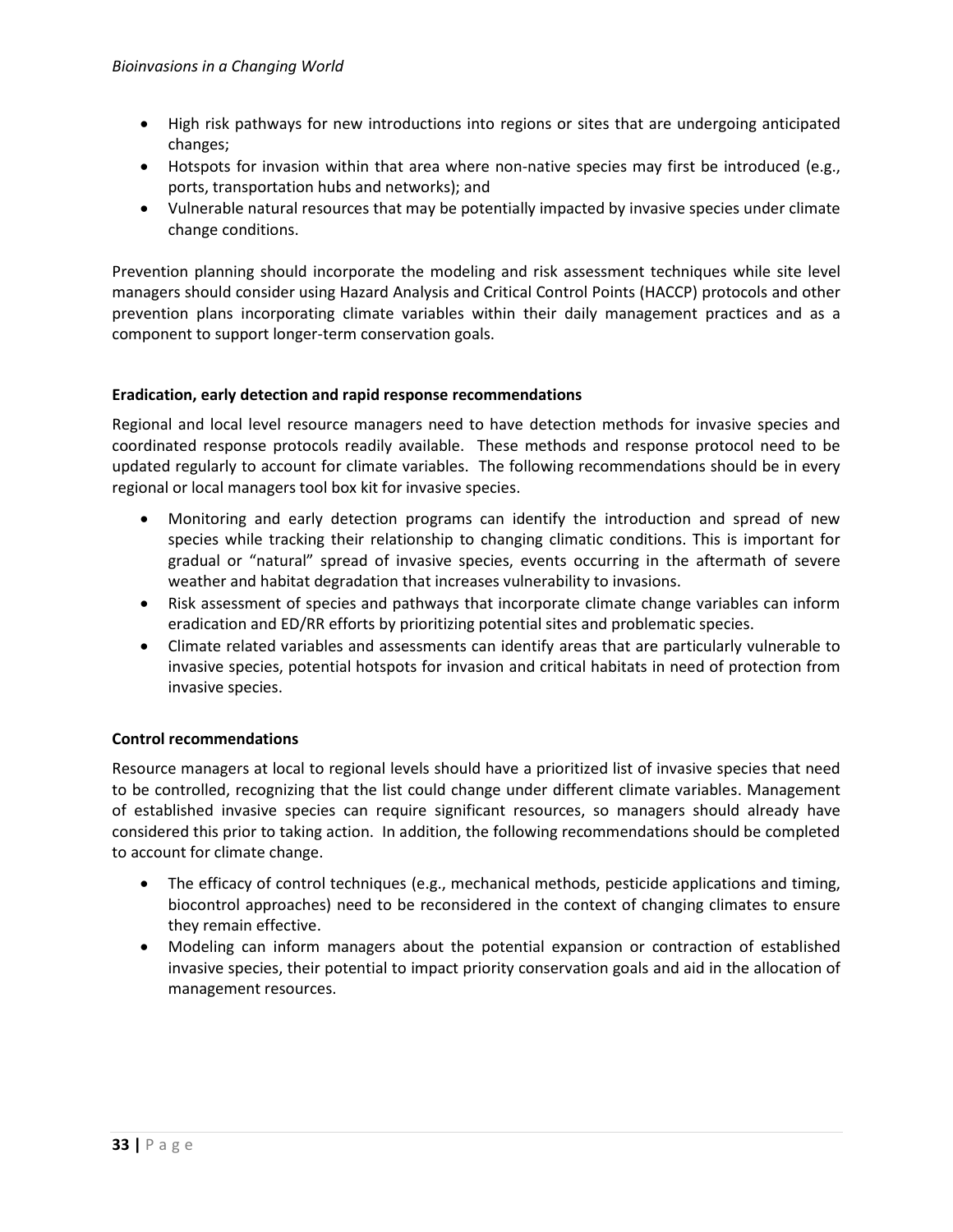#### **Institutional coordination and outreach recommendations**

Managers should incorporate climate considerations into their ongoing invasive species outreach programs and vice versa and coordinate these with other institutions, especially for invasive species that cover more than just a site-specific level.

- At a broad level, researchers and managers working on the combined issue of invasive species and climate change need a central place to exchange information and experiences. This could take the form of a community of practice or information hubs linking site-level work to regional institutions such as the Landscape Conservation Cooperatives and the Aquatic Nuisance Species regional panels, among others.
- Policy-makers should be encouraged to support projects involving invasive species and climate change so that their junction can be researched and monitored. Where funding is designated solely for invasive species or climate change projects, efforts to look at the intersection of both issues should be supported, if possible.
- Local, state and regional efforts (e.g., cooperative weed management areas and state invasive plant councils) should be supported and integrated into broader landscape management efforts that also address climate change.
- The engagement of citizen scientists should be encouraged in a range of monitoring and educational activities.

#### **Research and data recommendations**

Underlying the successful application of climate models and risk assessment methodologies is the availability and accessibility of high quality data relating to the biophysical aspects of a particular geography as well as the biology and ecology of particular species. Baseline information to evaluate subsequent impacts from climate change and invasive species needs to include:

- Investment in development of detailed GIS layers for a variety of parameters at the local, regional and continental scales to improve prediction capacity for models that incorporate environmental variables. GIS layers for natural and physical predictor layers could include all possible details for an area such as hydrology, vegetation, sub-meter accuracy elevation, planned construction and road projects, etc.
- Research on the adaptive capacity of organisms under changing conditions and associated studies of evolutionary ecology of adapting populations (i.e., genotypic change in generations of species subject to changing climates). This could include research on genotypic variability (with or without phenotypic plasticity) within populations as an indicator of latent adaptability to changing conditions.
- Population and habitat assessments for evaluating long-term trends.

#### **Special considerations for all recommendations**

Potential conflicts could arise when management actions taken to address invasive species or climate change fail to consider interlinkages among ecosystem aspects. These types of conflicts include:

- Translocation and assisted migration of species improve the prospects of a species' survival by relocating it into a new range may introduce new risks of invasion.
- Connectivity can support the movement of invasive species as well as native species.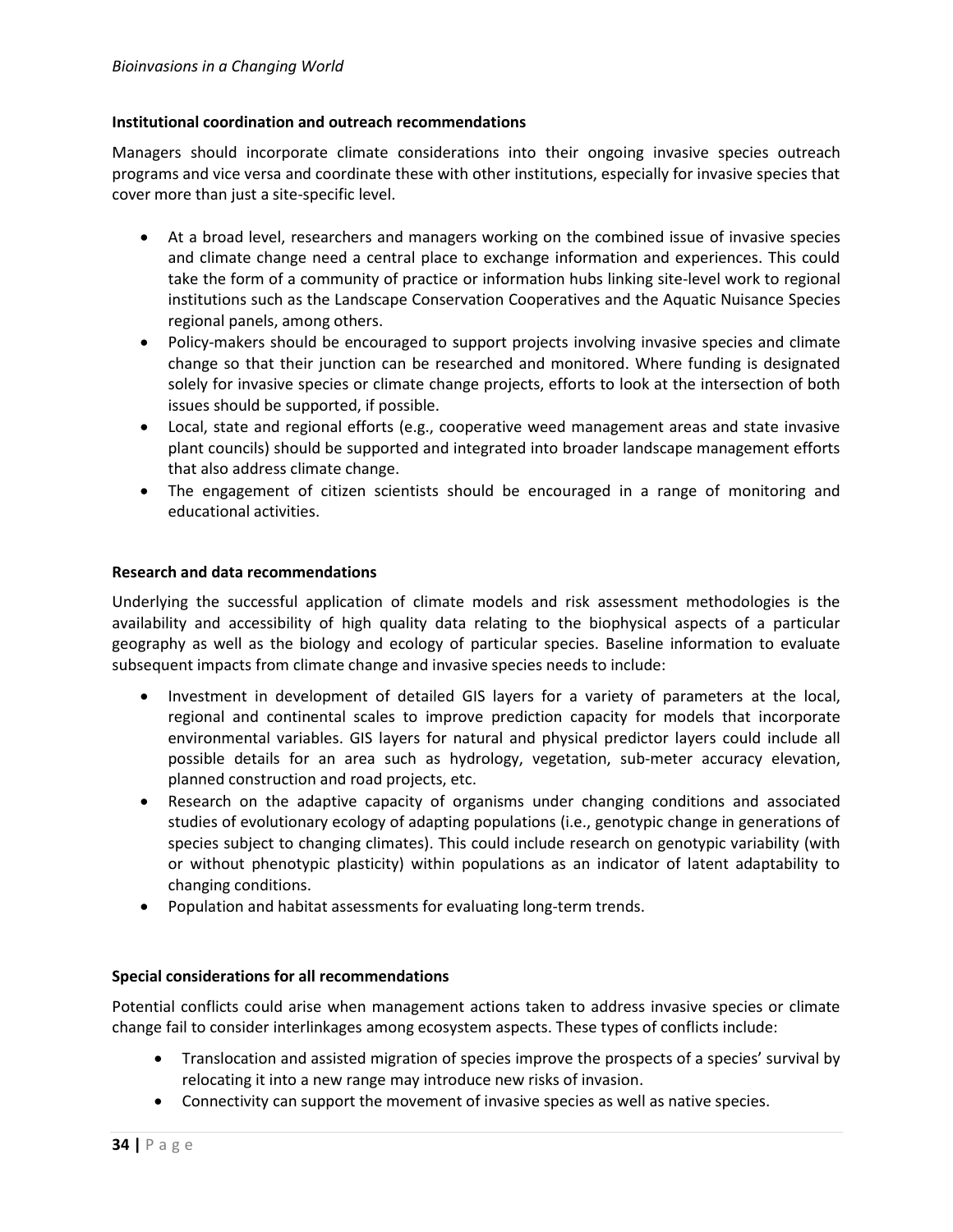- The natural adaptive response of species shifts in distribution should be included in prioritization of control and eradication efforts, and considered in how harmful species (whether "non-native" or "native") are regarded in a policy and management context. This conflict arises because range expansion by native species may negatively affect new ecosystems.
- Some invasive species in local areas may actually reduce ecosystem vulnerability to climate change, which calls for careful consideration of ongoing eradication or control efforts. This may be applicable to situations where an invasive species is already well-established and cases where introductions of non-native species are proposed for restoration or habitat management purposes.
- Adaptation and mitigation actions may include the introduction and cultivation of species with special traits amenable for development as biofuels, food and fiber production. The risk of invasiveness needs to be balanced against potential benefits.

#### <span id="page-37-0"></span>**Resources**

The previous sections, particularly those on tools and institutional coordination, provide a range of examples and potential informational resources. Beyond practical know-how, other resource questions relate to the availability of financial opportunities to support management work. This area depends on changing budget priorities interacting with other economic factors. Below is a list of websites and initiatives related to funding and resources.

| <b>National Websites</b>                                                                                                |                                                    |  |
|-------------------------------------------------------------------------------------------------------------------------|----------------------------------------------------|--|
| National Disaster Resilience Competition                                                                                | http://www.whitehouse.gov/the-press-               |  |
|                                                                                                                         | office/2014/06/14/fact-sheet-national-disaster-    |  |
|                                                                                                                         | resilience-competition                             |  |
| NOAA Climate Program Office - Grants and Projects                                                                       | http://cpo.noaa.gov/GrantsandProjects.aspx         |  |
| NOAA maintains an informal list of climate funding                                                                      | http://adapt.nd.edu and insert "Climate Funding    |  |
| opportunities including federal agencies and foundations on                                                             | Opportunities" in the site's search function       |  |
| the TNC Collaboratory site. Updates are semiannual and                                                                  |                                                    |  |
| generally posted in January and July.                                                                                   |                                                    |  |
| USDA Grant Partnership Programs for invasive species                                                                    | http://www.invasivespeciesinfo.gov/toolkit/grants. |  |
| research, technical assistance, prevention and control and                                                              | shtml                                              |  |
| other invasive species funding information.                                                                             |                                                    |  |
| Wildlife Conservation Society Climate Adaptation Fund                                                                   | http://www.wcsnorthamerica.org/ClimateAdaptati     |  |
|                                                                                                                         | onFund/tabid/4813/Default.aspx                     |  |
| <b>Regional Websites</b>                                                                                                |                                                    |  |
| Landscape Conservation Cooperatives                                                                                     | http://lccnetwork.org                              |  |
| Pacific-American Climate Fund                                                                                           | http://www.pgrd.org/projects/pacam/                |  |
| USGS National Climate Change and Wildlife Science and                                                                   | http://nccwsc.usgs.gov/ResearchFunds               |  |
| Climate Science Centers regional scientific research funding                                                            |                                                    |  |
| <b>Initiatives</b>                                                                                                      |                                                    |  |
| Great Lakes Restoration Initiative, Bay Delta Initiative, Gulf of Mexico Initiative, Everglades Initiative, Mississippi |                                                    |  |
| River Basin Health Watersheds Initiative, USDA Regional Conservation Partnership Initiative                             |                                                    |  |

In closing, it is important to recognize that research and management experiences involving the intersection of invasive species and climate change will continue to evolve. By capturing the basic relations between the two issues along with an outline of recommendations and research priorities, this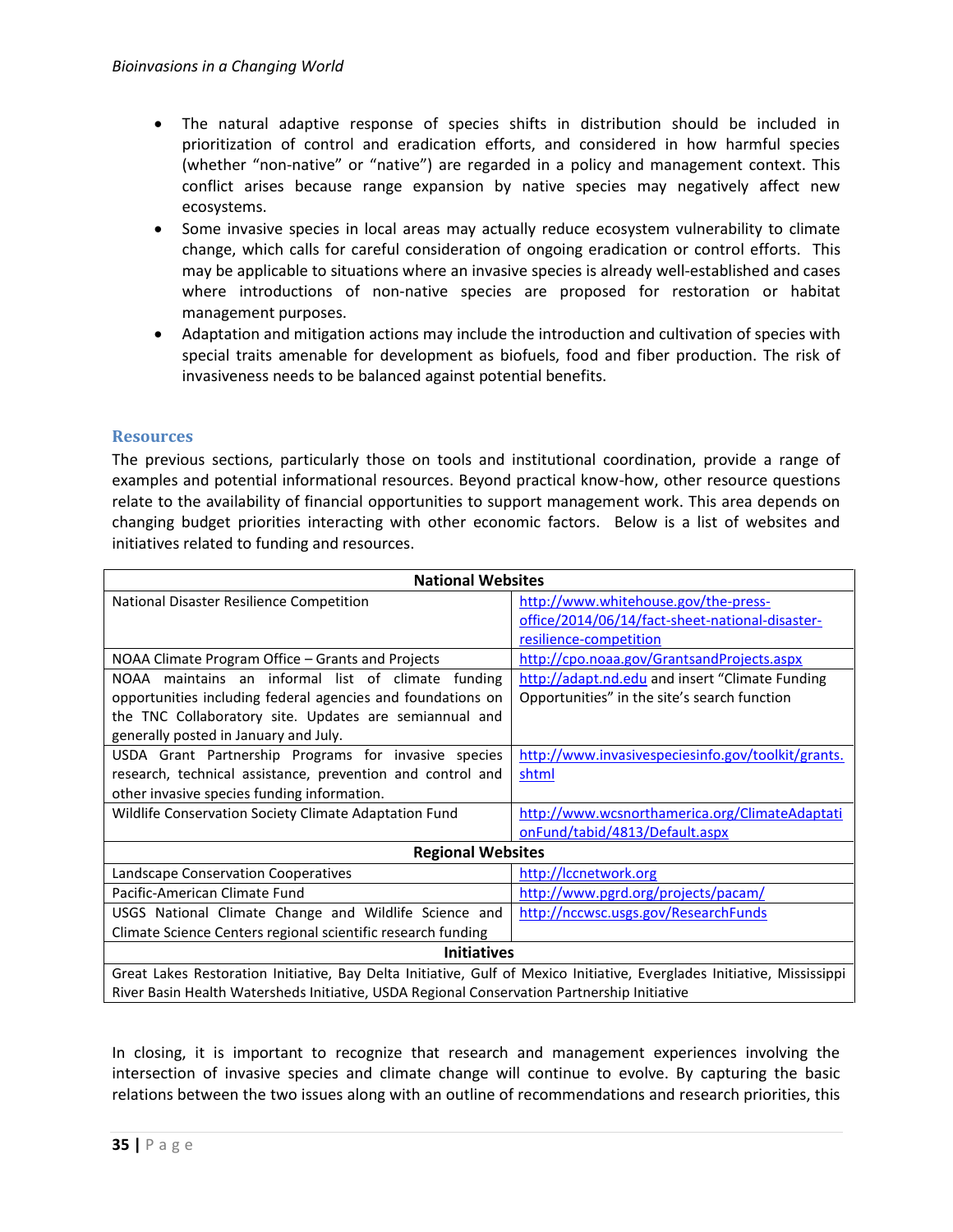report can serve as a framework for cataloguing additional areas of work. The initial ANSTF recommendation calls for a platform to collate relevant information, which will be developed in the near future at [http://www.invasivespecies.gov](http://www.invasivespecies.gov/) and supplemented by other relevant federal and non-federal sites.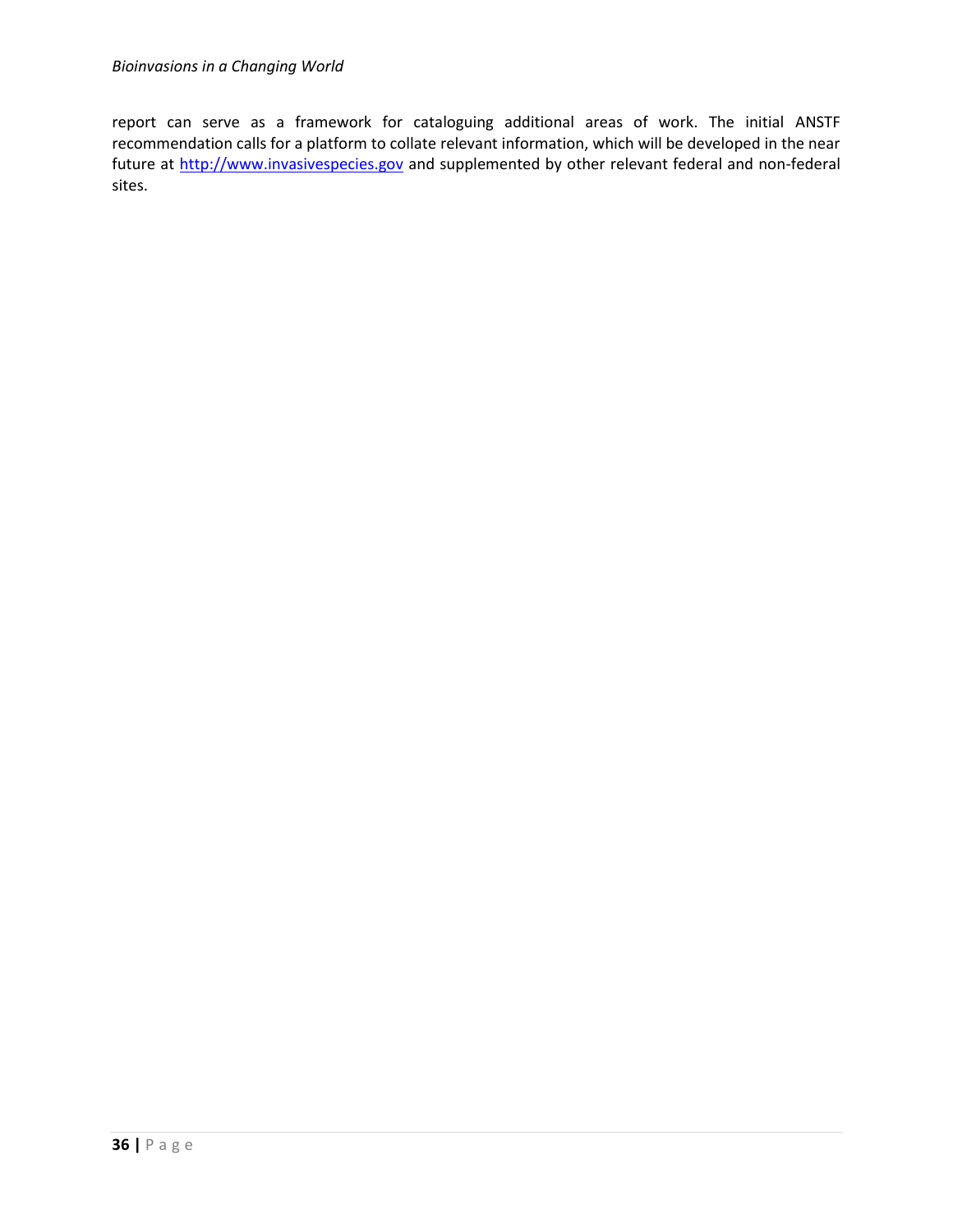# <span id="page-39-0"></span>**Glossary of Key Terms**

- Climate change: any significant change in the measures of climate (e.g., temperature, precipitation, wind patterns) lasting for an extended period of time.
- Climate change adaptation: adjustment or preparation of natural or human systems to a new or changing environment which moderates harm or exploits beneficial opportunities.
- Climate change mitigation: human intervention to reduce the human impact on the climate system; it includes strategies to reduce greenhouse gas sources and emissions and enhancing greenhouse gas sinks.
- Control: actions to contain or minimize the spread and/or impacts of an invasive species, usually used in cases where complete eradication is not feasible.
- Early detection and rapid response: the process of monitoring for new introductions of invasive species in a site, and, if found, taking appropriate action to eradicate or control the population.
- Eradication: the elimination of an established population of invasive species from a site.
- Hazard Analysis and Critical Control Points (HACCP): a planning tool for reducing or eliminating the spread of unwanted species during specific processes or practices or in materials or products.
- Invasive species: an alien species whose introduction does or is likely to cause economic or environmental harm or harm to human health. An alien species is, with respect to a particular ecosystem, any species, including its seeds, eggs, spores, or other biological material capable of propagating that species, that is not native to that ecosystem.
- Pathway: the means by which a human activity moves invasive species into a new area either intentionally as direct introductions into the environment or unintentionally as hitch-hikers on vehicles, plants and animals, or a range of other commercial goods and their packaging.
- Prevention: the practice of stopping the establishment or movement of invasive species into a site, usually by managing pathways of introduction.
- Range shift: an expansion, contraction or other alteration in suitable habitat to sustain a population of a species due to changes in climatic conditions.
- Resilience: the capability to anticipate, prepare for, respond to, and recover from significant multihazard threats with minimum damage to social well-being, the economy and the environment.
- Risk analysis: a set of tools or process incorporating risk assessment, risk management and risk communication, which are used to evaluate the potential invasiveness and possible mitigation measures of a species and/or pathway for introduction and spread.
- Vulnerability: the degree to which a system is susceptible to, or unable to cope with, adverse effects of climate change, including climate variability and extremes. It is a function of the character, magnitude, and rate of climate variation to which a system is exposed; its sensitivity; and its adaptive capacity.

Definitions are drawn from the EPA Glossary of Climate Change Terms

[\(http://www.epa.gov/climatechange/glossary.html\)](http://www.epa.gov/climatechange/glossary.html) and NISC Executive Order, Management Plan and website [\(http://www.invasivespecies.gov\)](http://www.invasivespecies.gov/).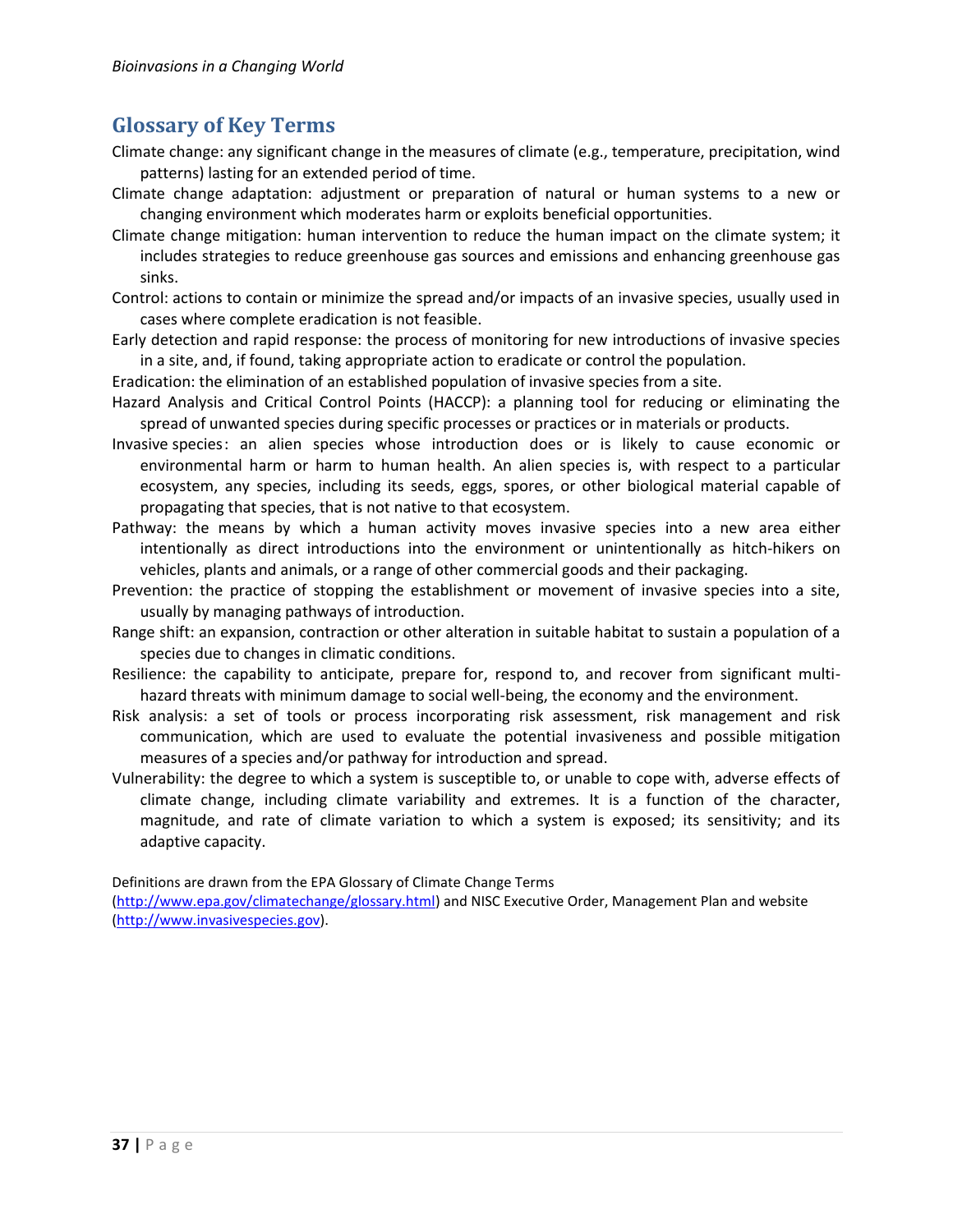## <span id="page-40-0"></span>**References**

- Adger, W.N., N.W. Arnell and E.L. Tompkins. 2005. Successful adaptation to climate change across scales. Global Environmental Change 15:77-86.
- Almeida, D., F. Ribeiro, P.M. Leunda, L. Vilizzi and G.H. Copp. 2013. Effectiveness of FISK, an invasiveness screening tool for non-native freshwater fishes, to perform risk identification assessments in the Iberian Peninsula. Risk Analysis 33 (8):1404-1413.
- Aquatic Nuisance Species Task Force (ANSTF). No Date. Nutria. Prepared by S. Pasko, NOAA and A.M. Eich, USFWS. Available @ [http://www.anstaskforce.gov/spoc/nutria.php.](http://www.anstaskforce.gov/spoc/nutria.php) Last visited 11/7/2014.
- Aquatic Nuisance Species Task Force (ANSTF) and National Invasive Species Council (NISC) Prevention Committee. 2014. Prevention and Pathways. (*in draft*). ANSTF/NISC: Washington, DC. Contact Stas\_Burgiel@ios.doi.gov for copies of the draft.
- Aspinwall, M. J., D. B. Lowry, S. H. Taylor, T. E. Juenger, C. V. Hawkes, M. V. Johnson, J. R. Kiniry and P. A. Fay. 2013. Genotypic variation in traits linked to climate and aboveground productivity in a widespread  $C_4$  grass: evidence for a functional trait syndrome. New Phytologist 199:966-980.
- Atkinson, C.T. and D.A. LaPointe. 2009. Introduced avian diseases, climate change, and the future of Hawaiian honeycreepers. Journal of Avian Medicine and Surgery 23(1):53-63.
- Ayre, D. J. and T.P. Hughes. 2004. Climate change, genotypic diversity and gene flow in reef-building corals. Ecol. Letters 7: 273–278.
- Bahattarai, G. P, and J. T. Cronin. 2014. Hurricane activity and the large-scale pattern of an invasive plant species. PLoS One 9(5): e98478. DOI:10.1371/journal.pone.00098478
- Barney, J. N. 2014. Bioenergy and invasive plants: Quantifying and mitigating future risks. Invasive Plant Science and Management 7(2):199-209.
- Beauchamp, A.J., M.D. Burt, and J. Jokiel. 2011. Eradication of feral goats (*Capra hircus*) from Makua Military Reservation, Oahu, Hawaii. Occasional Papers IUCN Species Survival Commission 42:280-284.
- Bebber, D.P., M.A.T. Ramotowski and S.J. Gurr. 2013. Crop pests and pathogens move polewards in a warming world. Nature Climate Change. DOI: 10.1038/NCLIMATE1990
- Bellard, C., C. Bertelsmeier, P. Leadley, W. Thuiller and F. Courchamp. 2012. Impacts of climate change on the future of biodiversity. Ecology Letters 15(4):365-377.
- Bellard, C., W. Thuiller, B. Leroy, P. Genovesi, M. Bakkenes and F. Courchamp. 2013. Will climate change promote future invasions? Global Change Biology 19(12):3740-3748. DOI: 10.1111/gcb.12344
- Benning, T.L., D. LaPointe, C.T. Atkinson and P.M. Vitousek. 2002. Interactions of climate change with biological invasions and land use in the Hawaiian Islands: Modeling the fate of endemic birds using a geographic information system. Proceedings of the National Academy of Sciences 99(22):14246-14249.
- Bertelsmeier, C., G. M. Luque and F. Courchamp. 2013. Global warming may freeze the invasion of big-headed ants. Biological Invasions 15:1561-1572.
- Bertelsmeier, C., G.M. Luque, B.D. Hoffmann and F. Courchamp. 2014. Worldwide ant invasions under climate change. Biodiversity Conservation. DOI:10.1007/s10531-014-0794-3
- Bierbaum, R., J.B. Smith, A. Lee, M. Blair, L. Carter, F.S. Chapin, III, P. Fleming, S. Ruffo, M. Stults, S. McNeeley, E. Wasley and L. Verduzco. 2013. A comprehensive review of climate adaptation in the United States: More than before, but less than needed. Mitigation and Adaptation Strategies for Global Change 18:361-406.
- Biofuels Interagency Working Group. 2010. Growing America's fuels: An innovation approach to achieving the President's health biofuels target. Available target that the set of  $\varpi$ [http://www.whitehouse.gov/sites/default/files/rss\\_viewer/growing\\_americas\\_fuels.pdf](http://www.whitehouse.gov/sites/default/files/rss_viewer/growing_americas_fuels.pdf)*.* Last visited 11/7/2014.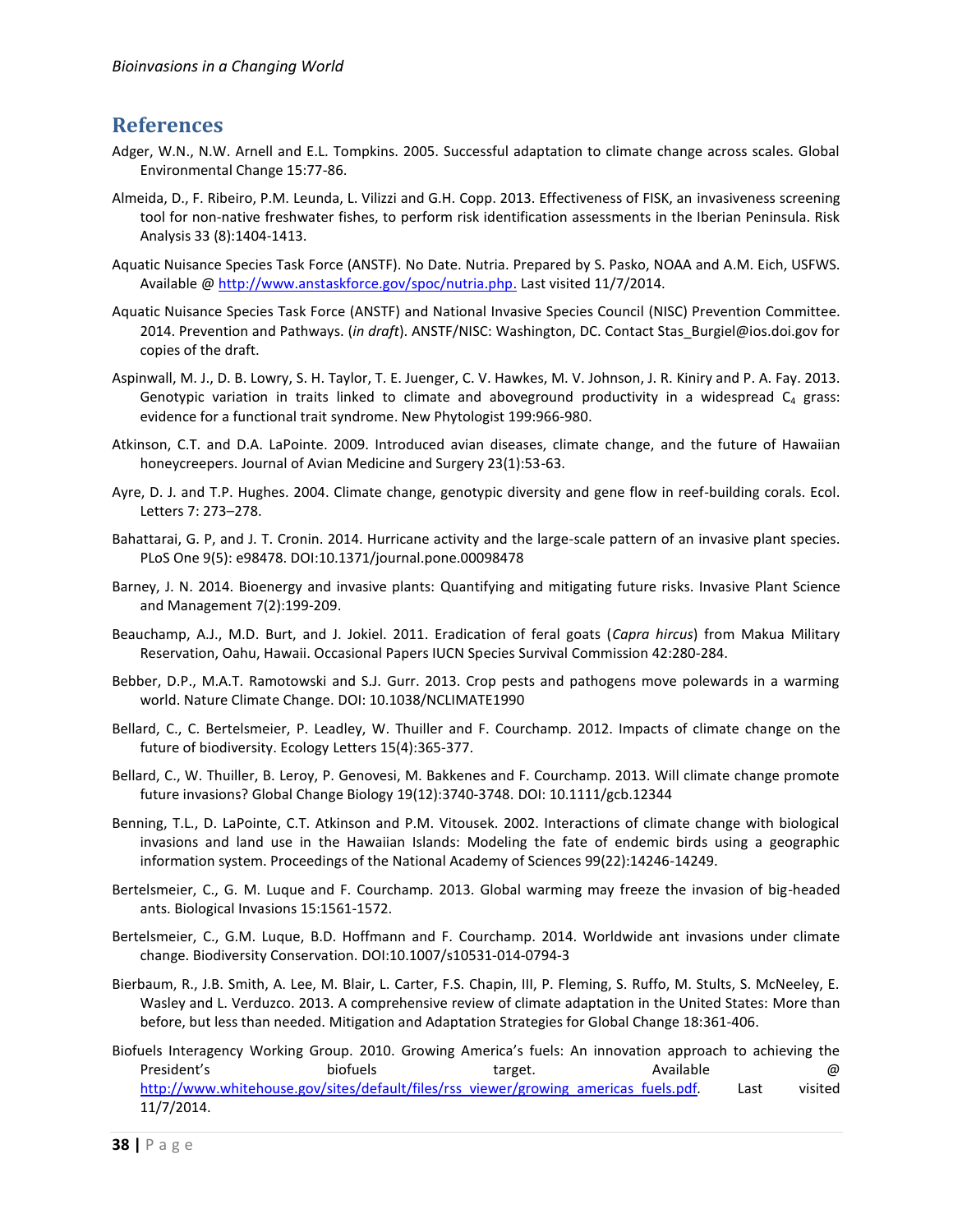- Britton, D., P. Heimowitz, S. Pasko, M. Patterson and J. Thompson (eds.) 2011. HACCP: Hazard Analysis and Critical Control Point Planning to Prevent the Spread of Invasive Species. U.S. Fish and Wildlife Service and National Conservation Training Center. 86 pp.
- Bours, D., C. McGinn and P. Pringle. 2014. Monitoring and evaluation for climate change adaptation and resilience: A synthesis of tools, frameworks and approaches. 2nd ed. SEA Change CoP, Phnom Penh, and UKCIP, Oxford, Eng. 87 pp.
- Bovey, B. W., R.E. Meyer, M.G. Merkle and E.C. Bashaw. 1986. Effect of herbicides and handweeding on establishment of kleingrass and buffelgrass. Journal of Range Management. 39(6):547-551.
- Bowman, W., J. Murgel, T. Blett and E. Porter. 2012. Nitrogen critical loads for alpine vegetation and soils in Rocky Mountain National Park. Journal of Environmental Management. 103:165-171. DOI:10.1016/j.jenvman.2012.03.002
- Bradley, B.A. 2009. Regional analysis of the impacts of climate change on cheatgrass invasion shows potential risk and opportunity. Global Change Biology 15:196-208.
- Bradley, B.A., M. Oppenheimer and D.S. Wilcove. 2009. Climate change and plant invasions: restoration opportunities ahead? Global Change Biology. 103(6):1511-1521. DOI:10.1111/j.1365-2486.2008.01824.x
- Bradley, B.A., D.M. Blumenthal, R. Early, E.D. Grosholz, J.J. Lawler, L.P. Miller, C.J.B. Sorte, C.M. D'Antonio, J.M. Diez, J.S. Dukes, I. Ibanez and J.D. Olden. 2012. Global change, global trade, and the next wave of plant invasions. Frontiers in Ecology and the Environment 10:20-28. DOI:10.1890/110145
- Breshears, D.D., N.S. Cobb, P.M. Rich, K.P. Price, C.D. Allen, R.G. Balice, W.H. Romme, J.H. Kastens, M.L. Floyd, J. Belnap, J.L. Anderson, O.B. Myers and C.W. Meyer. 2005. Regional vegetation die-off in response to globalchange- type drought. Proceedings of the National Academy of Sciences 102(42):15144-15148.
- Broennimann, O., U. A. Treier, H. Müller-Shärer, W. Thuiller, A. T. Peterson, and A. Guisan. 2007. Evidence of climatic niche shift during biological invasion. Ecology Letters 10:701-709.
- Burgiel, S.W. and A.A. Muir. 2010. Invasive Species, Climate Change and Ecosystem-Based Adaptation: Addressing Multiple Drivers of Change. Global Invasive Species Programme, Washington, DC and Nairobi, Kenya. 55 pp.
- Campbell, K. and C. J. Donlan. 2005. Feral goat eradications on islands. Conservation Biology 19(5):1362-1374.
- Carey, M.P., B.L. Sanderson, K.A. Barnas and J.D. Olden. 2012. Native invaders: Challenges for science, management, policy, and society. Frontiers in Ecology and the Environment. 10(7): 373–381. DOI:10.1890/110060
- Carmel, S.M. 2013 The cold, hard realities of Arctic shipping. U.S. Naval Institute Proceedings Magazine 139(7)1.325. Available @ [http://www.usni.org/magazines/proceedings/2013-07/cold-hard-realities-arctic](http://www.usni.org/magazines/proceedings/2013-07/cold-hard-realities-arctic-shipping)[shipping.](http://www.usni.org/magazines/proceedings/2013-07/cold-hard-realities-arctic-shipping) Last visited 11/10/2014.
- Carrion, V., K. Campbell, C. Lavoie, F. Cruz and C.J. Donlan. 2007. Feral donkey (*Equus asinus*) eradications in the Galápagos. Biodiversity and Conservation 16(2):437-445. DOI:10.1007/s10531-005-5825-7
- Carrion, V., C. J. Donlan, K.J.Campbell, C. Lavoie and F. Cruz. 2011. Archipelago-wide island restoration in the Galapagos Islands: Reducing costs of invasive mammal eradication programs and reinvasion risk. Plos One Article e18835. Publ. May 11.
- Carter, J., A.L. Foote and L.A. Johnson-Randall. 1999. Modeling the effects of nutria (*Myocastor coypus*) on wetland loss. Wetlands 19(1):209-19.
- Catford, J.A., C.C. Daehler, H.T. Murphy, A. W. Sheppard, B.D. Hardesty, D.A. Westcott, M. Rejmánek, P.J. Bellingham, J. Pergl, C.C. Horvit and P.E. Hulme. 2012. The intermediate disturbance hypothesis and plant invasions: Implications for species richness and management. Perspectives in Plant Ecology, Evolution and Systematics 14(3):231–241.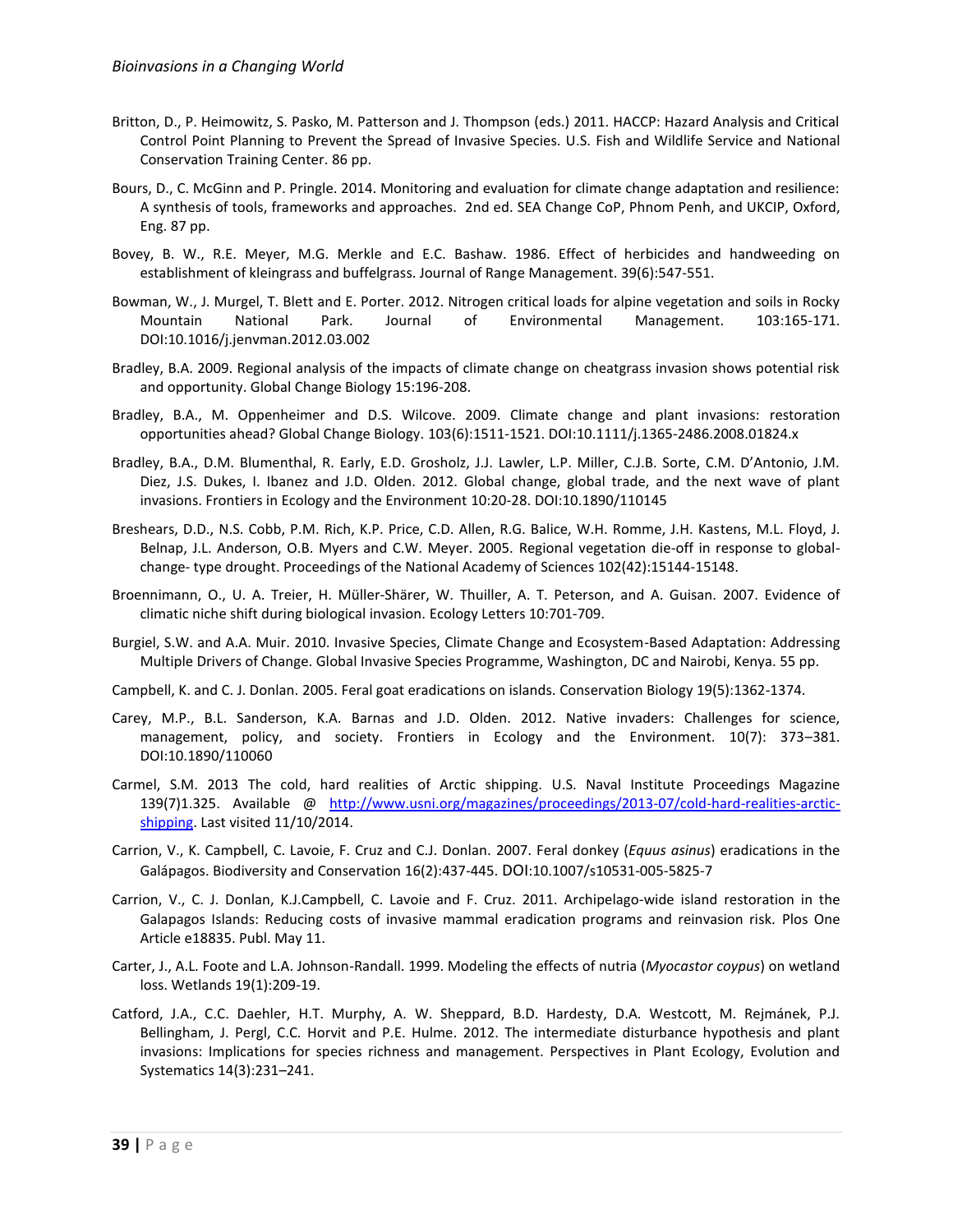- Cole, D.N. and L. Yung (eds.) 2010. Beyond Naturalness: Rethinking Park and Wilderness Stewardship in an Era of Rapid Change. Island Press, Washington, DC.
- Compton, T.J., J. R. Leathwick and G. J. Inglis. 2010. Thermogeography predicts the potential global range of the invasive European green crab (*Carcinus maenas*). Diversity and Distributions. 16:243–255. DOI:10.1111/j.1472- 4642.2010.00644.x
- Copp, G.H. 2013. The Fish Invasiveness Screening Kit (FISK) for non-native freshwater fishes: A summary of current applications. Risk Analysis. 33(8):1394-6. DOI:10.1111/risa.12095
- Copp, G.H., L. Vilizzi, J. Mumford, G.V. Fenwick, M.J. Godard and R.E. Gozlan. 2008. Calibration of FISK: An invasiveness screening tool for nonnative freshwater fishes. Risk Analysis. 29(3):457-67.
- Cote, I.M. and S.J. Green. 2012. Potential effects of climate change on a marine invasion: The importance of current context. Current Zoology 58(1):1-8.
- Coulson, S.J., I.D. Hodkinson, N.R. Webb, K. Mikkola, J.A. Harrison and D.E. Pedgley. 2002. Aerial colonization of high Arctic islands by invertebrates: The diamondback moth, *Plutella xylostella* (Lepidoptera: Yponomeutidae), as a potential indicator species. Diversity and Distributions 8:327–334.
- Council on Climate Preparedness and Resilience. 2014. Priority agenda: Enhancing the climate resilience of America's natural resources. Climate and Natural Resources Working Group.
- Cressey, D. 2007. Arctic melt opens Northwest Passage. Nature 449: 267.
- Crooks, J.A. and M.E. Soulé. 1999. Lag times in population explosions of invasive species: Causes and implications. Pp. 103-125. *In* Invasive Species and Biodiversity Management. O.T. Sandlund, P.J. Schei and A. Viken (eds.) Kluwer Acadamic Publishers, Norwell, MA.
- Cruz, F., V. Carrion, K.J. Campbell, C. Lavoie and C.J. Donlan. 2009. Bio-economics of large-scale eradication of feral goats from Santiago Island, Galápagos. Journal of Wildlife Management 73(2):191-200.
- Czech, B., S. Covington, T.M. Ericson, J.A. Ericson, C. Flather, M. Gale, K. Gerst, M. Higgins, M. Kaib, E. Marino, T. Moran, J. Morton, N. Niemuth, H. Peckett, D. Savignano, L. Saperstein, S. Skorupa, E. Wagener, B. Wilen and B. Wolfe. 2014. Planning for Climate Change on the National Wildlife Refuge System. U.S. Fish and Wildlife Service, National Wildlife Refuge System, Washingon, DC.
- Dana, E.D., J.M. Jeschke and J. Garcia-de-Lomas. 2013. Decision tools for managing biological invasions: existing biases and future needs. Fauna & Flora International, Oryx 48(1):56-63. DOI:10.1017/S0030605312001263
- Devorshak, C. (ed.) 2012. Plant Pest Risk Analysis: Concepts and Application. CABI, Cambridge, MA. 322 pp.
- Diez, J.M., C.M. D'Antonio, J.S. Dukes, E.D. Grosholz, J.D. Olden, C.J.B. Sorte, D.M. Blumenthal, B.A. Bradley, R. Early, I. Ibáñez, S.J. Jones, J.J. Lawler and L.P. Miller. 2012. Will extreme climatic events facilitate biological invasions? Frontiers in Ecology and the Environment. 10(5):249–257. DOI:10.1890/110137
- Dukes, J.S. and H.A. Mooney. 1999. Does global change increase the success of biological invaders? Trends in Ecology and Evolution 14(4):135-139.
- Elith, J. and J. R. Leathwick. 2009. Species distribution models: ecological explanation and prediction across space and time. Annual Review of Ecological and Evolutionary Systems 40:677–697.
- Elith J, C.H. Graham, R.P. Anderson, M. Dudík, S. Ferrier, A. Guisan, R.J. Hijmans, F. Huettmann, J.R. Leathwick, A. Lehmann, J. Li, L.G. Lohmann, B.A. Loiselle, G. Manion, C. Moritz, M. Nakamura, Y. Nakazawa, J. M. Overton, A.T. Peterson, S.J. Phillips, K. Richardson, R. Scachetti-Pereira, R.E. Schapire, J. Soberón, S. Williams, M.S. Wisz and N.E. Zimmermann. 2006. Novel methods improve prediction of species' distributions from occurrence data. Ecography 29:129‐151.
- European and Mediterranean Plant Protection Organization (EPPO). 2014. Efficacy of plant protection products. EPPO. Available @ [http://www.eppo.int/PPPRODUCTS/ppp\\_standards/ppp\\_standards.htm.](http://www.eppo.int/PPPRODUCTS/ppp_standards/ppp_standards.htm) Last visited 11/10/2014.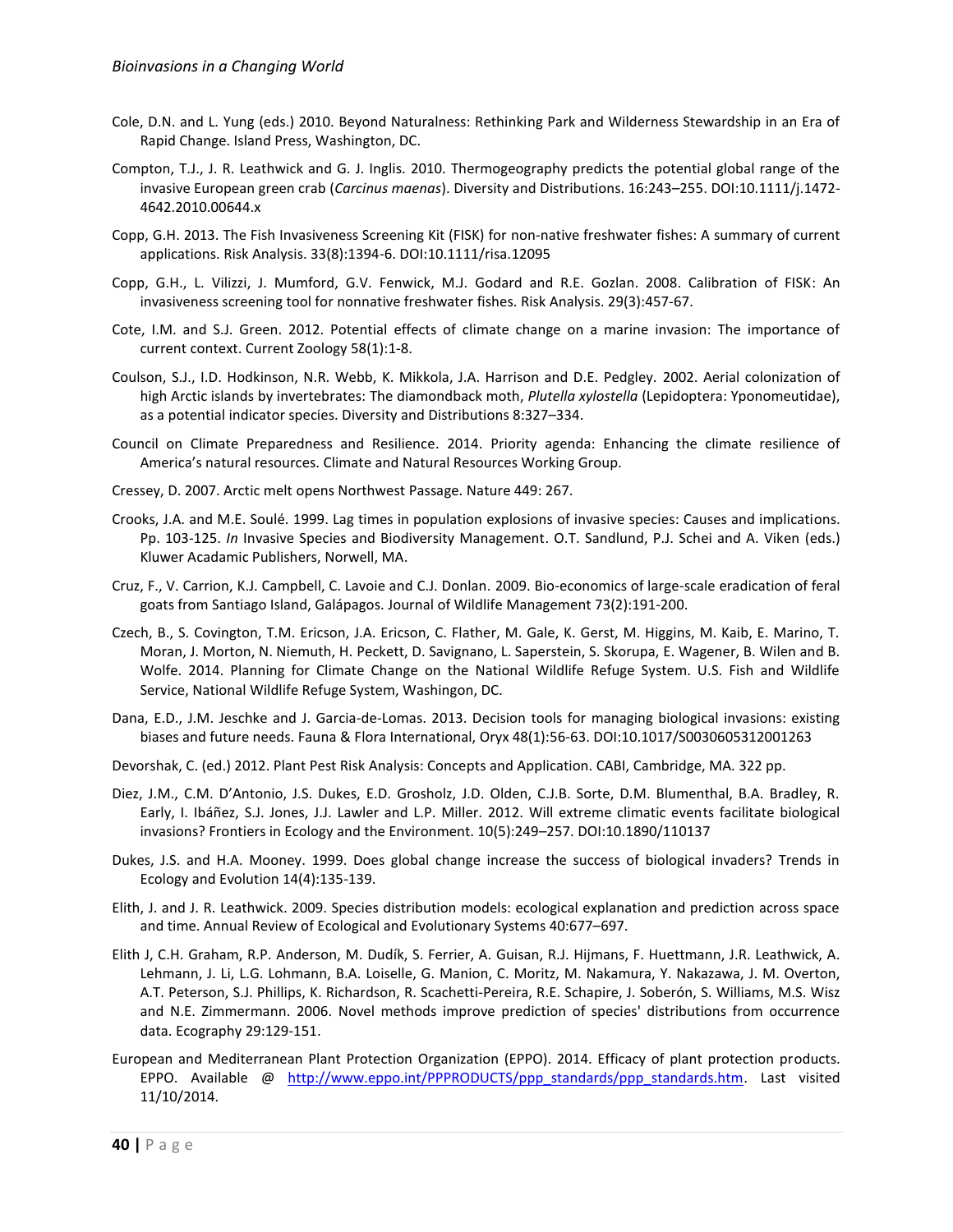- Fabricius, K.E., G. De'ath, S. Noonan and S. Uthicke. 2013. Ecological effects of ocean acidification and habitat complexity on reef-associated macroinvertebrate communities. Proceedings of the Royal Society B. 281(1775). DOI: 10.1098/rspb.2013.2479
- Folke, C. 2006. Resilience: the emergence of a perspective for social-ecological systems analyses. Global Environmental Change 16:253-267.
- Gallagher, R. V., L. J., Beaumont, L. Hughes and M. R. Leishman. 2010. Evidence for climatic niche and biome shifts between native and novel ranges in plant species introduced to Australia. Journal of Ecology 98(4):790-799.
- Glick, P., B.A. Stein and N. Edelson. 2011. Scanning the conservation horizon: a guide to climate change vulnerability assessment. National Wildlife Federation, Washington, DC.
- Gordon D.R., C.A. Gantz, C.L. Jerde, W.L. Chadderton, R.P. Keller and P.D. Champion. 2012. Weed risk assessment for aquatic plants: Modification of a New Zealand system for the United States. PLoS ONE 7(7):e40031. DOI:10.1371/journal.pone.0040031
- Grossman, J.D. and K.J. Rice. 2014. Contemporary evolution of an invasive grass in response to elevated atmospheric CO2 at a Mojave Desert FACE site. Ecology Letters 17:710-716. DOI:10.1111/ele.12274
- Guo, Q. H. and Y. Liu. 2010. ModEco: An integrated software package for ecological niche modeling. Ecography 33:637-642.
- Gutowski, W.J., G.C. Hegerl, G.J. Holland, T.R. Knutson, L.O. Mearns, R.J. Stouffer, P.J. Webster, M.F. Wehner and F.W. Zwiers. 2008. Causes of observed changes in extremes and projections of future changes in weather and climate extremes in a changing climate. Regions of focus: North America, Hawaii, Caribbean, and U.S. Pacific Islands. T.A. Karl, et al. (eds.) A Report by the U.S. Climate Change Science Program and the Subcommittee on Global Change Research, Washington, DC.
- Halpin, P.N., 1997. Global climate change and natural-area protection: management responses and research directions. Ecological Applications 7(3):828-843.
- Hansen, L.J. and J.R. Hoffman. 2010. Climate Savvy. Washington, DC: Island Press.
- Hansen, L., J. Hoffman, C. Drews and E. Mielbrecht. 2009. Designing climate-smart conservation: Guidance and case studies. Conservation Biology. 24(1):63-69. DOI:10.1111/j.1523-1739.2009.01404.x
- Harney, J. 2008. Modeling habitat suitability for the invasive salt marsh cordgrass *Spartina* using ShoreZone coastal habitat mapping data in Southeast Alaska, British Columbia, and Washington State (CORI Project: 2008-06). Prepared for the Alaska Department of Fish and Game Sport Fish Division, Juneau, Alaska. Available @ [http://www.shorezone.bluediamondserver.com/Portals/40/workspaces/Supporting\\_Doc/Harney-Spartina-](http://www.shorezone.bluediamondserver.com/Portals/40/workspaces/Supporting_Doc/Harney-Spartina-Habitat-Suitability-Report-Dec08.pdf)[Habitat-Suitability-Report-Dec08.pdf.](http://www.shorezone.bluediamondserver.com/Portals/40/workspaces/Supporting_Doc/Harney-Spartina-Habitat-Suitability-Report-Dec08.pdf) Last visited 11/10/2014.
- Harris, J.A., R.J. Hobbs, E. Higgs and J. Aronson. 2006. Ecological restoration and global climate change. Restoration Ecology 14(2):170-6.
- Harris L.G. and M.C. Tyrrell. 2001. Changing community states in the Gulf of Maine: Synergism between invaders, overfishing and climate change. Biological Invasions. 3:9-21.
- Heikkinen R.K., N. Leikola, S. Fronzek, R. Lampinen and H. Toivonen. 2009. Predicting distribution patterns and recent northward range shift of an invasive aquatic plant: *Elodea canadensis* in Europe. BioRisk 2:1-32. DOI:10.3897/biorisk.2.4
- Heimpel, G. E., Y. Yang, J. D. Hill and D. W. Ragsdale. 2013. Environmental consequences of invasive species: Greenhouse gas emissions of insecticide use and the role of biological control in reducing emissions. PLoS ONE. DOI:10.1371/journal.pone.0072293.
- Heinz Center, The. 2009. Strategies for Managing the Effects of Climate Change on Wildlife and Ecosystems. The Heinz Center: Washington DC.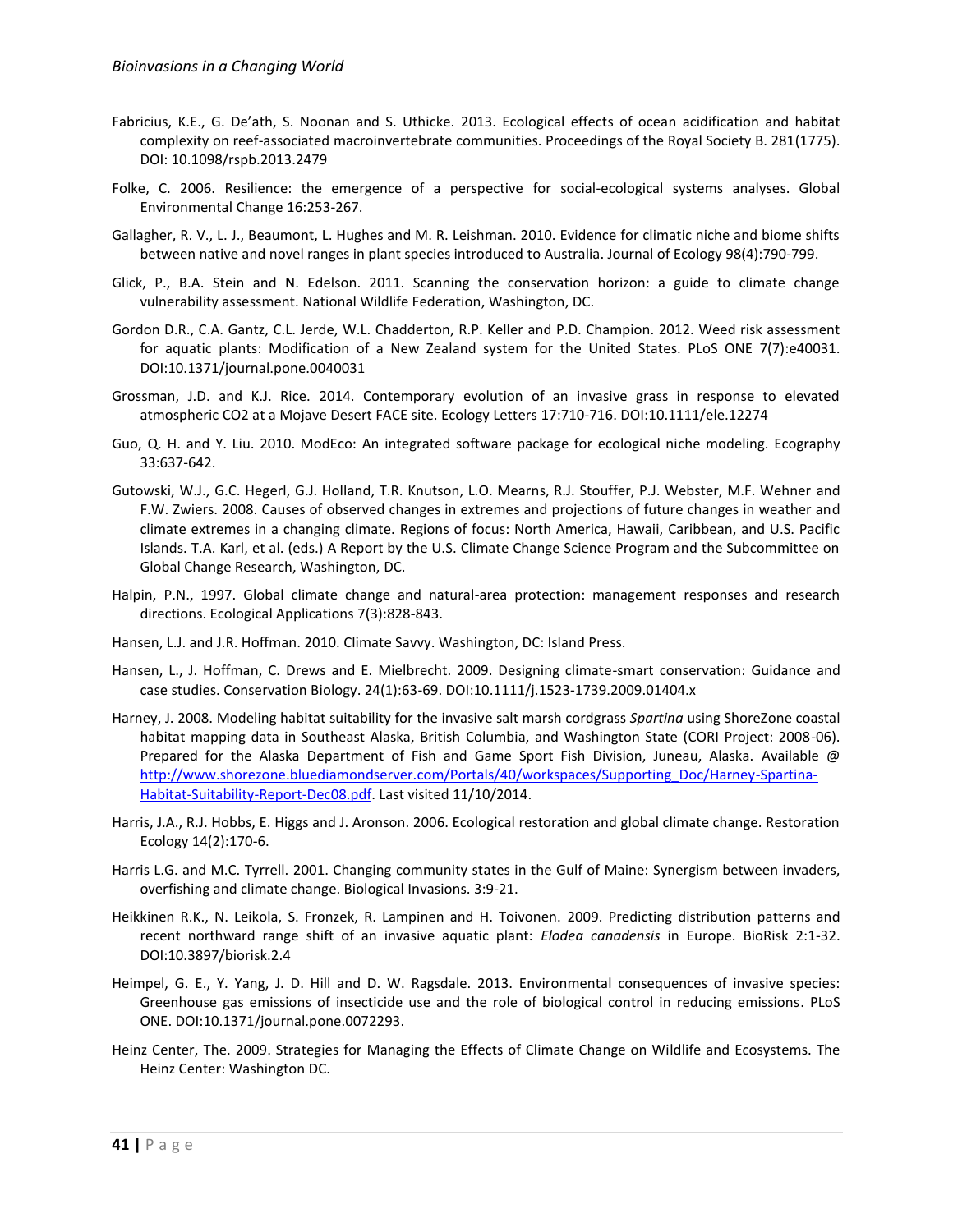- Heller, N.E. and E.S. Zavaleta. 2009. Biodiversity management in the face of climate change: A review of 22 years of recommendations. Biological Conservation 142:14-32. DOI:10.1016/j.biocon.2008.10.006
- Hellmann, J.J., J.E. Byers, B.G. Bierwagen and J.S. Dukes. 2008. Five potential consequences of climate change for invasive species. Conservation Biology 22(3):534-543.
- Hobbs R.J., S. Arico, J. Aronson, J.S.Baron, P. Bridgewater, V.A. Cramer, P.R. Epstein, J.J. Ewel, C.A. Klink, A.E. Lugo, D. Norton, D. Ojima, D.M. Richardson, E.W. Sanderson, F. Valladares, M. Vilà, R. Zamora and M. Zobel. 2006. Novel ecosystems: theoretical and management aspects of the new ecological world order. Global Ecology and Biogeography 15:1-7.
- Hobbs, R. J., D. N. Cole, L. Yung, E. S. Zavaleta, G. H. Aplet, F. S. Chapin III, P. B. Landres, D. J. Parsons, N. L. Stephenson, P. S. White, D. M. Graber, E. S. Higgs, C. I. Millar, J. M. Randall, K. A. Tonnessen and S. Woodley. 2010. Guiding concepts for park and wilderness stewardship in an era of global environmental change. Frontiers in Ecological Environment 8(9):483-490.
- Holling, C. S (ed.). 1978. Adaptive Environmental Assessment and Management. International Inst. for Applied Systems Analysis. John Wiley & Sons, New York, NY. 377 pp.
- Holling, C.S.1996. Engineering resilience versus ecological resilience. Pp. 31-45. *In*: P.C. Schulze, ed. Engineering within Ecological Constraints. National Academy Press, Washington, DC. 204 pp.
- Horvitz, C.C., J.B. Pascarella, S. McMann, A. Freedman and R.H. Hofstetter. 1998. Functional roles of invasive nonindigenous plants in hurricane-affected subtropical hardwood forests. Ecological Applications 8(4):947-974.
- Hulme, M. 2009. Why We Disagree about Climate Change: Understanding Controversy, Inaction, and Opportunity. Cambridge University Press, UK.
- Intergovernmental Panel on Climate Change (IPCC). 2002. Climate Change and Biodiversity. IPCC Technical Paper. V.H. Gitay, A. Suarez, R.T. Watson and D.J. Dokken (eds). IPCC, Geneva, Switzerland. ISBN:92-9169-104-7. 77 pp.
- ----- 2007. Climate Change 2007: Impacts, Adaptation and Vulnerability. Contribution of Working Group II to the Fourth Assessment Report of the Intergovernmental Panel on Climate Change. M.L. Parry, O.F. Canziani, J.P. Palutikof, P.J. van der Linden and C.E. Hanson (eds.) Cambridge University Press, New York, NY. 976 pp.
- ----- 2013. Summary for Policymakers. In: Climate Change 2013: The Physical Science Basis. Contribution of Working Group I to the Fifth Assessment Report of the Intergovernmental Panel on Climate Change. Stocker, T.F., D. Qin, G.-K. Plattner, M. Tignor, S.K. Allen, J. Boschung, A. Nauels, Y. Xia, V. Bex and P.M. Midgley (eds.) Cambridge University Press: Cambridge, UK and New York, NY.
- ----- 2014a. Summary for policymakers. In: Climate Change 2014: Impacts, Adaptation, and Vulnerability. Part A: Global and Sectoral Aspects. Contribution of Working Group II to the Fifth Assessment Report of the Intergovernmental Panel on Climate Change. Field, C.B., V.R. Barros, D.J. Dokken, K.J. Mach, M.D. Mastrandrea, T.E. Bilir, M. Chatterjee, K.L. Ebi, Y.O. Estrada, R.C. Genova, B. Girma, E.S. Kissel, A.N. Levy, S. MacCracken, P.R. Mastrandrea, and L.L. White (eds.) Cambridge University Press: Cambridge, UK and New York, NY. Available @ [http://ipcc-wg2.gov/AR5/images/uploads/WG2AR5\\_SPM\\_FINAL.pdf.](http://ipcc-wg2.gov/AR5/images/uploads/WG2AR5_SPM_FINAL.pdf) Last visited 10/17/2014.
- ----- 2014b. Summary for Policymakers, In: Climate Change 2014: Mitigation of Climate Change. Contribution of Working Group III to the Fifth Assessment Report of the Intergovernmental Panel on Climate Change. Edenhofer, O., R. Pichs-Madruga, Y. Sokona, E. Farahani, S. Kadner, K. Seyboth, A. Adler, I. Baum, S. Brunner, P. Eickemeier, B. Kriemann, J. Savolainen, S. Schlömer, C. von Stechow, T. Zwickel and J.C. Minx (eds.) Cambridge University Press: Cambridge, UK and New York, NY. Available @ [http://report.mitigation2014.org/spm/ipcc\\_wg3\\_ar5\\_summary-for-policymakers\\_approved.pdf.](http://report.mitigation2014.org/spm/ipcc_wg3_ar5_summary-for-policymakers_approved.pdf) Last visited 10/17/2014.
- Invasive Species Advisory Committee (ISAC). 2010. Invasive Species and Climate Change. Approved by ISAC on 9 December 2010 for the National Invasive Species Council. Available @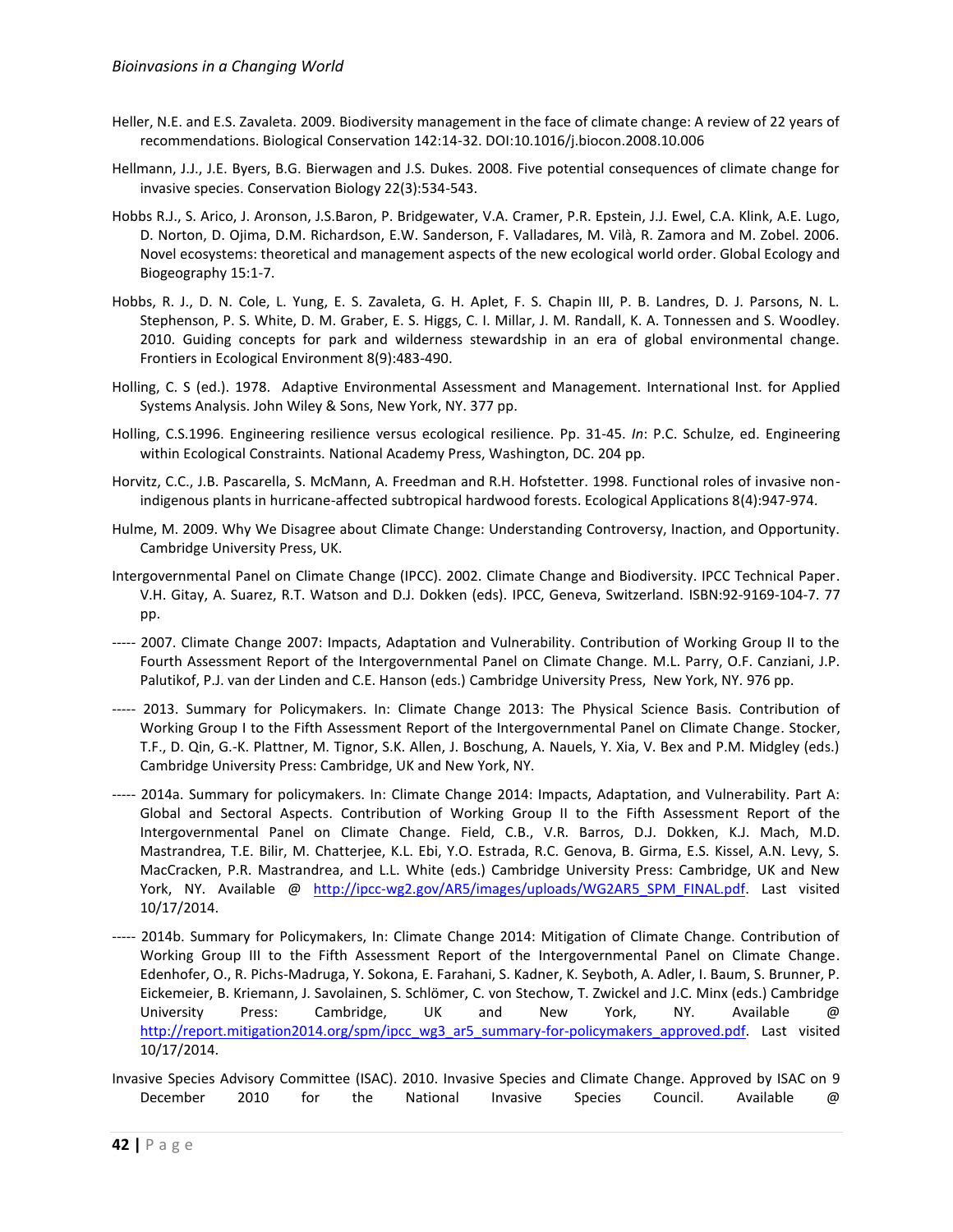http://invasivespecies.gov/ISAC/White%20Papers/Climate Change\_White\_Paper\_FINAL\_VERSION.pdf. Last visited 10/17/2014).

- ----- ISAC. 2011. Marine Bioinvasions and Climate Change. Approved by ISAC on 16 June 2011 for the National Invasive Species Council. Available @ [http://invasivespecies.gov/ISAC/White%20Papers/ISAC\\_Marine\\_Bioinvasions\\_WhitePaper.pdf.](http://invasivespecies.gov/ISAC/White%20Papers/ISAC_Marine_Bioinvasions_WhitePaper.pdf) Last visited 10/17/2014.
- IUCN Species Survival Commission (IUCN SSC). 2012. IUCN Guidelines for Reintroductions and Other Conservation Translocations. Adopted by SSC Steering Committee at Meeting SC 4 6 (9/5/2012).
- Jackson, D.B. 2007. Factors affecting the abundance of introduced hedgehogs (Erinaceus europaeus) to the Hebridean island of South Uist in the absence of natural predators and implications for nesting birds. Journal of Zoology 271:210-217.
- Jamieson, M.A., C. Quintero and D.M. Blumenthal. 2013. Interactive effects of simulated nitrogen deposition and altered precipitation patterns on plant allelochemical concentrations. Journal of Chemical Ecology. DOI:10.1007/s10886-013-0340-x
- Jarnevich, C.S. and T.J. Stohlgren. 2008. Near term climate projections for invasive species distributions. Biological Invasions. 11:1373-1379. DOI:10.1007/s10530-008-9345-8
- Joly, M., P. Bertrand, R.Y. Gbangou, M.C. White, J. Dubé and C.Lavoie. 2011. Paving the way for invasive species: Road type and the spread of common ragweed (*Ambrosia artemisiifolia*). Environmental Management 48(3):514-522. DOI:10.1007/s00267-011-9711-7
- Karl T.R., J.M. Melillo and T.C. Peterson (eds.) 2009. Global Climate Change Impacts in the United States. U.S. Global Change Research Program. Cambridge University Press: Cambridge, UK and New York, NY.
- Kliejunas, J.T. 2011. A risk assessment of climate change and the impact of forest diseases on forest ecosystems in the western United States and Canada. USDA Forest Service, Pacific Southwest Research Station. PSW-GTR-236.
- Kliejunas, J.T., B.W. Geils, J.M. Glaeser, E.M. Goheen, P. Hennon, M.S. Kim, H. Kope, J. Stone, R. Sturrock and S.J. Frankel. 2009. Review of literature on climate change and forest diseases of western North America. USDA Forest Service, Pacific Southwest Research Station. PSW-GTR-225.
- Koop, A.L., L. Fowler, L.P. Newton and B.P. Caton. 2011. Development and validation of a weed screening tool for the United States. Biological Invasions. DOI:10.1007/s10530-011-0061-4
- Krysko, K.L., J.P. Burgess, M.R. Rochford, C.R. Gillette, D. Cueva, D.M. Enge, L.A. Somma, J.L. Stabile, D.C. Smith, J.A. Wasilewski, G.N. Kieckhefer III, M.C. Granatosky and S.V. Nielsen. 2011. Verified non-indigenous amphibians and reptiles in Florida from 1863 through 2010: Outlining the invasion process and identifying invasion pathways and stages. Zootaxa 3028:1-64.
- Lassuy, D.R. and P.N. Lewis. 2013. Invasive species: human-induced. *In* Arctic Biodiversity Assessment, H. Meltofte, A.B. Josefson and D. Payer (eds.) Conservation of Arctic Flora and Fauna and Arctic Council. Available @ [http://www.arcticbiodiversity.is/index.php/the-report.](http://www.arcticbiodiversity.is/index.php/the-report) Last visited 10/17/2014.
- Lawler, J. J. 2009. Climate change adaptation strategies for resource management and conservation planning. Annals of the New York Academy of Sciences 1162:79-98.
- Lawrence, D.J., B. Stewart-Koster, J.D. Olden, A.S. Ruesch, C.E. Torgersen, J.J. Lawler, D.P. Butcher and J.K. Crown. 2014. The interactive effects of climate change, riparian management, and a nonnative predator on streamrearing salmon. Ecological Applications 24(4):895-912.
- Lawson, D.M., H.M. Regan and T.L. Mizerek. 2008. Multi-species management using modeling and decision theory applications to integrated natural resources management planning, Project No. 05-264. Department of Defense, Legacy Resource Management Program.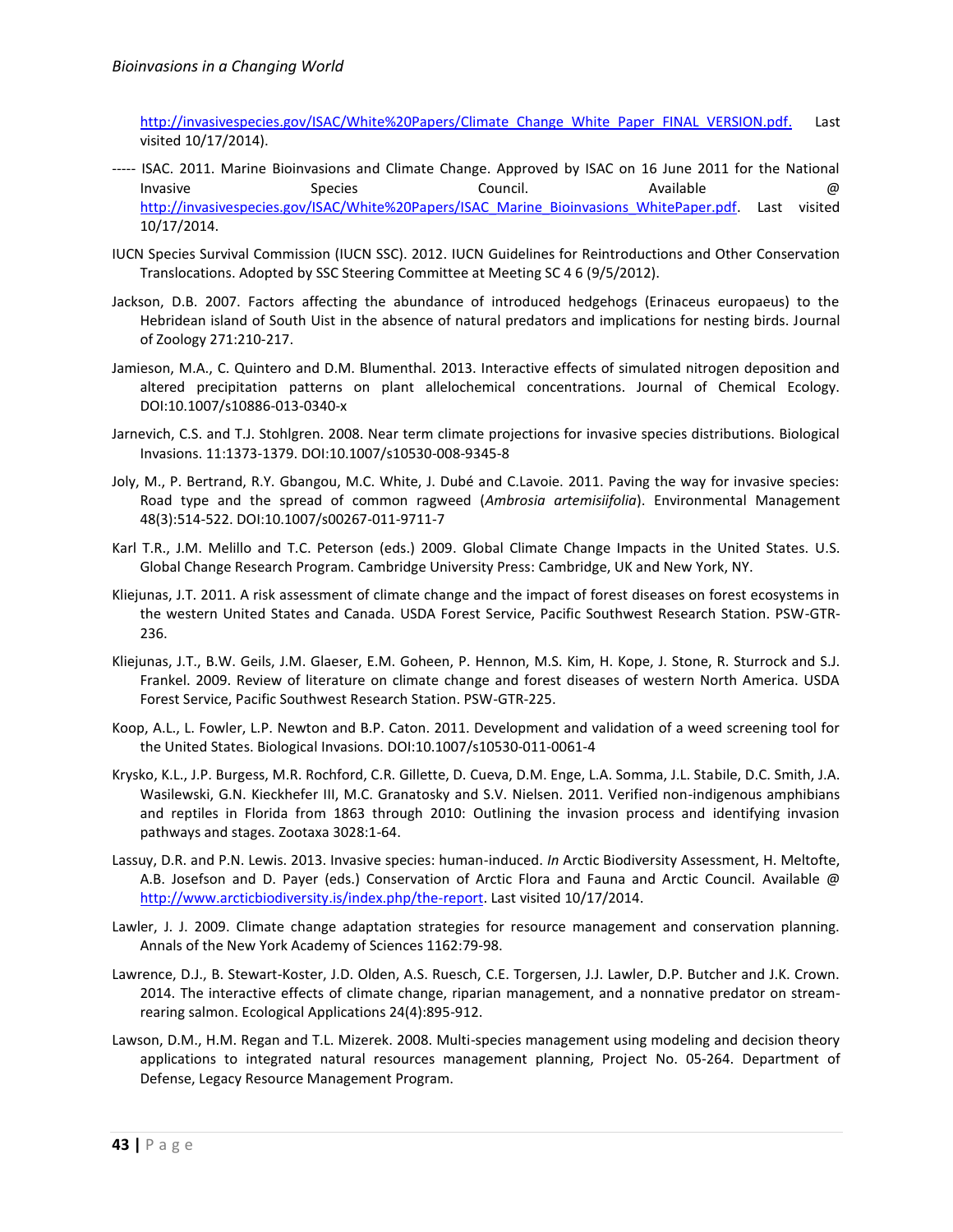- Lawson, L.L. Jr, J.E. Hill, L. Vilizzi, S. Hardin and G.H. Copp. 2012. Revisions of the Fish Invasiveness Scoring Kit (FISK) for its application in warmer climatic zones, with particular reference to peninsular Florida. Risk Analysis. 33(8):1414-1431.
- Levine, J.M. and C.M. D'Antonio 2003. Forecasting biological invasions with increasing international trade. Conservation Biology 17:322-326.
- Lodge, D.M., Williams, S., MacIsaac, H.J., Hayes, K.R., Leung, B., Reichard, S., Mack, R.N., Moyle, P.B., Smith, M., Andow, D.A., Carlton, J.T. and McMichael, A. 2006. Biological invasions: Recommendations for U.S. policy and management. Ecological Applications 16:2035-2054.
- Logan J.A., J. Regniere and J.A. Powell. 2003. Assessing the impacts of global warming on forest pest dynamics. Frontiers in Ecology and the Environment 1(3):130-137.
- Lorena AC, L. F. O. Jacintho, M. F. Siqueira,R. D. Giovanni, L. G. Lohmann, A.C. de Carvalho and M. Yamamoto. 2011. Comparing machine learning classifiers in potential distribution modelling. Expert Systems with Applications 38:5268-5275.
- Mack, R. N. 1986. Alien plant invasion into the intermountain west: a case history. Pp. 191-213. *In* Ecology of Biological Invasions of North America and Hawaii. H. A. Mooney and J. A. Drake (eds.) Springer- Verlag: New York, NY.
- Magness, D.R., A.L. Lovecraft and J.M. Morton. 2012. Factors influencing individual management preferences for facilitating adaptation to climate change within the National Wildlife Refuge System. Wildlife Society Bulletin. 36(3):457-468.
- Mainka, S.A. and G.W. Howard. 2010. Climate change and invasive species: Double jeopardy. Integrative Zoology. 5:102-111.
- Marler, T.E. and J.H. Lawrence. 2013. Phytophagous insects reduce cycad resistance to tropical cyclone winds and impair storm recovery. HortScience 48(10):1224-6.
- Martin, J., P. Bertrand, R. ZY. Gbangou, M. C. White, J. Dube and C. Lavole. 2011. Paving the way for invasive species: Road type and spread of common ragweed (*Ambrosia artemisifolia*). Environmental Management 48(3):514-522.
- McLachlan, J.S. J.J. Hellmann and M.W. Schwartz. 2007. A framework for debate of assisted migration in an era of climate change. Conservation Biology. 21(2):297–302. DOI:10.1111/j.1523-1739.2007.00676.x
- Melillo, J.M., T.C. Richmond and G.W. Yohe (eds.) 2014: Climate Change Impacts in the United States: The Third National Climate Assessment. U.S. Global Change Research Program, 841 pp. DOI:10.7930/J0Z31WJ2. Available @ [http://nca2014.globalchange.gov/.](http://nca2014.globalchange.gov/) Last visited 10/17/2014.
- Merkel and Associates. 2006. Final Report on Eradication of the Invasive Seaweed *Caulerpa taxifolia* from Agua Hedionda Lagoon and Huntington Harbour, California. Prepared for the Southern California Caulerpa Action Team. 13 pp. + appendices.
- Millar, C.I., N.L. Stephenson and S.L. Stephens. 2007. Climate change and forests of the future: Managing in the face of uncertainty. Ecological Applications 17:2145-2151.
- Miller, A.W. and G.M. Ruiz. 2014. Arctic shipping and marine invaders. Nature Climate Change. 4(6). DOI:10.1038/nclimate2244
- Miller, B. W. and J. T. Morisette. 2014. Integrating research tools to support the management of social-ecological systems under climate change. Ecology and Society 19(3). DOI:10.5751/ES-06813-190341
- Montserrat V. and P.E. Hulme. 2011. Jurassic Park? No thanks. Trends in Ecology and Evolution 26(10):496-7. DOI:10.1016/j.tree.2011.06.010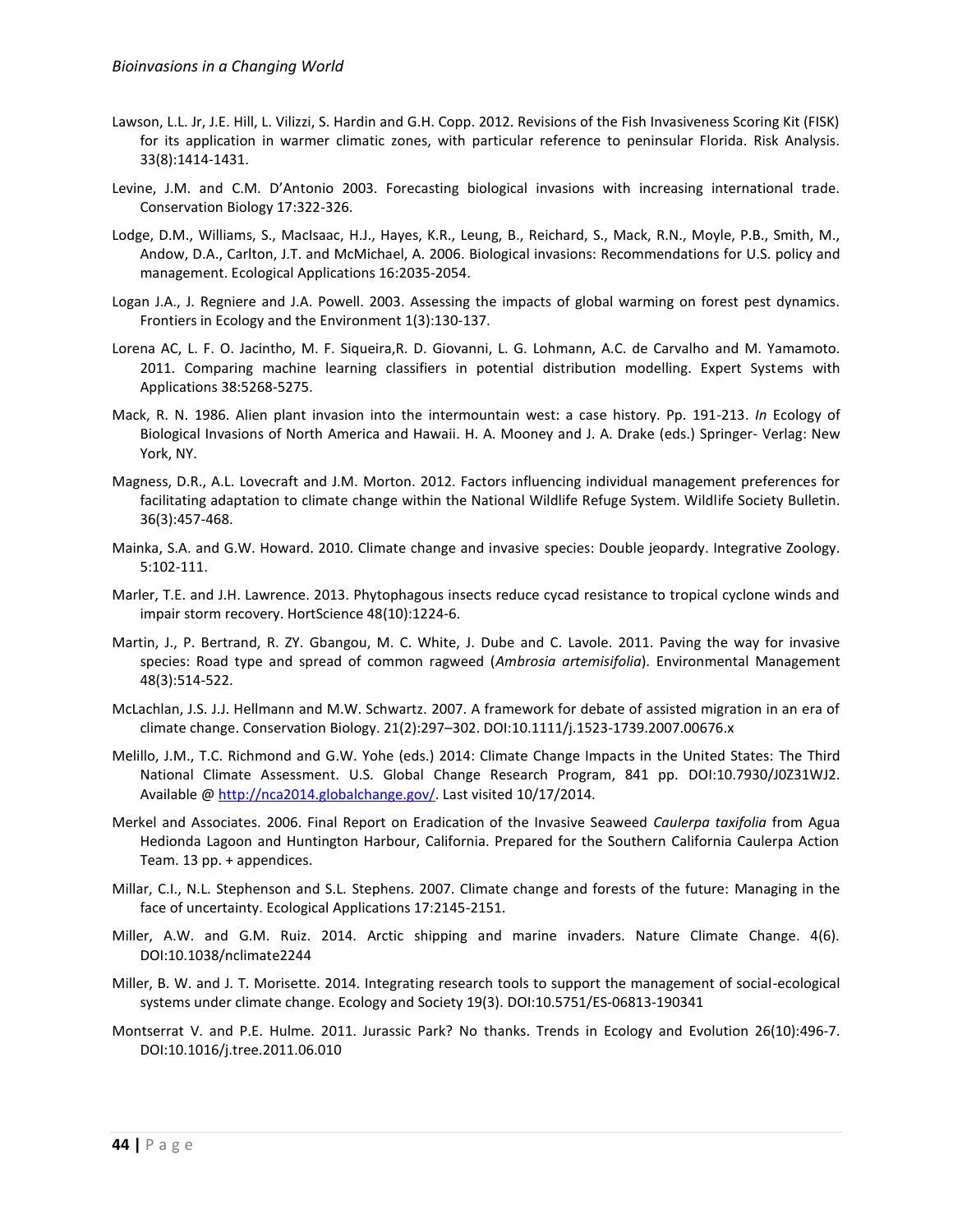- Muhlfeld, C.C., R.P. Kovach, L.A. Jones, R. Al-Chokhachy, M.C. Boyer, R.F. Leary, W.H. Lowe, G. Luikart and F.W. Allendorf. 2014. Invasive hybridization in a threatened species is accelerated by climate change. Nature Climate Change. DOI:10.1038/nclimate2252
- Nagler, P. and E. Glenn. 2013. Tamarix and Diorhabda leaf beetle interactions: Implications for Tamarix water use and riparian habitat. Journal of the American Water Resources Association. 49(3):534-548.
- National Fish, Wildlife and Plants Climate Adaptation Partnership. 2012. National Fish, Wildlife and Plants Climate Adaptation Strategy. Association of Fish and Wildlife Agencies, Council on Environmental Quality, Great Lakes Indian Fish and Wildlife Commission, National Oceanic and Atmospheric Administration, and U.S. Fish and Wildlife Service. Washington, DC.
- National Invasive Species Council. 2008. 2008 2012 National Invasive Species Management Plan. Washington, DC.
- National Research Council (NRC). 2004. Adaptive Management for Water Resources Planning. National Academies Press, Washington, DC.
- ----- 2009. Informing Decisions in a Changing Climate. Panel on Strategies and Methods for Climate-related Decision Support. National Academies Press.
- Nature Conservancy, The. 2010. Climate Change and Conservation: A Primer for Assessing Impacts and Advancing Ecosystem-based Adaptation in The Nature Conservancy. The Nature Conservancy: Arlington, VA.
- Ohlemüller R, E.S. Gritti, M.T. Sykes and C.D. Thomas. 2006. Towards European climate risk surfaces: The extent and distribution of analogous and non-analogous climates, 1931-2100. Global Ecology and Biogeography 15:395-405.
- Padmanaba, M. and D. Shell. 2014. Spead of the invasive alien species *Piper aduncum* via logging roads in Borneo. Tropical Conservation Science7(1):35-44.
- Parkes, J.P., D.S.L. Ramsey, N. Macdonald, K. Walker, S. McKnight, B.S. Cohen and S.A. Morrison. 2010. Rapid eradication of feral pigs (*Sus scrofa*) from Santa Cruz Island, California. Biological Conservation 143(3):634-641.
- Parmesan, C. 2006. Ecological and evolutionary responses to recent climate change. Annual Review of Ecology, Evolution and Systematics. 37:637-69. DOI:10.1146/annurev.ecolsys.37.091305.110100
- Perez de Leon, A.A., P.D. Teel, A.N. Auclair, M.T. Messenger, F.D. Guerrero, G. Schuster and R.J. Miller. 2012. Integrated strategy for sustainable cattle fever tick eradication in USA is required to mitigate the impact of global change. Frontiers in Physiology 3:1-17.
- Perry, J. and C. Falzon. 2014. Climate Change Adaptation for Natural World Heritage Sites: A Practical Guide. World Heritage Paper Series No.37. UNESCO: Paris.
- Pheloung, P.C., P.A. Williams and S.R. Halloy. 1999. A weed risk assessment model for use as a biosecurity tool evaluating plant introductions. Journal of Environmental Management. 57:239-251.
- Piaggio, A.J., R.M. Engeman, M.W. Hopken, J.S. Humphrey, K.L. Keacher, W.E. Bruce and M.L. Avery. 2014. Detecting an elusive invasive species: A diagnostic PCR to detect Burmese python in Florida waters and an assessment of persistence of environmental DNA. Molecular Ecology Resources 14:374-380.
- Pielke Jr., R., G. Prins, S. Rayner and D. Sarewitz. 2007. Climate change 2007: Lifting the taboo on adaptation. Nature 445:597-598.
- Pimentel, D., S. McNair, J. Janecka, J. Wightman, C. Simmonds, C. O'Connell, E. Wong, L. Russel, J. Zern, T. Aquino and T. Tsomondoa. 2001. Economic and environmental threats of alien plant, animal, and microbe invasions. Agriculture, Ecosystems and Environment 84:1-20.
- Pimentel, D., R. Zuniga and D. Morrison. 2005. Update on the environmental and economic costs associated with alien invasive species in the United States. Ecological Economics 52:273-288. DOI:10.1016/j.ecolecon.2004.10.002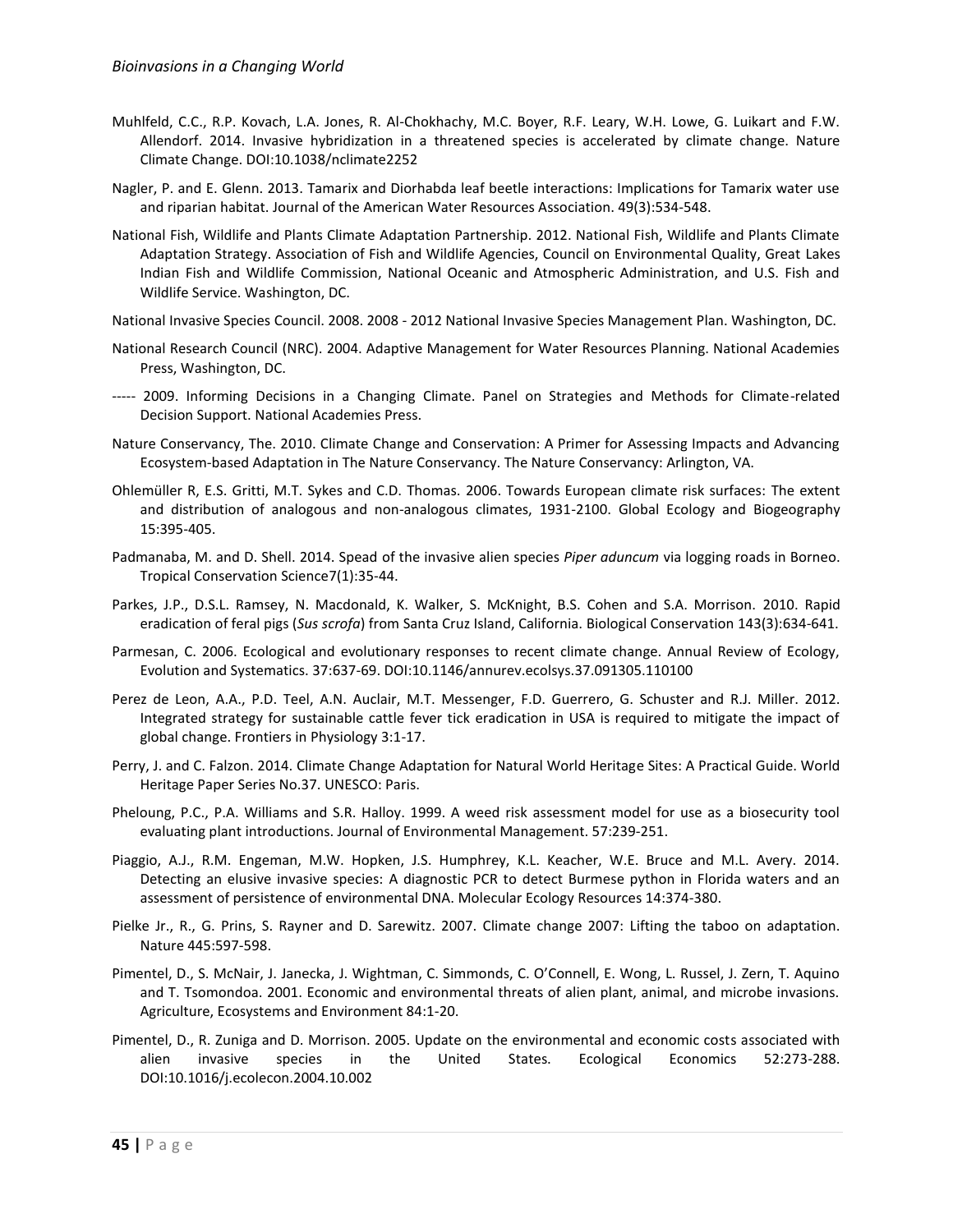- Prati, D., and O. Bossdorf. 2004. Allelopathic inhibition of germination by *Alliaria petiolata* (Brassicaceae). American Journal of Botany 91(2):285-88.
- Purse, B.V., P.S. Mellor, D.J. Rogers, A.R.Samuel, P.P. Mertens and M. Baylis. 2005 Climate change and the recent emergence of bluetongue in Europe. Nature Reviews Microbiology 3:171-181.
- Pyke, C.R., R. Thomas, R.D. Porter, J.J. Hellmann, J.S. Dukes, D.M. Lodge and G. Chavarria. 2008. Current practices and future opportunities for policy on climate change and invasive species. Conservation Biology 22(3):585- 592.
- Rahel F.J. and J.D. Olden. 2008. Assessing the effects of climate change on aquatic invasive species. Conservation Biology. 22(3):521-533. DOI:10.1111/j.1523-1739.2008.00950.x
- Resasco, J., N.M. Haddad, J.L. Orrock, D. Shoemaker, L.A. Brudvig, E.I. Damschen, J.J. Tewksbury and D.J. Levey. 2014. Landscape corridors can increase invasion by an exotic species and reduce diversity of native species. Ecology 95(8):2033-2039.
- Ricciardi, A. and D. Simberloff. 2009. Assisted colonization is not a viable conservation strategy. Trends in Ecology and Evolution 24:248-253.
- Rice E.S. and J. Silverman. 2013. Propagule pressure and climate contribute to the displacement of *Linepithema humile* by *Pachycondyla chinensis*. PLoS ONE. 8(2). DOI:10.1371/journal.pone.0056281
- Richardson, D.M., W.J. Bond, W.R.J. Dean, S.I. Higgins, G.F. Midgley, S.J. Milton, L.W. Powrie, M.C. Rutherford, M.J. Samways and R.E. Schulze. 2000a. Invasive alien species and global change: A South African perspective. Pp. 303-350. *In* Invasive Species in a Changing World. Mooney, H.A. and R.J. Hobbs (eds.) Island Press, Washington, DC.
- Richardson, D.M., P Pysek, M. Rejmánek, M.G. Barbour, F.D. Panetta, and C.J. West. 2000b. Naturalization and invasion of alien plants: Concepts and definitions. Diversity and Distributions 6:93-107.
- Richardson, G. and J. Otero. 2012. Land Use Planning Tools for Local Climate Change Adaptation. Government of Canada, Ottawa.
- Rodda, G.H., C.S. Jarnevich and R.N. Reed. 2009. What parts of the US mainland are climatically suitable for invasive alien pythons spreading from Everglades National Park? Biological Invasions 11:241-252.
- ----- 2011. Challenges in identifying sites climatically matched to the native ranges of animal invaders. PLoS ONE 6(2):e14670. DOI:10.1371/journal.pone.0014670
- Rodgers, L. No Date. Invasion Curve (diagram). South Florida Water Management District. Available @ [http://www.naisn.org/generalinformation.html.](http://www.naisn.org/generalinformation.html) Last visited 10/17/2014.
- Sanders, S., C. Castiglione and M. Hoff. 2012. Risk Assessment Mapping Program (RAMP): Internally developed Python scripts for ArcGIS. Version 2.5. U.S. Fish and Wildlife Service.
- Sandler, R. 2012. Global warming and virtues of ecological restoration. Pp. 63-79. *In* Ethical Adaptation to Climate Change: Human Virtues of the Future. Thompson A. and J. Bendik-Keymer (eds.) MIT Press, Cambridge, MA.
- Sanford, E., B. Gaylord, A. Hettinger, E.A. Lenz, K. Meyer and T.M. Hill. 2014. Ocean acidification increases the vulnerability of native oysters to predation by invasive snails. Proceedings of the Royal Society B. 281(1778):1471-2954. DOI:10.1098/rspb.2013.2681
- Schwartz, M.W., J.J. Hellmann, J.M. McLachlan, D.F. Sax, J.O. Borevitz, J. Brennan, A.E. Camacho, G. Ceballos, J.R. Clark, H. Doremus, R. Early, J.R. Etterson, D. Fielder, J.L. Gill, P. Gonzalez, N. Green, L. Hannah, D.W. Jamieson, D. Javeline, B.A. Minteer, J. Odenbaugh, S. Polasky, D.W. Richardson, T.L. Root, H.D. Safford, O. Sala, S.H. Schneider, A.R. Thompson, J.W. Williams, M. Vellend, P. Vitt and S. Zellmer. 2012. Managed relocation: Integrating the scientific, regulatory, and ethical challenges. BioScience 62:732-743.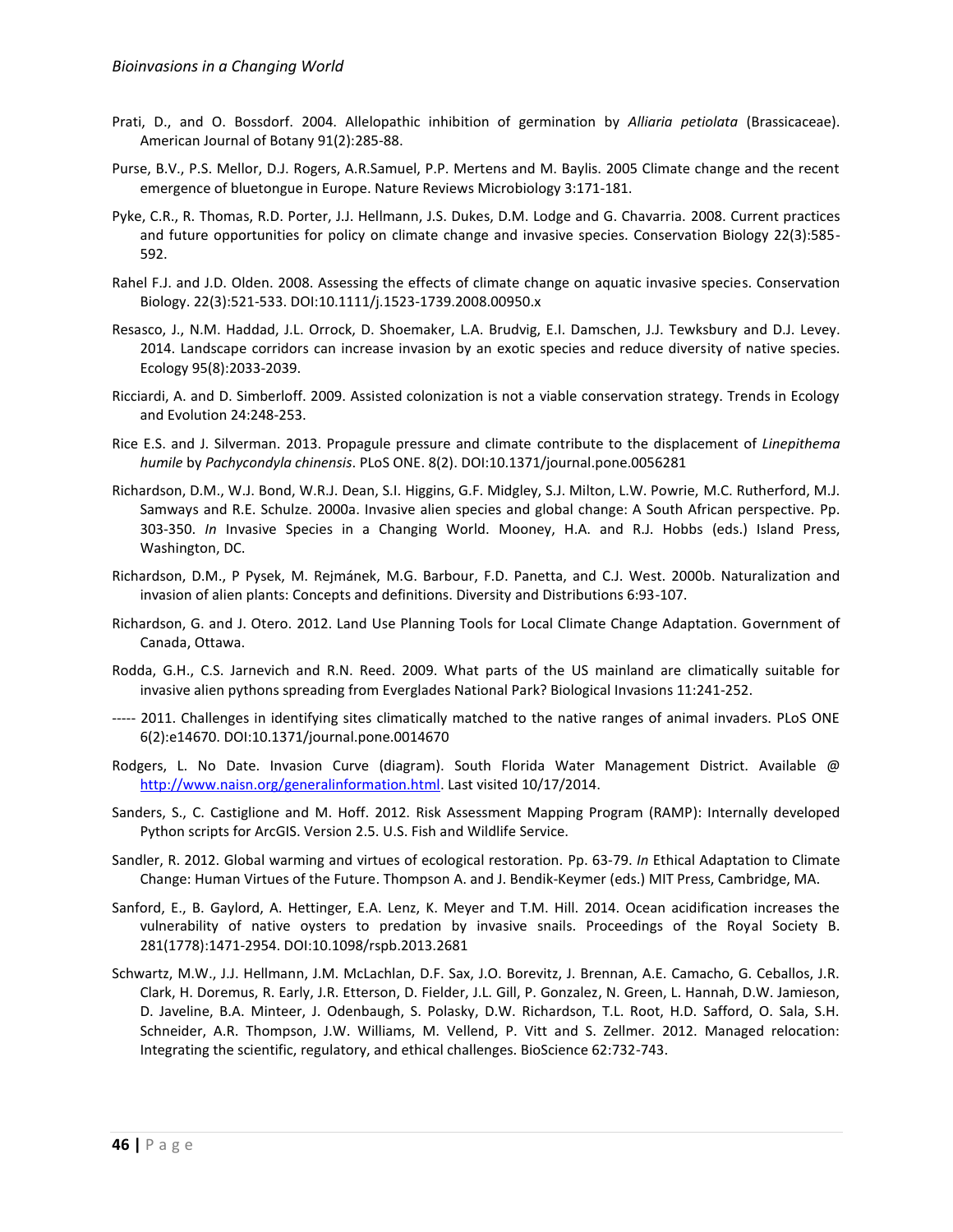- Secretariat of the Convention on Biological Diversity. 2009. Connecting biodiversity and climate change mitigation and adaptation: Key messages from the Report of the Second *Ad Hoc* Technical Expert Group on biodiversity and climate change. Secretariat of the Convention on Biological Diversity: Montreal. Technical Series No. 41.
- Skurka Darin, G.M., S. Shoenig, J.N. Barney, F. D. Panetta and J.M. DiTomaso. 2011. WHIPPET: A novel tool for prioritizing invasive plant populations for regional eradication. Journal of Environmental Management 92(1):131-139.
- Snyder, E., N.E. Mandrak, H. Niblock and B. Cudmore. 2012. Developing a screening-level risk assessment prioritization protocol for aquatic non-indigenous species in Canada: Review of existing protocols. Fisheries and Oceans Canada, Canadian Science Advisory Secretariat: Research Document 2012/097.
- Sorte, C.J.B., I. Ibáñez, D.M. Blumenthal, N.A. Molinari, L.P. Miller, E.D. Grosholz, J.M. Diez, C.M. D'Antonio, J.D. Olden, S.J. Jones and J.S. Dukes. 2013. Poised to prosper? A cross-system comparison of climate change effects on native and non-native species performance. Ecology Letters. 16(2):261-270.
- Stachowicz J.J., J.R. Terwin, R.B. Whitlatch and R.W. Osman RW. 2002. Linking climate change and biological invasions: Ocean warming facilitates nonindigenous species invasions. Proceedings of the National Academy of Sciences. 99:15497-15500. DOI:10.1073/pnas.242437499
- Stein, B.A. and M. R. Shaw. 2013. Biodiversity conservation for a climate-altered future. Pp. 50-66. *In* Successful Adaptation: Linking Science and Practice in Managing Climate Change Impacts. Moser S. and M. Boykoff (eds.) Rutledge Press, New York, NY.
- Stein, B.A., A. Staudt, M.S. Cross, N.S. Dubois, C. Enquist, R. Griffis, L.J. Hansen, J.J. Hellmann, J.J. Lawler, E.J. Nelson and A. Pairis. 2013a. Preparing for and managing change: climate adaptation for biodiversity and ecosystems. Frontiers in Ecology and the Environment 11:502-510.
- Stein B.A., P. Glick, N. Edelson and A. Staudt. 2014. Climate-Smart Conservation: Putting Adaptation Principles into Practice. Washington DC: National Wildlife Federation. Available @ [http://www.nwf.org/climatesmartguide.](http://www.nwf.org/climatesmartguide) Last visited 12/30/2014.
- Stern, N. 2006. Stern Review: The Economics of Climate Change. HM Treasury: London, UK.
- Stinson, K.A., S.A. Campbell, J.R. Powell, B.E. Wolfe, R.M. Callaway, G.C. Thelen, S.G. Hallett, D. Prati and J.N. Klironomos. 2006. Invasive plant suppresses the growth of native tree seedlings by disrupting belowground mutualisms. PLoS Biol 4(5):e140. DOI:10.1371/journal.pbio.0040140
- Stohlgren, T.J., Resnik, J.R. and Plumb, G.E. 2014. Climate change and 'alien species in National Parks': Revisited. *In* Invasive Species and Global Climate Change. Ziska, L.H. and S. Dukes (eds.) CABI Publishing, Cambridge, MA.
- Strickland, M.S., J.L. Devore , J.C. Maerz and M.A. Bradford. 2010. Grass invasion of a hardwood forest is associated with declines in belowground carbon pools. Global Change Biology 16:1338-1350. DOI:10.1111/j.1365-2486.2009.02042.x.
- Stromberg, J.C., S.J. Lite, R. Marler, C. Paradzick, P.B. Shafroth, D. Shorrock, J.M. White and M.S. White. 2007. Altered stream-flow regimes and invasive plant species: The *Tamarix* case. Global Ecology and Biogeography 16:381-393.
- Tamura, M. and N. Tharayil. 2014. Plant litter chemistry and microbial priming regulate the accrual, composition and stability of soil carbon in invaded ecosystems. New Phytologist 203:110-124.
- Tomimatsu, H., T. Sasaki, H. Kurokawa, J. Bridle, C. Fontaine, J. Kitano, D. Stouffer, M. Velland, T. M. Bezemer, T. Fukami, E. Hadly, M. van der Heijden, M. Kawata, S. Kefi, N. Kraft, K. McCann, P. Mumby, T. Nakashizuka, O. Petchey, T. Roamnuk, K. Suding, G. Takimoto, J. Urabe and S. Yachi. 2013. Sustaining ecosystem functions in a changing world: A call for an integrated approach. Journal of Applied Ecology 50:1124-1130.
- Tu, M. 2009. Assessing and Managing Invasive Species within Protected Areas. Protected Area Quick Guide Series. Ervin, J. (ed.) The Nature Conservancy: Arlington, VA.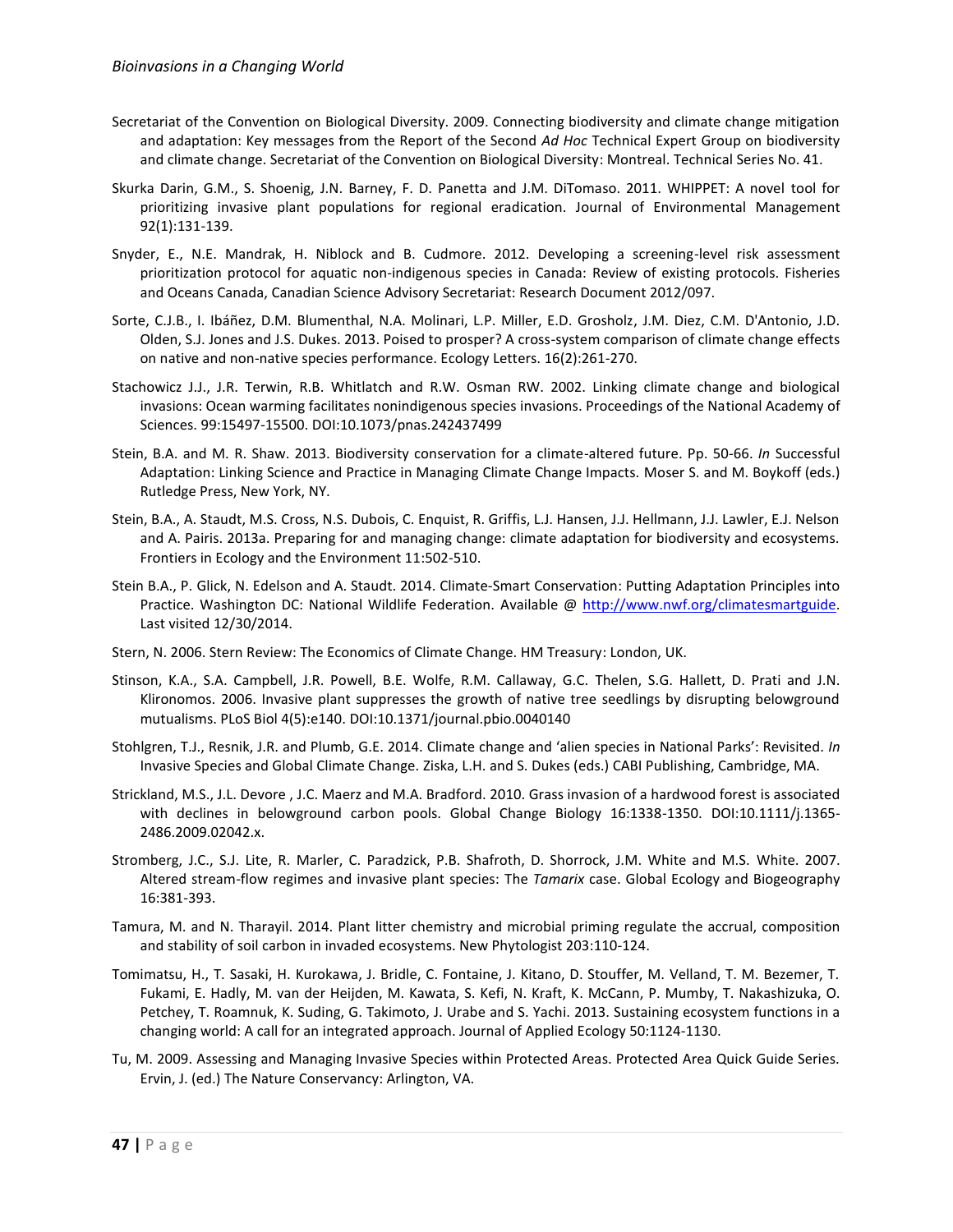- Udvardy, S. and S. Winkelman. 2014. Green Resilience: Climate Adaptation + Mitigation Strategies. Center for Clean Air Policy: Washington, DC.
- U.S. Department of Agriculture (USDA). 1996. Guideline for Plant Pest Risk Analysis of Imported Commodities. USDA-APHIS-Plant Protection and Quarantine, Commodity Pest Risk Analysis Branch. 191 pp. Available @ [http://naldc.nal.usda.gov/naldc/download.xhtml?id=CAT10861158&content=PDF.](http://naldc.nal.usda.gov/naldc/download.xhtml?id=CAT10861158&content=PDF) Last visited 10/17/2014.
- ----- 2002. Fruit Fly Cooperative Control Program. Final Environ. Impact Statement 2001. USDA-APHIS-Plant Protection and Quarantine. 385 pp. Available @ [http://www.aphis.usda.gov/plant\\_health/ea/downloads/fffeis.pdf.](http://www.aphis.usda.gov/plant_health/ea/downloads/fffeis.pdf) Last visited 10/17/2014.
- U.S. Department of Interior (DOI). 2009. Adaptive Management: The U.S. Department of the Interior Technical Guide. Prepared by Williams, B. K., R. C. Szaro, and C. D. Shapiro. 2<sup>nd</sup> Edition, DOI, Washington, DC. 72 pp.
- ----- 2012. Adaptive Management: The U.S. Department of the Interior Applications Guide. Prepared by Williams, B. K. and E. D. Brown. Adaptive Management Working Group., DOI, Washington, DC. 120 pp.
- U.S. Environmental Protection Agency (EPA). No Date. Glossary of climate change terms. Available @ [http://www.epa.gov/climatechange/glossary.html.](http://www.epa.gov/climatechange/glossary.html) Last visited 10/17/2014.
- ----- 2008. Effects of Climate Change for Aquatic Invasive Species and Implications for Management and Research. National Center for Environmental Assessment, Washington, DC; EPA/600/R-08/014. Available @ [http://www.epa.gov/ncea.](http://www.epa.gov/ncea) Last visited 10/17/2014.
- ----- 2013a. Agriculture and Food Supply. EPA. Sept. 9. Available @ [http://www.epa.gov/climatechange/impacts](http://www.epa.gov/climatechange/impacts-adaptation/agriculture.html)[adaptation/agriculture.html.](http://www.epa.gov/climatechange/impacts-adaptation/agriculture.html) Last visited 10/23/2014.
- ----- 2013b. Regulation of fuels and fuel additives: additional qualifying renewable fuel pathways under the renewable fuel standard program; final rule approving renewable fuel pathways for giant reed (*Arundo donax*) and napier grass (*Pennisetum purpureum*). 40 CFR Part 80 [EPA–HQ–OAR–2011–0542; FRL–9822–7]. RIN 2060–AR85
- ----- 2014. Being Prepared for Climate Change: A Workbook for Developing Risk-Based Adaptation Plans. EPA Office of Water, Climate Related Estuaries.
- U.S. Global Change Research Program. 2013. Oceans and Marine Resources in a Changing Climate: Technical Input to the 2013 National Climate Assessment. Lead Authors R. Griifs and J. Howard. Report to National Climate Assessment Development Committee, March 1, 2012. Available @ [http://downloads.usgcrp.gov/NCA/technicalinputreports/Griffis\\_Howard\\_Ocean\\_Marine\\_Resources.pdf.](http://downloads.usgcrp.gov/NCA/technicalinputreports/Griffis_Howard_Ocean_Marine_Resources.pdf) Last visited 10/17/2014.
- Vilizzi, L. and G.H. Copp. 2012. Application of FISK: An invasiveness screening tool for non-native freshwater fishes, in the Murray-Darling Basin (southeastern Australia). Risk Analysis. 33(8):1432-1440.
- Walker, B., C.S. Holling, S.R. Carpenter and A. Kinzig. 2004. Resilience, adaptability and transformability in socialecological systems. Ecology and Society 9:5.
- Webber, B.L. and J.K. Scott. 2012. Rapid global change: Implications for defining natives and aliens. Global Ecology and Biogeography. 21:305-311. DOI:10.1111/j.1466-8238.2011.00684.x
- Weiss, C.H. 1979. The many meanings of research utilization. Public Administration Review. 426-431.
- West, J.M., S.H. Julius, P. Kareiva, C. Enquist, J.J. Lawler, B. Petersen, A.E. Johnson and M.R. Shaw. 2009. U.S. natural resources and climate change: Concepts and approaches for management adaptation. Environmental Management 44:1001-1021.
- Westbrooks, R.G. and J. Madsen. 2006. Federal Regulatory Weed Risk Assessment Beach Vitex (*Vitex rotundifolia L. f.*). Assessment Summary. GeoResources Institute and Mississippi State University, Whiteville, NC, US. Available @ http://www.northinlet.sc.edu/beachvitex/media/by\_risk\_assessment.pdf. Last visited 10/17/2014.